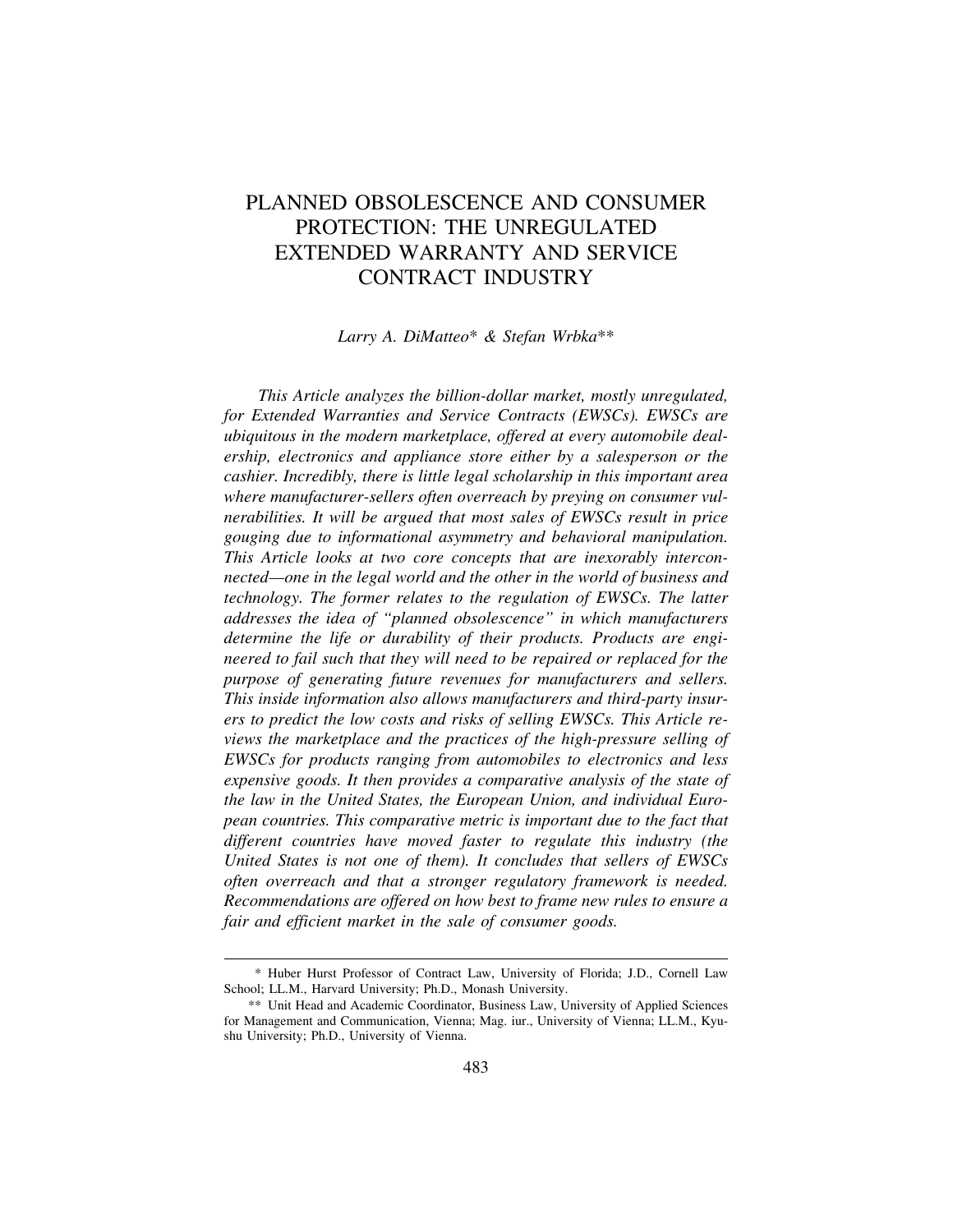|      |                                                  |                                                             | 485 |
|------|--------------------------------------------------|-------------------------------------------------------------|-----|
| L    | EWSCS AND PLANNED OBSOLESCENCE                   |                                                             | 490 |
|      | А.                                               |                                                             | 490 |
|      | В.                                               | Planned Obsolescence                                        | 492 |
| Π.   | MARKETPLACE AND REGULATORY LANDSCAPES OF         |                                                             |     |
|      | EWSCS IN THE UNITED STATES, THE EU, AND EUROPEAN |                                                             |     |
|      |                                                  |                                                             | 495 |
|      | $\mathcal{A}_{\cdot}$                            |                                                             | 495 |
|      |                                                  | Relevance of EWSCs in the U.S.<br>1.                        | 495 |
|      |                                                  | Regulatory Landscape of EWSCs in the U.S.<br>2.             | 499 |
|      |                                                  | Federal Warranty Law<br>a.                                  | 499 |
|      |                                                  | State Law: Common Law of Contracts and<br>b.                |     |
|      |                                                  | Uniform Commercial Code (UCC)                               | 500 |
|      |                                                  | State Regulation: New York Insurance Law.<br>$\mathbf{c}$ . | 502 |
|      |                                                  | Restatement of Consumer Contract Law<br>d.                  | 505 |
|      |                                                  | Lemon Laws<br>e.                                            | 507 |
|      | B.                                               | EU and Member States                                        | 508 |
|      |                                                  | Relevance of EWSCs in the EU<br>1.                          | 509 |
|      |                                                  | Regulatory Landscape of EWSCs in the EU<br>2.               | 510 |
|      | C.                                               | Regulatory Insufficiencies Related to EWSCs in the          |     |
|      |                                                  | EU and EU Member States                                     | 518 |
| III. | PLANNED OBSOLESCENCE AND EWSCS                   |                                                             | 523 |
|      | $\mathcal{A}_{\cdot}$                            |                                                             | 524 |
|      |                                                  | Contract Law's Response to Planned<br>1.                    |     |
|      |                                                  |                                                             | 525 |
|      |                                                  | Regulatory and Judicial Responses<br>2.                     | 526 |
|      | $B_{\cdot}$                                      | The EU and Member States                                    | 528 |
|      |                                                  | Legal Development at the EU level<br>1.                     | 529 |
|      |                                                  | Situation in Selected Member States<br>2.                   | 531 |
| IV.  | RECOMMENDATIONS FOR REGULATORY REFORM            |                                                             | 534 |
|      | A.                                               | Initial Considerations                                      | 535 |
|      | B.                                               | Generalized Versus Specialized Rules                        | 537 |
|      | $\overline{C}$ .                                 | Comprehensive and Specialized Laws are Needed               | 538 |
|      | D.                                               | Improving Informed Decision-Making                          | 539 |
|      | E.                                               | Refined Warranty Regime                                     | 541 |
|      | F.                                               | Enhanced Support and Enforcement                            | 543 |
|      |                                                  |                                                             | 544 |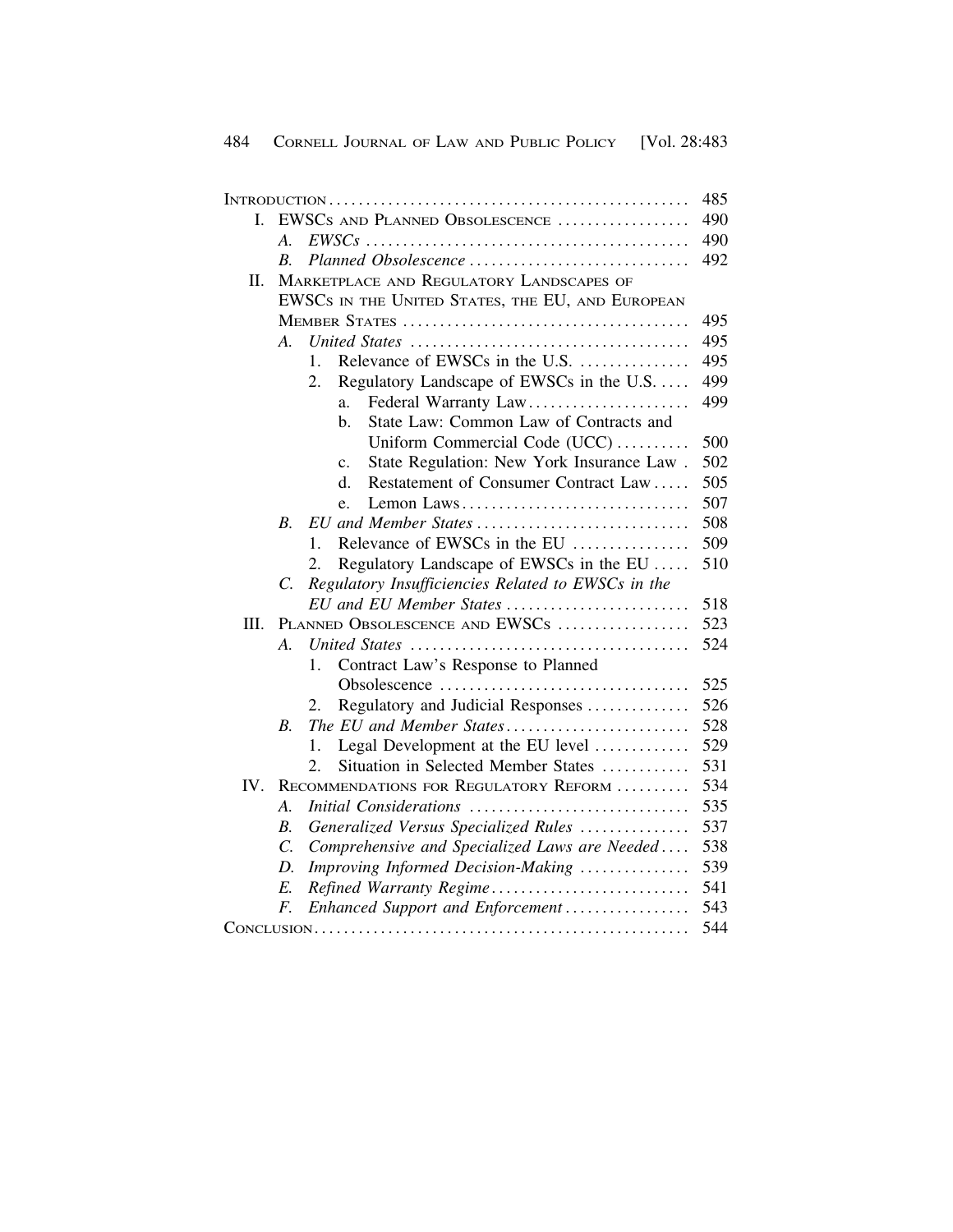#### **INTRODUCTION**

<span id="page-2-0"></span>There are always regulatory gaps in complex, modern economies. One of those gaps is the aggressive selling of the mostly worthless extended warranty (guarantee) or service contract (EWSC).<sup>1</sup> EWSCs are sold across different industries including in the automobile and electronic products industries. The selling of EWSCs is a multi-billion-dollar industry in which eight out of ten dollars of an EWSC's price is profit!2 The following "Ode" provides a framework for the examination of this regulatory gap:

## Ode to the Modern Marketplace (The Product)

There once were industries, which touted the new technologies that converted Grandma's old refrigerator (still working after sixty years) into a multi-dimensional refrigerator, entertainment system, and caloriecounting marvel of a product. But not all is well in the land of appliances, electronics, automobiles, and so forth. This increased use of technology, along with the use of less durable materials, act as a poison that profoundly impacts the lifespan of these products. If this is so, then these super-gadgets are not much of a sign of progress!

#### (The Consumer)

If the above observation is so, shouldn't purchasers be more fully informed of the shorter product lifespans due to technology or the quality of materials used in producing them? Maybe the manufacturer should be required to put a notice on its product that reads something like: "This high-priced product does a lot of 'cool' things, but it will cost you a lot more to repair; but, no worries, those repairs will be needed for a shorter period of time before you will need a replacement!"

## (The Flimflam)

To ease your concerns, the retailer is willing to provide 'peace of mind' by selling to the unsuspecting consumer an extended warranty-

<sup>1</sup> The European name for warranty is guarantee; the words will be used interchangeably throughout this Article. *See, e.g.*, Consumers, Health, Agric. and Food Exec. Agency (Chafea), *Consumer Market Study on the Functioning of Legal and Commercial Guarantees for Consumers in the EU: Final Report*, at 18 (Dec. 2015), <https://publications.europa.eu/en/publica>tion-detail/-/publication/146e59de-02d3-11e6-b713-01aa75ed71a1/language-en [hereinafter *Market Study*]. 2 *See The SAFE Guys: As with Manufacturer's Product Warranties, the Extended War-*

*ranty Industry is Huge Yet Easy to Take for Granted. Two Industry Experts Explain Why They Left the Comfort of the Insurance Business to Open Their Own Extended Warranty Consultancy.*, Warranty Week (Sept. 28, 2004), <https://www.warrantyweek.com/archive>/ ww20040928.html [hereinafter *The SAFE Guys*].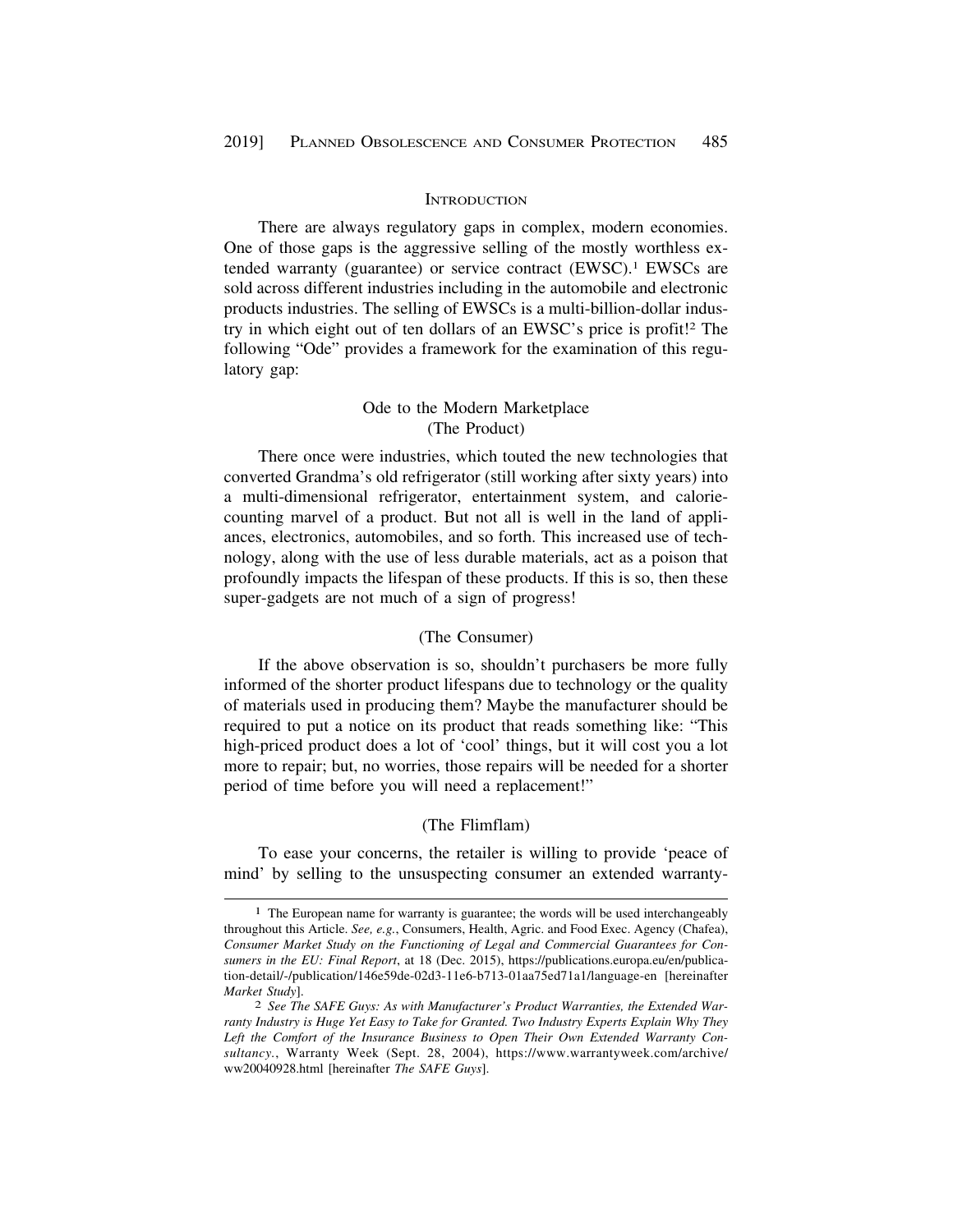service contract (EWSC) at an obscene price based on the 'planned obsolescence' of the product (knowledge possessed by the manufacturer or third-party insurer) ensuring that the retailer-manufacturer-insurer will pay minimal repair costs and thereby generate exorbitant profits. Or, more poetically, the manufacturer confidently suggests that they "stand behind the quality of their products"; that is, they build their products to last but just a bit past the duration of the EWSC!

Isn't it implausible to believe today's products and their lifespans are generally shorter than bygone eras', and that the rise of the multi-billiondollar EWSC industry is merely a manipulation of this trend at the industry-level? Or is it? Ought we to do something about it? These questions are the focus of this Article.

Recently, one of the authors experienced the "thrill" of purchasing a new car. This experience provides a prototypical example of a consumer's introduction to the EWSC industry. The true-life scenario, replicated thousands of times a day, involved the hard sell by the retailer of an EWSC—also known as a "paid-for commercial guarantee"3—on behalf of itself, a manufacturer, or a non-producer third-party insurer (thirdparty insurer), no doubt including a handsome fee for the auto dealership as a result of reverse competition.4 The transaction involved the cash purchase of a new mid-sized car. Even though it was a cash purchase, the customer was told that he must first wait to talk to the finance manager. Since there was no financing or leasing involved, this could and did mean that the manager was in charge of the hard sell of an EWSC.

The sales pitch involved a two-pronged attack meant to manipulate the purchaser into seeing the "value" of a paid-for EWSC.5 First, the manager "puffed"6 that he normally wouldn't buy such an EWSC, but

<sup>3</sup>*Market Study*, *supra* note 1. For alternative terminology see *infra* Section I.A. 4 Reverse competition is most often a three-part deal where the buyer may or may not

know about the commission, kickback, or finders' fee. There are always three parties to make this work; in the case of EWSC: insurer-provider, retail seller, and the purchaser. *See The SAFE Guys*, *supra* note 2. As will be seen, it is often a four-party deal: insurer-provider, retail seller, administrator, and the purchaser.

<sup>5</sup> The term paid-for or pre-paid warranty is used to distinguish it from the ordinary express or implied warranty that is included in the purchase price. *See Market Study*, *supra*  note 1, tbl.1, at 18.

<sup>6</sup> Puffery refers to an exaggeration, whether an outright opinion or an opinion that acts as a pseudo-fact, as that no reasonable person would take as factual but serves as a technique of persuasion. *See* Phx. Payment Sol., Inc. v. Towner, No. CV-08-651-PHX-DGC, 2009 U.S. Dist. LEXIS 91978, at \*16 (D. Ariz. Oct. 2, 2009) (quoting Zack v. Allied Waste Indus., Inc.*,*  No. CIV04-1640-PHX-MHM, 2005 U.S. Dist. LEXIS 35323, at \*9 (D. Ariz. Dec. 15. 2005)). The characterization of statements as puffery is a defense to a fraud or warranty claim. The argument is that no reasonable person would have taken the seller or advertiser's words as statements of fact. *Id.* ("[T]he difference between a statement of fact and mere puffery rests in the specificity or generality of the claim." (quoting Newcal Indus., Inc. v. IKON Office Sol.*,*  513 F.3d 1038, 1053 (9th Cir. 2008))).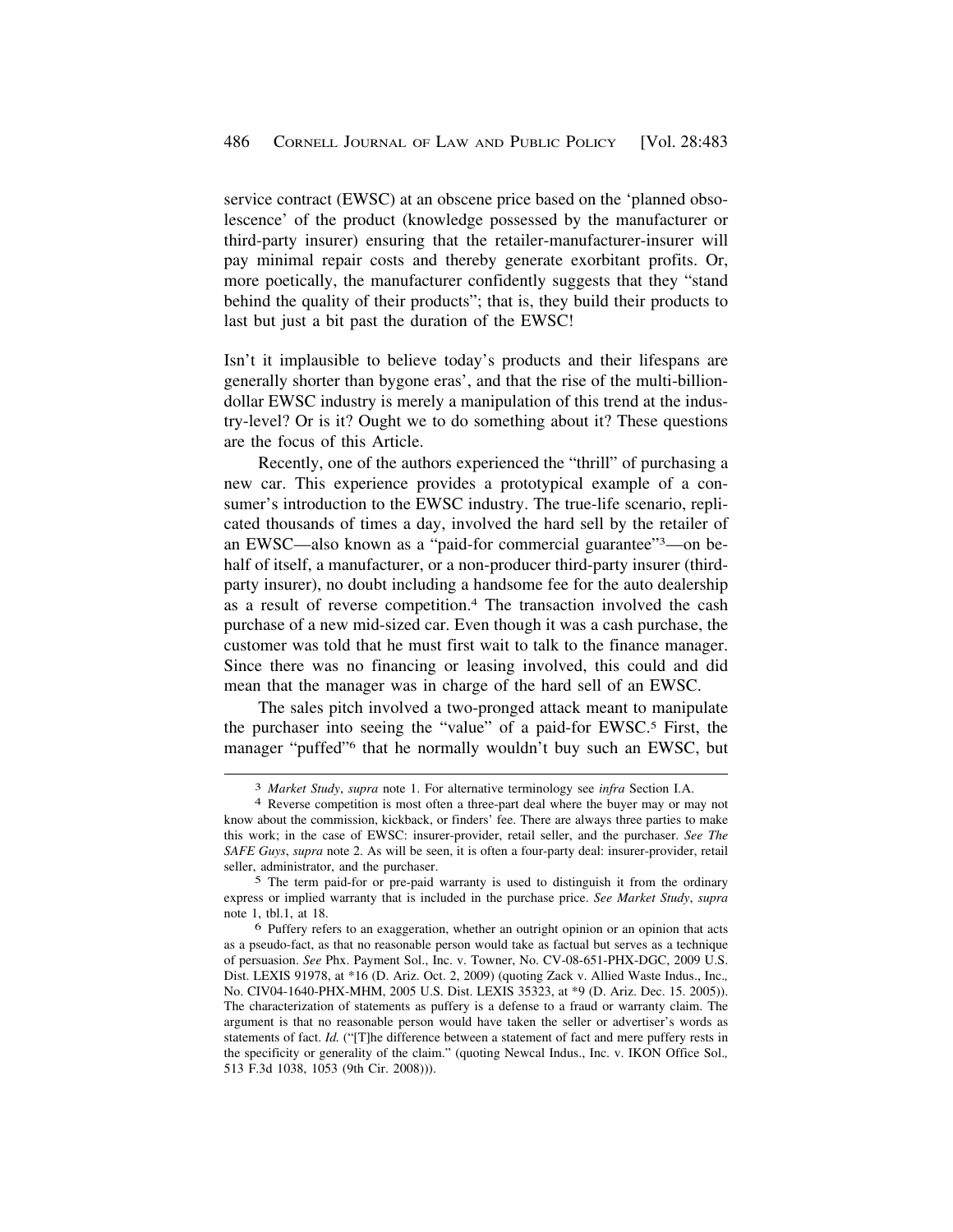that with the increased use of computer applications and other new technologies in the manufacture of new cars, such warranties are almost a necessity. He followed this pitch with the statement that he had purchased such a warranty for his new car. Second, following the sales pitch, the customer was "forced" to view a four-minute video extolling the benefits and peace of mind that such paid-for EWSCs provide.

Given the above sales tactics, the customer is left feeling that there is a high probability that a major repair or defect is likely to occur during the EWSC period of coverage (but planned obsolescence upon which EWSCs are based show that this will not be the case). Further, the customer is made to believe that the rational, intelligent purchaser would buy such a service contract. Finally, there is the moral suasion affected by the manager's passionate appeal to the customer that he has the customer's best interests at heart.

Unfortunately, some retailers go well beyond mere hard selling or mere persuasion. Unscrupulous dealers have falsely claimed that an EWSC is required in order to obtain bank financing; others simply add the cost of the EWSC into the loan agreement without consent.7 The EWSC also may have numerous anti-purchaser provisions that limit claims that a reasonable purchaser would expect to be covered given the high price charged for the EWSC—some EWSCs have deductibles on a repair basis or a per-visit basis (even if it is for the same repair); others have limits or absolute exclusions for some types of repairs (such as repairs due to "normal wear and tear"). Still others may limit the geographic scope of where the repairs can be made (thus, you may not be close to an authorized or designated repair shop if you move) or place caps on towing charges or rental car expenses. Some insurers add a depreciation factor in order to make only a partial payment for covered parts and repair.8 Thus, not only are EWSCs overpriced, they often provide less coverage than expected. In the end, the U.S. Federal Trade

. . . .

<sup>7</sup> *See* U.S. FED. TRADE COMM'N (FTC), AUTO SERVICE CONTRACTS AND WARRANTIES (Aug. 2012), <https://www.consumer.ftc.gov/articles/0054-auto-service-contracts-and-warran> ties. The U.S. Federal Trade Commission warns that:

If the dealer tells you that you have to buy a service contract to qualify for financing, contact the lender to find out if this is true. Some people have had trouble canceling their service contract after learning that the lender didn't require one.

Also beware of unscrupulous dealers who may try to include an auto service contract in your loan without your consent. If you see a charge for a service contract that you didn't agree to, tell the dealer to take it out before you sign the loan agreement.

<sup>. . . [</sup>M]ake sure the dealer forwards your payment and you get written confirmation. Some people discovered too late that the dealer failed to forward their payment, leaving them with no coverage months after they signed a contract.

*Id.* 8 The Federal Trade Commission notes that: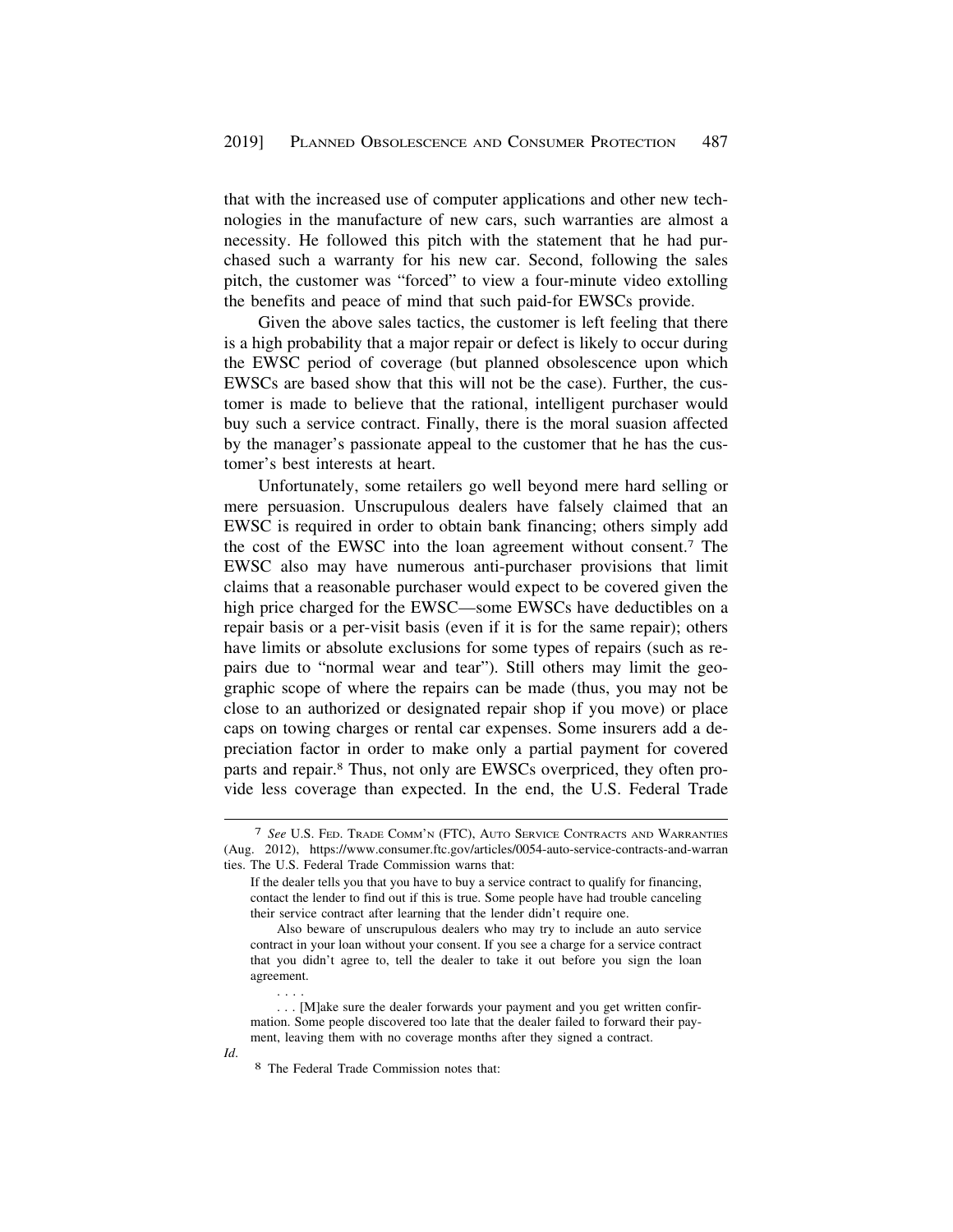Commission and other federal agencies leave consumers to fend for themselves without any legal protections relating to the sale of EWSCs.

Normally, this particular purchaser would have stopped the manager before he got started, but it had been a while since he had purchased a new car and wanted to witness the "life and death" faux sincerity and pressure placed on customers to purchase the EWSC. Little did the manager know that the customer already calculated that the cost of the EWSC, about \$1,800 or 10% of the cost of the automobile, was outrageous and that its key importance was as a major revenue-generating enterprise and not consumer protection.9

EWSCs are not industry-specific; in fact, the high-pressure sales tactics to buy service contracts are found in many other areas, such as in the electronics industry, even when the actual product is simple and low cost, which makes the purchase of an EWSC [nonsensical.10](https://nonsensical.10) 

This all too common scenario highlights consumer abuse in the area of paid-for EWSCs. There are numerous red flags—high-pressure sale tactics, informational asymmetry, standard-form contracting—that suggest additional regulation of the EWSC industry is needed. The high degree of pressure placed by sellers of such contracts suggests that these contracts are not meant to minimize the risks to the customer, but are sold for the benefit of the seller. The revenues generated from the sale of such contracts rest on probability estimates of the likelihood of EWSC claims being made during the extended period and the average amount of the costs of such claims. The ultimate insurer, generally the manufacturer

[Also, y]ou may not have full protection even for parts that are covered in the contract. Some companies use a "depreciation factor" in calculating coverage: the company may pay only partial repair or replacement costs based on your car's mileage.

*Id*.

9 For further comments on the relevance of EWSCs, see the U.S. and EU data *supra*  Parts II.A.1, II.B.1. It would be more prudent and rational for the consumer to invest the \$1,800 for the eight years that the EWSC covers, because planned obsolescence shows that there will be a large surplus after paying for the handful of minor repairs needed for the eight years of the automobile's life. *See The SAFE Guys*, *supra* note 2.

10 Another example, involving one of the authors, involved the purchase of a paper shredder. The shredder, originally priced, at \$129 was on sale for \$69. At the cash register, the store's employee began to enter the \$29 cost of the service contract! It was only after the author objected that the person removed the add-on costs of the paid-for EWSC.

In addition, you may need to pay a deductible. Find out if the deductible is charged on a per visit or per repair basis. This can make a big difference . . . .

Service contracts often limit how much they will pay for towing or related rental car expenses—meaning you have to cover the remaining cost. There also may be transfer or cancellation fees if you sell your car or end the contract early.

<sup>. . . [</sup>Some service contracts have] absolute exclusions that deny coverage for any reason. For example: If a covered part is damaged by a non-covered part, the claim may be denied. Or if the contract specifies that only "mechanical breakdowns" will be covered, problems caused by "normal wear and tear" may be excluded . . . .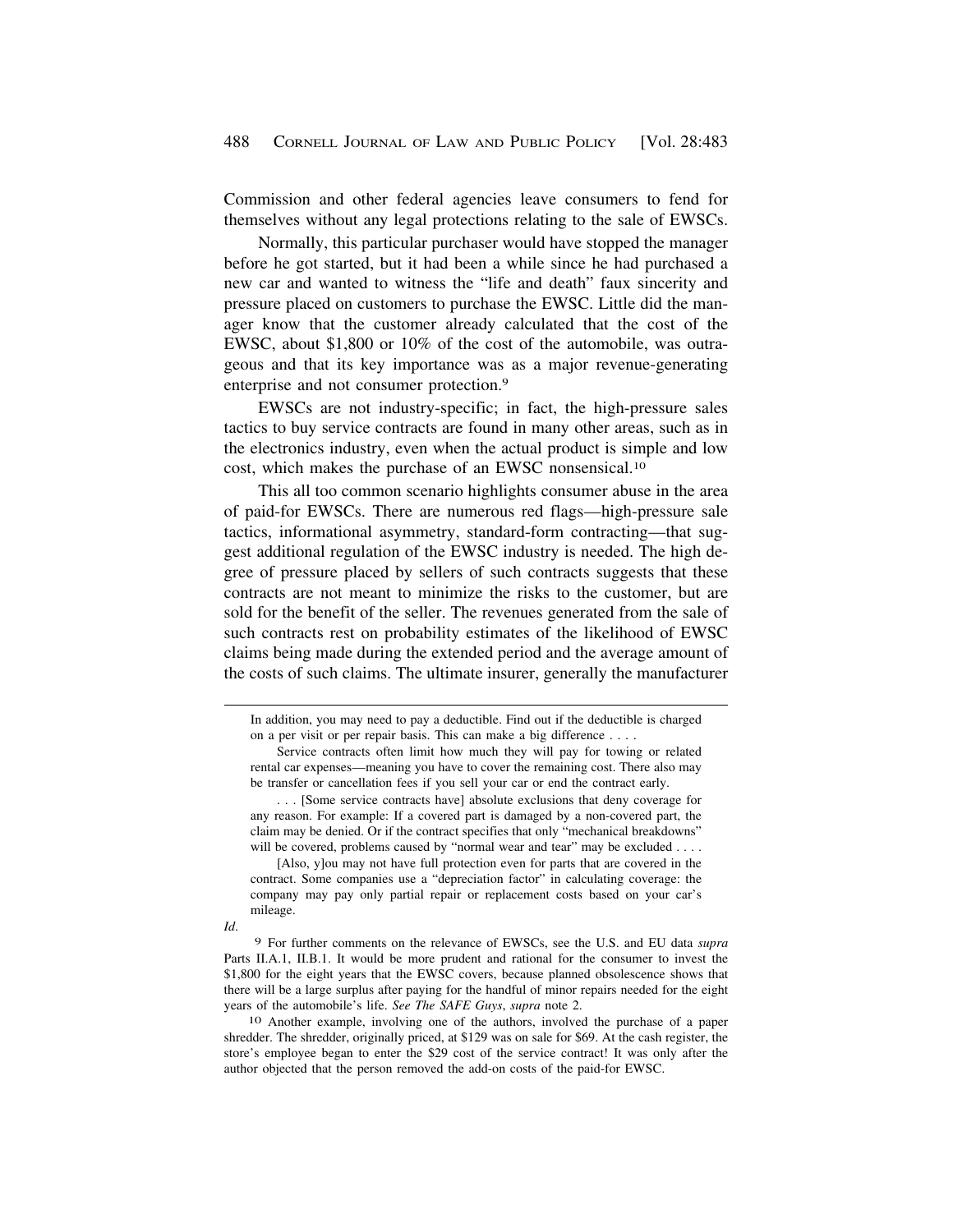or a third-party insurer, possesses the information needed to do the calculation while the buyer is ignorant as to the likelihood that she will have to make substantial claims in the future. As noted previously, this calculation is based on the concept of "planned obsolescence."11 As will be discussed, manufacturers are not making products meant to last, but rather made just to last until the expiration of the EWSC, forcing consumers to buy new products when the ones originally purchased stop [working.12](https://working.12)

This Article asks: what if products, even so-called high-quality ones, are being produced with shorter lifespans, not because of technological advancements,<sup>13</sup> but because of planned obsolescence? Should the law intervene, if not with higher quality standards, then in the area of warranty law?

Part I starts with a basic outline of the two core concepts of EWSCs and planned obsolescence. The definitions of these two core concepts will provide the framework for understanding the subsequent analysis. Part II discusses the significance of the EWSC industry in the United States and the European Union (EU) and outlines the underlying regulatory frameworks. It also highlights some of the most striking regulatory insufficiencies related to paid-for EWSCs in the EU and EU Member States. Relevant aspects of the planned obsolescence phenomenon will

[D]eclining lifetimes in a historical context could be a further indicator of a nonacceptable, i.e. warranty-relevant[,] defect constituting lifetime. If, for example, a washing machine of a relevant product series shows a shorter lifetime than comparable products ten years ago, then one could see this as an additional argument for a possible warranty-relevant defect. One would have to consider, in particular, whether there is any justified reason that could explain a decline and further consider that technical advancement should rather—at least—maintain the lengths of product lifetimes over time.

<sup>11</sup> Planned Obsolescence has been defined as the use of "strategies and techniques of premature product aging applied by producers and sellers for the purpose of making end users replace old products with new ones faster than they ordinarily would by shortening the time of their use." Stefan Wrbka, *Warranty Law in Cases of Planned Obsolescence—The Austrian Situation*, 6 EuCML 67, 67 (2017).<br><sup>12</sup> Things don't seem to work or last like they used to. The new state-of-the-art, high-

tech, high-priced substitutes seem to require constant attention (high maintenance and repair costs) in order to squeeze ten years or so of life out of them. One of the authors has described it as follows:

*Id.* at 69.

<sup>13</sup> One would hope new technologies that allow a product, such as a refrigerator to do more things does not act as a poison that profoundly impacts the lifespan of the product. If so, that would not be much of an improvement. If it is the case that technology shortens product lifespans, shouldn't the purchaser be given more information such as: "This high priced product does a lot of 'cool' things, but it will cost you more to repair it, but no worries those repairs will be needed for a shorter period of time before you will need a replacement! And, in addition, we are willing to sell an extended warranty-service contract at an obscene price based on the planned obsolescence of the product so that we can minimize our repair costs and insure ourselves an exorbitant profit"—or, more poetically—"We stand behind the quality of our product, that is, we build our products to last just a bit past the EWSC!"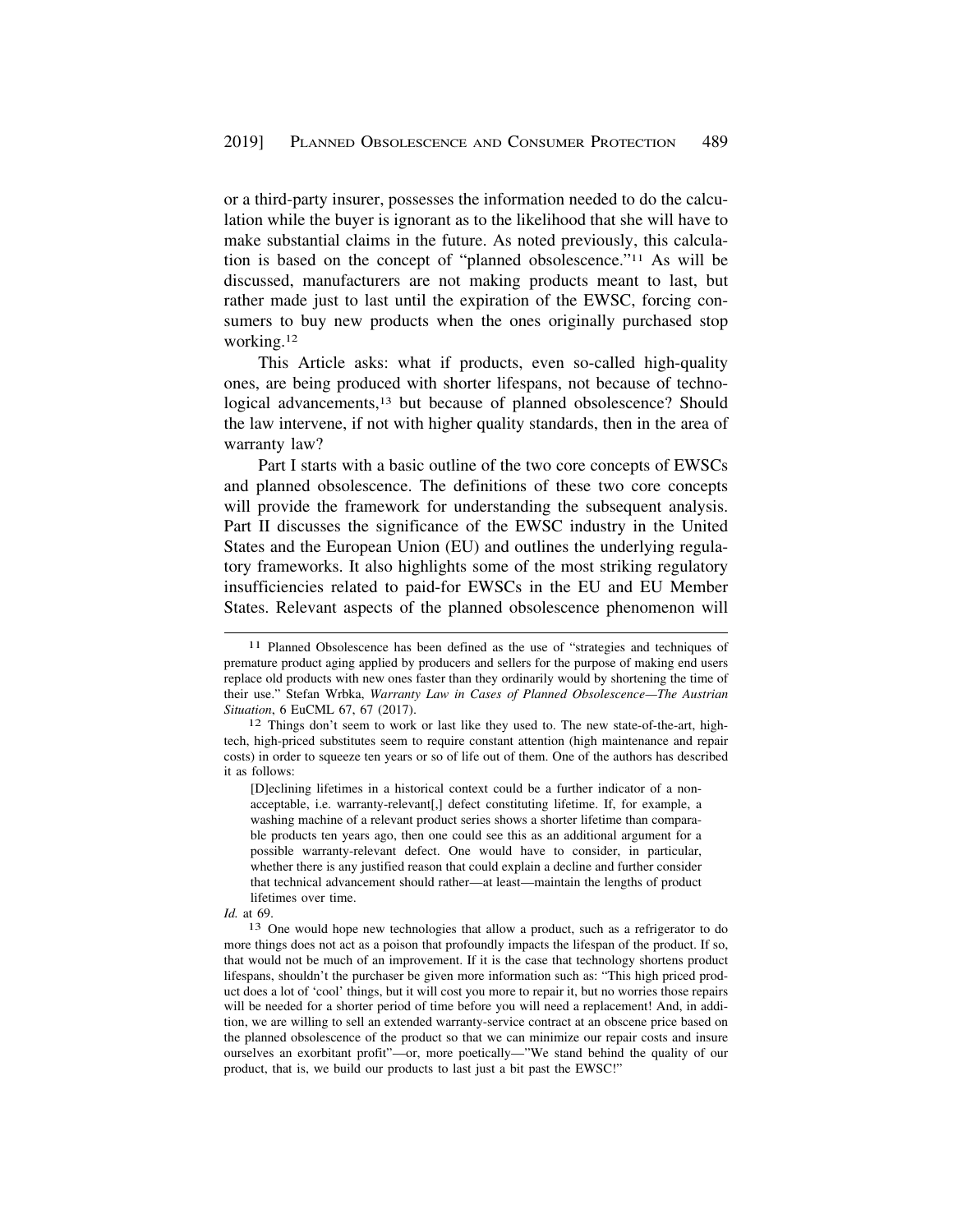<span id="page-7-0"></span>be further discussed in Part III (in particular from a regulatory perspective). The Article will conclude with suggestions for further steps to be taken to better protect purchasers of EWSCs.

## I. EWSCS AND PLANNED OBSOLESCENCE

When taking a closer look, both terms—EWSC and planned obsolescence—turn out to be remarkably ambiguous. Depending on the concrete circumstances, the concepts can be used in a number of ways.14 To facilitate the understanding of our analysis, it makes sense to briefly outline their meaning in the context of this Article.

#### *A. EWSCs*

When buyers purchase goods, they usually expect to get what they pay for or—framed more objectively—what they reasonably may expect to receive. The equivalence between the amount of money paid and the qualitative or durability value of the good received could be impaired if the good does not conform to the quality owed. To remedy non-conformity issues, safeguards are sometimes found either in the form of legal and

<sup>14</sup> For examples of EWSC definitions, see V. Padmanabhan & Ram C. Rao, *Warranty Policy and Extended Service Contracts: Theory and an Application to Automobiles*, 12 MAR-KETING SCI. 230, 230 (1993); Keyvan Samini, *Third Party Extended Warranties and Service Contracts: Drawing the Line Between Insurance and Warranty Agreements*, 54 OHIO ST. L.J. 537, 541 (1993); Joseph S. Cheng & Stephen J. Bruce, *A Pricing Model for New Vehicle Extended Warranties*, CASUALTY ACTUARIAL SOC'Y F. 1, 12 (1993); L. Nicholas Weltmann, Jr. & David Muhonen, *Extended Warranty Ratemaking*, CASUALTY ACTUARIAL SOC'Y F. 187, 190–91 (2001); Kenneth J. Rojc & Gregory Eidukas, *New Frontiers in Automotive Sale and Finance Products*, 60 BUS. LAW. 663, 668 (2005); Ruth N. Bolton, Katherine N. Lemon & Peter C. Verhoef, *Expanding Business-to-Business Customer Relationships: Modeling the Customer's Upgrade Decision*, 72 J. MARKETING 46, 46 (2008); Michelle Bertolini & Sharon S. Lassar, *Service-Warranty Companies—The Hybrid of the Insurance Industry*, 38 TAX AD-VISER 402, 402 (2007); Lynden Griggs, *Extended Warranties and Internet Transactions*, COM-PETITION & CONSUMER L.J. LEXIS, Nov. 2008, at \*5; Lynden Griggs, *Providing an Extended Warranty with an Online Transaction: The Model That Will Improve Consumer Confidence*, 13 J. INTERNET L. 16, 16–17 (2009); Tao Chen, Ajay Kalra & Baohong Sun, *Why Do Consumers Buy Extended Service Contracts?*, 36 J. CONSUMER RES. 611, 611 (2009); Peng Tong, Zixian Liu, Feng Men & Lisi Cao, *Designing and Pricing of Two-Dimensional Extended Warranty Contracts Based on Usage Rate*, 52 INT'L J. PRODUCTION RES. 6362, 6362 (2014); Nat Pope, Chiharu Ishida, Peter Kaufman & Frederick W. Langrehr, *Extended Warranties in the U.S. Marketplace: A Strategy for Effective Regulation*, 33 J. INS. REG. 67, 69 (2014); Pranav Jindal, *Risk Preferences and Demand Drivers of Extended Warranties*, 34 MARKETING SCI. 39, 39 (2015); Yukun Wang, Zixian Liu & Yiliu Liu, *Optimal Preventive Maintenance Strategy for Repairable Items Under Two-Dimensional Warranty*, 142 RELIABILITY ENGINEERING & SYS. SAFETY 326, 326 (2015); Duo Yang, Zhen He & Shuguang He, *Warranty Claims Forecasting Based on a General Imperfect Repair Model Considering Usage Rate*, 145 RELIABIL-ITY ENGINEERING & SYS. SAFETY 147, 147 (2015); Zhi-Sheng Ye & D.N. Pra Murthy, *Warranty Menu Design for a Two-Dimensional Warranty*, 155 RELIABILITY ENGINEERING & SYS. SAFETY 21, 21 (2016).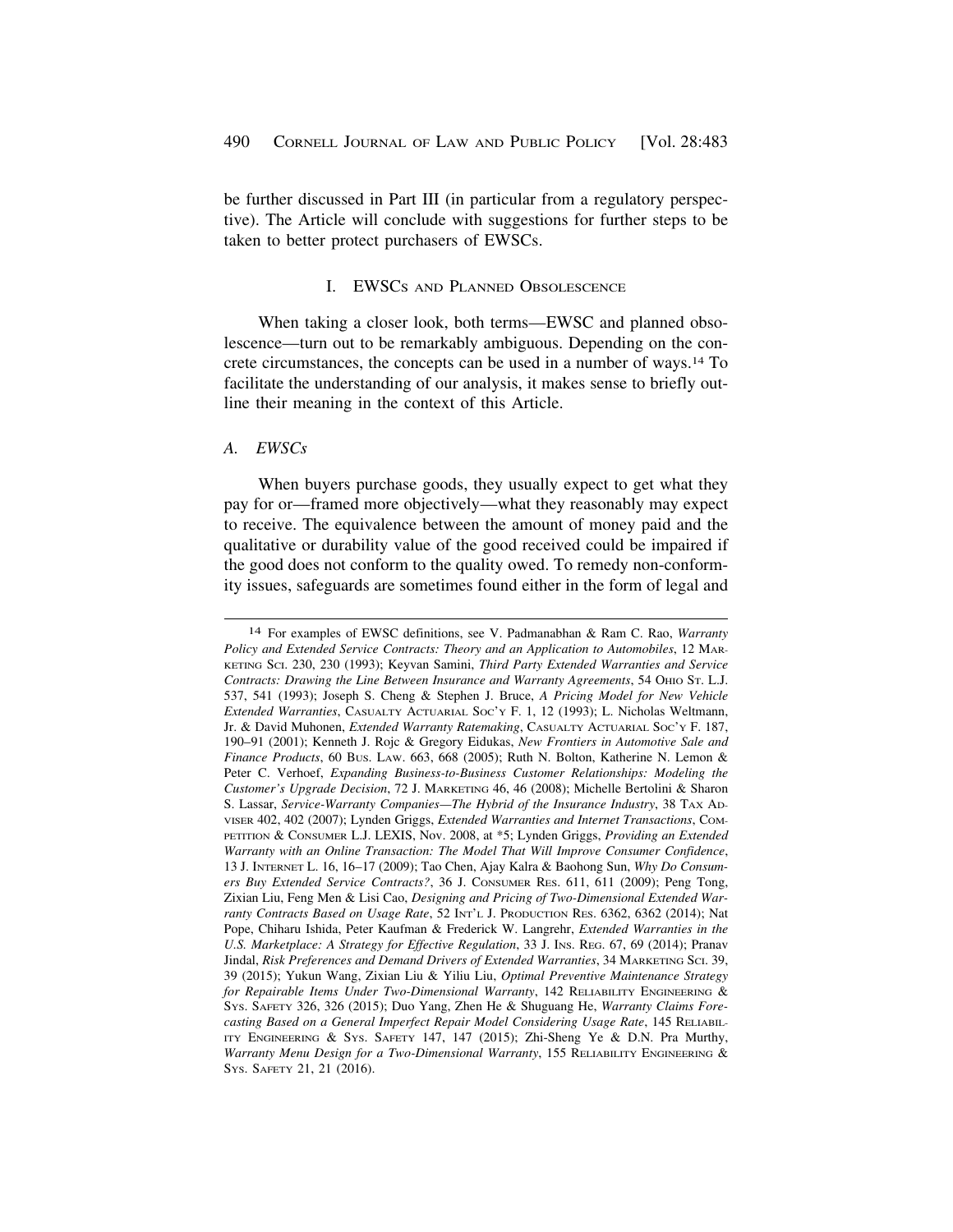statutory obligations placed on sellers or via party autonomy, as agreed on by the parties to the sales contract (warranty).

In the literature, various terms are used to refer to these two regulatory scenarios. A 2015 study<sup>15</sup> commissioned by the European Commission (2015 Market Study) offers a good overview of the linguistically and conceptually multilayered guarantee frameworks. It distinguishes between legal guarantees and commercial guarantees, subdivides commercial guarantees into "integral [no-cost] commercial guarantees" and "paid-for commercial guarantees" (a synonym for EWSCs),<sup>16</sup> and aims to unify the terms used in the literature under these three types of guarantees:

> 1. Legal guarantees, also known as "statutory guarantees";

> 2. Integral commercial guarantees, also known as "guarantees", "manufacturer's guarantees", "warranties"; and

> 3. Paid-for commercial guarantees, also known as "extended warranties", "service contracts", "care plans", "service plans", "extended service contracts".<sup>17</sup>

Because of the significant conceptual differences, this Article will distinguish between and focus on two of these three forms of guarantees: legal guarantees on the one hand and paid-for EWSCs (paid-for commercial guarantees) on the other. Legal guarantees, prescribed by law, come at no extra cost to the purchaser of the respective good. EWSCs, on the other hand, result from party agreements offered at an additional price, are a collateral agreement to the sale contract, and form a business of their own.18

Paid-for EWSCs are provided by a number of entities. They are commonly offered by the manufacturer or seller of the product, but are sometimes sold by third-party insurers.<sup>19</sup> Third-party insurers often market their EWSCs after the sale of the product, often through mail advertisements or notices at the time the product warranty is due to expire. These types of expiration notices or advertisements are especially manipulative since they prey on owner fears that they are no longer covered.

<sup>15</sup> *Market Study*, *supra* note 1.

<sup>16</sup> *Id.* tbl.1, at 18.<br><sup>17</sup> *Id.* 2011. <sup>17</sup> *Id.* 18 Again, 'integral commercial guarantees' are distinguishable from EWSCs in that in the first case the guarantee is offered at no additional cost even though it is beyond the warranty period required by law, while the latter is a paid-for extended warranty. The first type is likely given for branding and signaling purposes to show that the seller is selling a quality product.

<sup>19</sup> *See The SAFE Guys*, *supra* note 2. Third-party insurers are commonly insurance companies.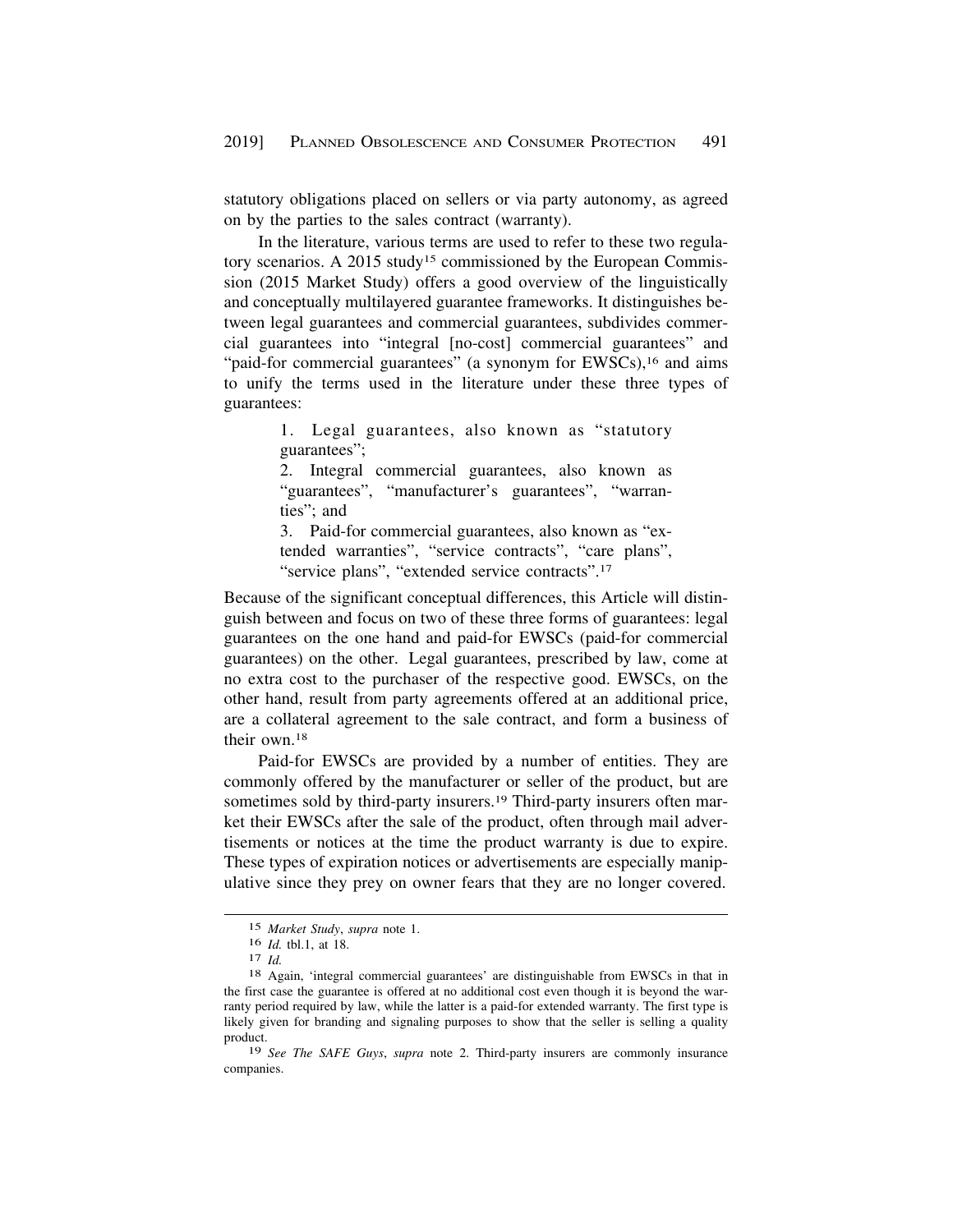<span id="page-9-0"></span>EWSCs offer longer guarantee periods beyond statutory or integral warranties, and thereby create additional obligations and liabilities for the seller and other parties involved in the EWSC [scheme.20](https://scheme.20) These additional liabilities arise from extending the time of the guarantee period, and also from expanding the scope of guarantee protections for additional services and insurance coverage, such as compensation for accidental damage loss. Unless indicated otherwise, the term EWSC in the present context refers to paid-for EWSCs of any kind, including those that extend beyond the expiration of other types of guarantees to those that provide different types of coverage, such as additional loss [coverage.21](https://coverage.21)

#### *B. Planned Obsolescence*

The idea of planned obsolescence has been around for a while, traceable to at least the Great [Depression.22](https://Depression.22) For example, the charge has been made that appliances today are not made to last, but are instead made to fail in a shorter period of time than the state of the art allows without any prohibitive increase in production costs.<sup>23</sup> One of the first reported (and confirmed) cases of planned obsolescence dates back to the 1920s, when a group of manufacturers—commonly known as the "Phoe-

<sup>20</sup> *See Market Study*, *supra* note 1, tbl.1, at 18. For example, under the EU framework for legal guarantees, the directly liable party would (only) be the seller of a product. EWSCs could go beyond and would in many cases introduce a manufacturer liability and occasionally (also or alternatively) a third-party insurer liability.

<sup>21</sup> One must, however, not neglect the fact that the term "commercial guarantees" is occasionally used in a narrower way. One of the most prominent examples is the Consumer Rights Directive (CRD) outlined further below. Article 2(14) of the CRD defines CRD-relevant EWSCs as:

Any undertaking by the trader or a producer (the guarantor) to the consumer, in addition to his legal obligation relating to the guarantee of conformity, to reimburse the price paid or to replace, repair or service goods in any way if they do not meet the specifications or any other requirements not related to conformity set out in the guarantee statement or in the relevant advertising available at the time of, or before the conclusion of the contract.

Directive 2011/83/EU of the European Parliament and of the Council of 25 October 2011 on Consumer Rights, Amending Council Directive 93/13/EEC and Directive 1999/44/EC of the European Parliament and of the Council and repealing Council Directive 85/577/EEC and Directive 97/7/EC of the European Parliament and of the Council, 2011 O.J. (L 304) 64, 73 [hereinafter CRD]. This statement represents a remarkably narrow understanding because it excludes third-party guarantors (other than producers) from the application of the CRD regime.

<sup>22</sup> *See* BERNARD LONDON, ENDING THE DEPRESSION THROUGH PLANNED OBSOLESCENCE 1 (1932); GILES SLADE, MADE TO BREAK: TECHNOLOGY AND OBSOLESCENCE IN AMERICA 5 (2006).

<sup>23</sup> *See Planned Obsolescence*, THE ECONOMIST, Mar. 23, 2009, <https://www.econo> [mist.com/news/2009/03/23/planned-obsolescence](https://mist.com/news/2009/03/23/planned-obsolescence); SLADE, *supra* note 22.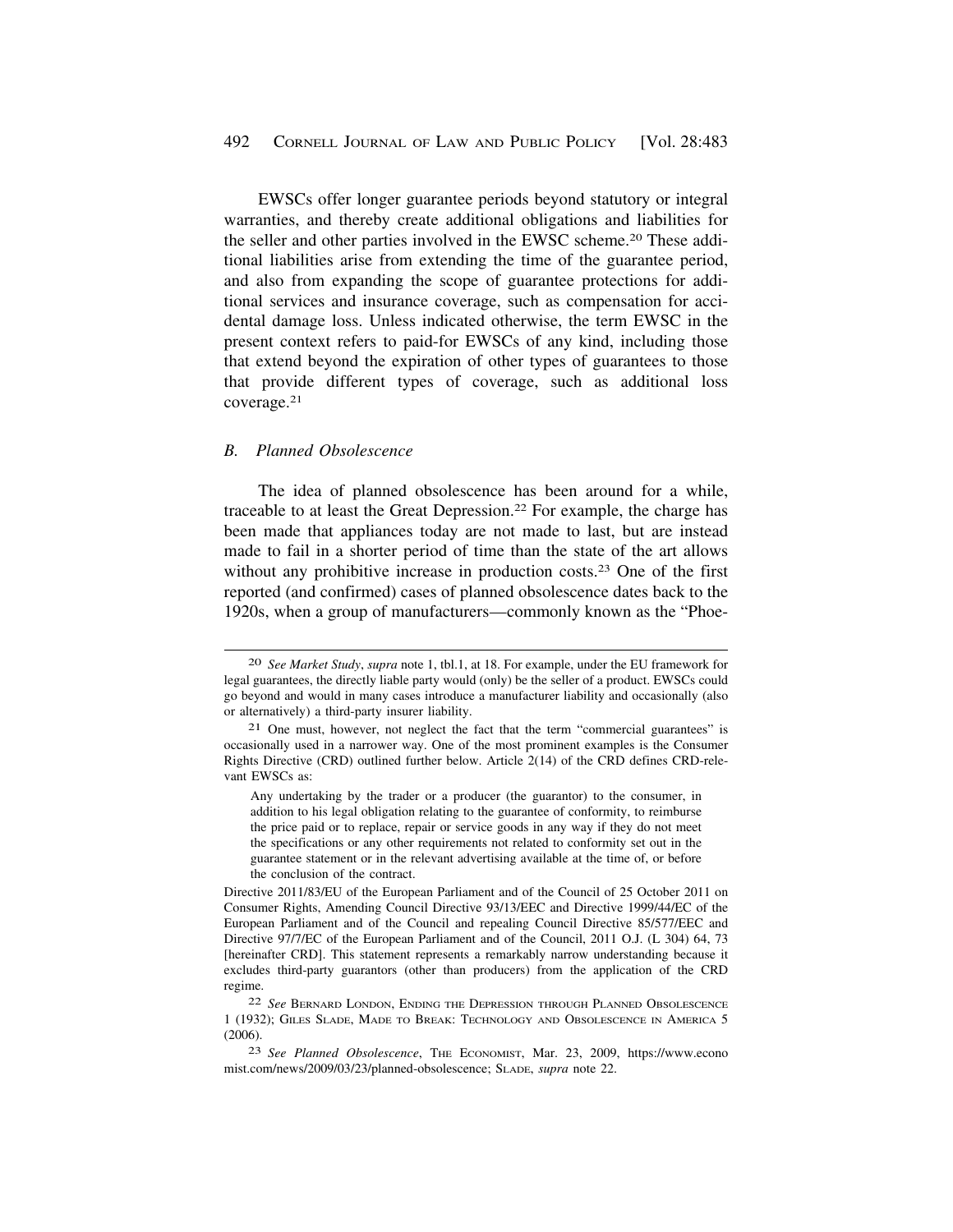bus cartel"24 or "Phoebus agreement"25—agreed on limiting the lifetime of light bulbs to a maximum of 1,000 hours of [operation.26](https://operation.26) The revelation of the Phoebus cartel initiated a debate on the interrelationship between increasing profits, producing eco-friendly and sustainable goods, and consumers' interests in being able to buy goods that will last as long as technologically [possible.27](https://possible.27) 

Since the 1970s, there have been an increasing number of economic studies aimed at defining the most profitable strategies to balance technological innovation with businesses' rights to maximize profits (such as calculating the likely financial impact of shortening product [lifetimes\).28](https://lifetimes).28)  The following decades have witnessed an increasing number of additional, less economic-focused reports that indicate the existence of obsolescence [strategies.29](https://strategies.29) In more recent years, environmental concerns linked to sustainable production and use of goods has intensified the

<sup>24</sup> *See, e.g., Jürgen Reuß & Cosima Dannoritzer*, Kaufen Für Die Müllhalde: Das PRINZIP DER GEPLANTEN OBSOLESZENZ 13 (Orange Press 2013); Jana Valant, European Parliamentary Research Serv., *Planned Obsolescence: Exploring the Issue*, at 3 (May 2016) ("One of the last remaining examples of the old bulb, the Centennial Light Bulb, manufactured by the Shelby Electric Company and installed in 1901, still continues to function 24 hours a day in 2016.").

<sup>25</sup> *See, e.g.*, Monopolies & Restrictive Practices Comm'n, *Report on the Supply of Electric Lamps*, at 141–42 (Oct. 4, 1951).

<sup>26</sup> Markus Krajewski, *The Great Lightbulb Conspiracy*, IEEE SPECTRUM (Sept. 24, 2014), <https://spectrum.ieee.org/tech-history/dawn-of-electronics/the-great-lightbulb>conspiracy. 27 *See* Valant, *supra* note 24. 28 *See e.g.*, Peter L. Swan, *Optimum Durability, Second-Hand Markets, and Planned* 

*Obsolescence*, 80 J. POL. ECON*.* 575 (1972); Jeremy Bulow, *An Economic Theory of Planned Obsolescence*, 101 Q.J. ECON. 729 (1986); Winand Emons, *On the Limitation of Warranty Duration*, 37 J. INDUS. ECON. 287 (1989); Michael Waldman, *A New Perspective on Planned Obsolescence*, 108 Q.J. ECON*.* 273 (1993); Gregory E. Goering, *Durability Choice under Demand Uncertainty*, 60 ECONOMICA 397 (1993); Arthur Fishman, Neil Gandal & Oz Shy, *Planned Obsolescence as an Engine of Technological Progress*, 41 J. INDUSTRIAL ECON. 361 (1993); Jay Pil Choi, *Network Externality, Compatibility Choice, and Planned Obsolescence*, 42 J. INDUS. ECON. 167 (1994); Michael Waldman, *Planned Obsolescence and the R&D Decision*, 27 RAND J. ECON. 583 (1996); Arthur Fishman & Rafael Rob, *Product Innovation by a Durable-Good Monopoly*, 31 RAND J. ECON. 237 (2000); Atsuo Utaka, *Planned Obsolescence and Marketing Strategy*, 21 MANAGERIAL & DECISION ECON. 339 (2000); Paul A. Grout & In-Uck Park, *Competitive Planned Obsolescence*, 36 RAND J. ECON. 596 (2005); Atsuo Utaka, *Durable-Goods Warranties and Social Welfare*, 22 J.L. ECON. & ORG. 508 (2006); Roland Strausz, *Planned Obsolescence as an Incentive Device for Unobservable Quality*, 119 ECON. J. 1405 (2009); Chun-Hui Miao, *Tying, Compatibility and Planned Obsolescence*, 58 J. INDUS. ECON. 579 (2010); Yijuan Chen, *Innovation Frequency of Durable Complementary Goods*, 48 J. MATHEMATICAL ECON. 407 (2012).

<sup>&</sup>lt;sup>29</sup> See, e.g., Centre Européen de la Consommation & Zentrum für Europäischen Verbraucherschutz e.V., *L'Obsolescence Programmée ou les Dérives de la Société de Consommation,* at 3, (April 2013), [https://www.cec-zev.eu/fileadmin/user\\_upload/eu-consommateurs/](https://www.cec-zev.eu/fileadmin/user_upload/eu-consommateurs) PDFs/publications/etudes\_et\_rapports/Etude-Obsolescence.pdf; Taiwo K. Aladeojebi, *Planned Obsolescence*, 4 INTL. J. SCI. & ENGINEERING RES. 1504, 1505–06 (2013); STEFAN SCHRIDDE, MURKS? NEIN DANKE! WAS WIR TUN KÖNNEN, DAMIT DIE DINGE BESSER WERDEN (2014); Adrian Porter, *Are Washing Machines Built to Fail? We Chart the Rise of the Throwaway*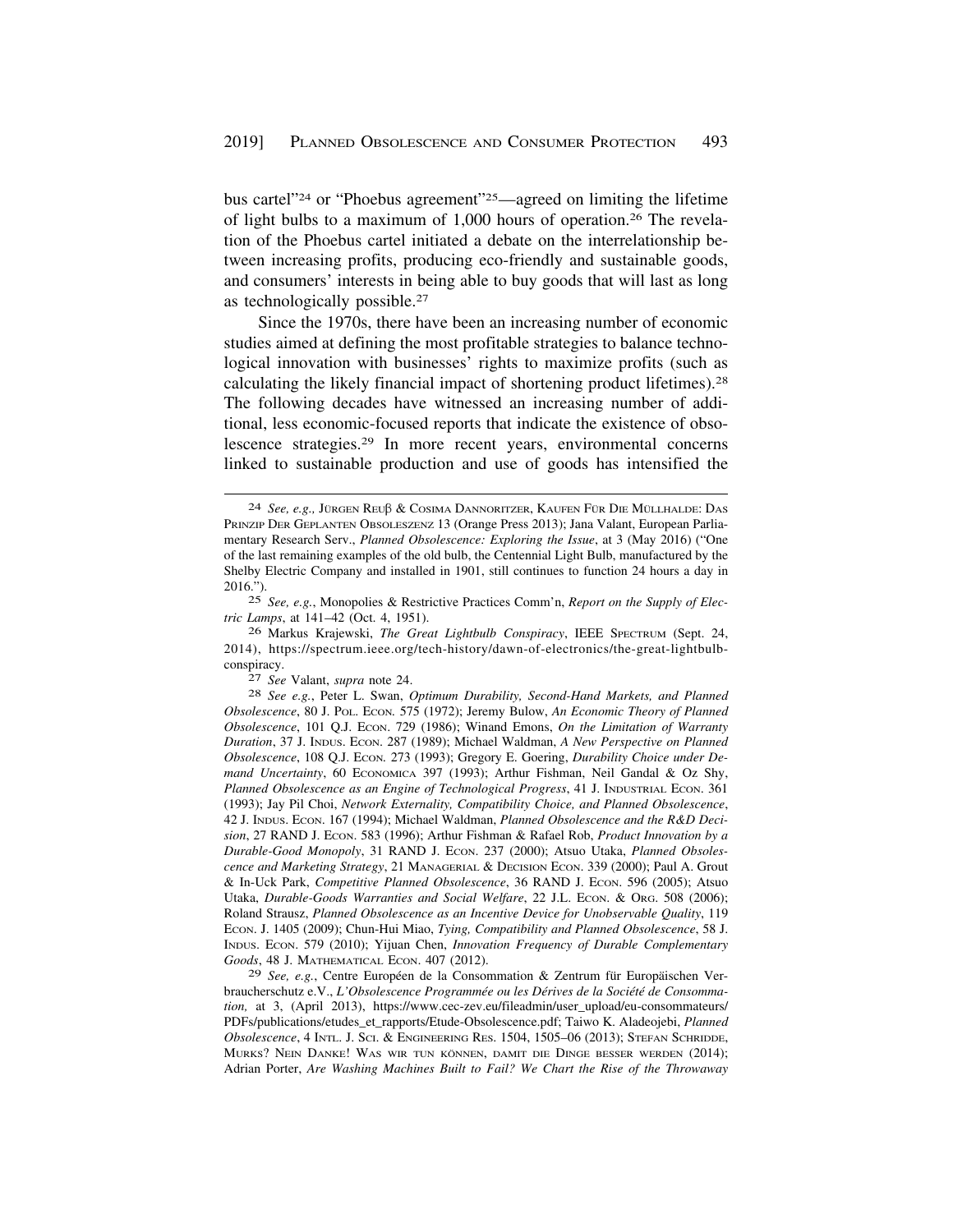planned obsolescence debate. This came at a time when sustainability gained importance as a broad international construct. In 2000, the World Business Council for Sustainable Development (WBCSD) issued a report on "eco-efficiency."30 Bearing in mind that the WBSCD operates as a platform for businesses, it does not come as a surprise that the report did not directly address the problem of planned obsolescence. The report focused on the environmental soundness of production processes rather than the durability of [products.31](https://products.31) Nevertheless, the shared view of the WBSCD members, expressed in the report as an emphasis on strategies of eco-friendly production,32 indicates the direction responsible-minded producers should be heading. They noted that an increasing number of producers have identified a market niche for ecologically friendly strategies, and that this recognition may be a sign of a slow shift towards increased environmental awareness relating to the durability of [goods.33](https://goods.33)  Eventually, policy-makers and legal academics began to exchange views on how to counteract or limit planned [obsolescence.34](https://obsolescence.34) 

It should also be noted that (just as is the case with guarantees) the phenomenon of planned obsolescence should be understood in multilayered ways. As early as 1960, Vance Packard in his book, *The Waste Makers*, differentiated types of obsolescence strategies—"obsolescence of desirability," "obsolescence of function," and "obsolescence of quality."35

33 *See id.* at 17–19. *See also* Joseph Guiltinan, *Creative Destruction and Destructive Creations: Environmental Ethics and Planned Obsolescence*, 89 J. BUS. ETHICS 19 (2009) (discussing the interplay of sustainable production and planned obsolescence).

34 *See, e.g.*, Gerhard Wortmann & Peter Schimikowski, *Geplanter Produktverschlei*b und bürgerliches Recht [Planned Product Wear and Civil Law], 16 Zeitschrift für Wirtschaftsrecht 978 (1985) [hereinafter *Planned Product Wear and Civil Law*]; Schriftenreihe Des Instituts Fur Europaisches Wirtschafts- Und Verbraucherrecht e.V. [Series of the Institute for European Economic and Consumer Law e.V.], Obsoleszenz interdisziplinär: Vorzeitiger Verschleiß aus Sicht von Wissenschaft und Praxis [Obsolescence Interdisciplinary: Premature Wear from the Perspective of Science and Practice] (Tobias Brönneke  $\&$  Andrea Wechsler eds., 2015); Wrbka, *supra* note 11; Eléonore Maitre-Ekern & Carl Dalhammar, Regulating *Planned Obsolescence: A Review of Legal Approaches to Increase Product Durability and Reparability in Europe*, 25 REV. EUR. COMMUNITY & INT'L ENVTL. L. 378, 379 (2016); Ana¨ıs Michel, *Product Lifetimes through the Various Legal Approaches within the EU Context: Recent Initiatives Against Planned Obsolescence*, PLATE 266, 269 (Conny Bakker & Ruth Mugge eds., 2017).

35 VANCE PACKARD, THE WASTE MAKERS 55 (1960). For some more recent contributions that include slightly differently nuanced categories, which nevertheless follow Packard's basic classification, see, e.g., John R. Mansfield & James A. Pinder, *"Economic" and "Functional" Obsolescence: Their Characteristics and Impacts on Valuation Practice*, 26 PROP.

*Appliance*, WHICH? NEWS, Jun. 17, 2015,<https://www.which.co.uk/news/2015/06/are-washing> -machines-built-to-fail-406177/.

<sup>30</sup> World Bus. Council for Sustainable Dev. (WBCSD), *Eco-Efficiency: Creating More Value with Less Impact* (Oct. 2000).

<sup>31</sup> *See id.* at 16.

<sup>32</sup> *See id.* at 28–29.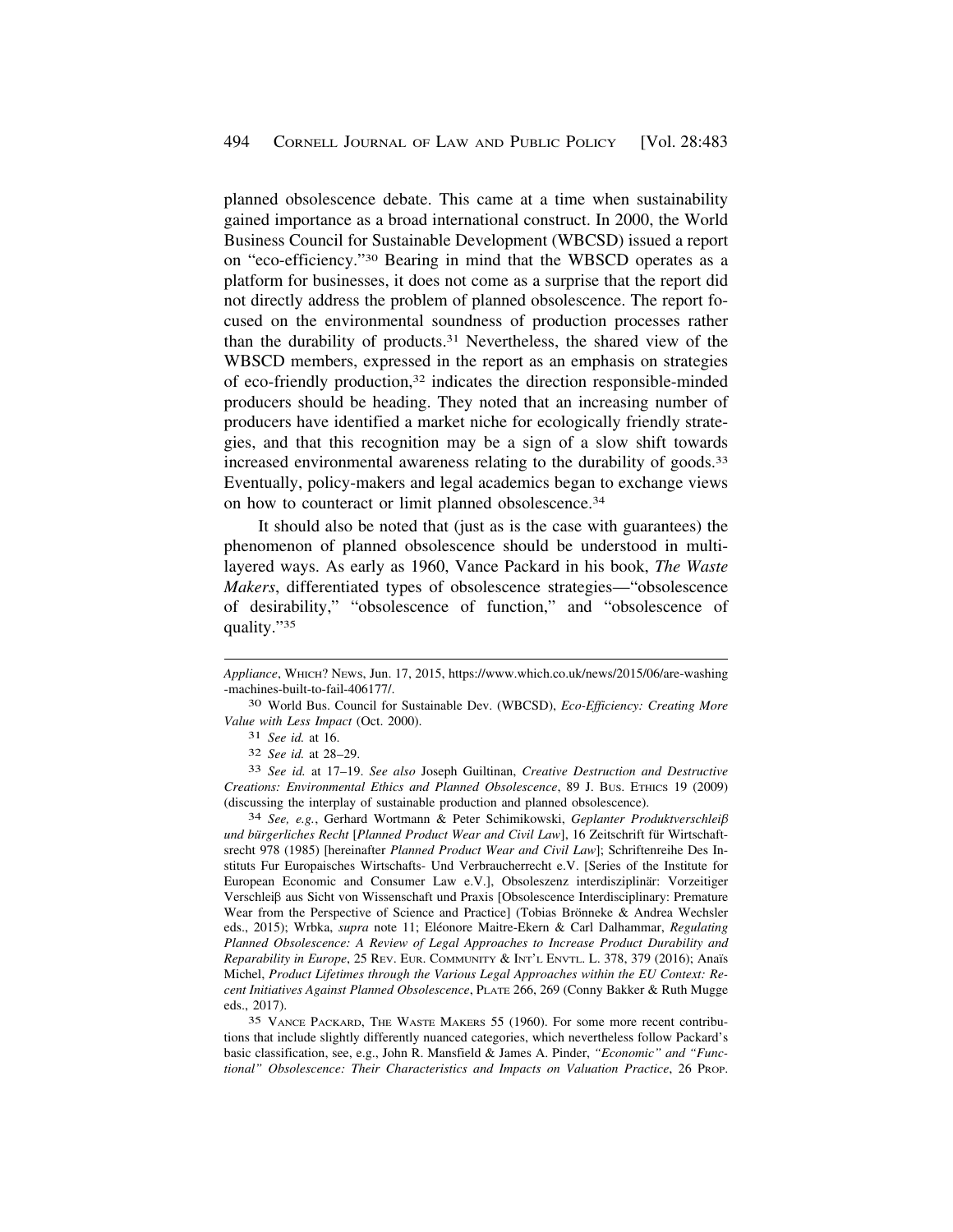<span id="page-12-0"></span>From a guarantee perspective, it is obsolescence of quality that is most relevant. Here, the lifetime of a product ends prematurely because of technical issues. In cases of obsolescence of desirability and function, on the other hand, the good still runs flawlessly. Users choose to stop using the still usable item because they feel that they "need" a follow-up product—either "convinced" by marketing strategies (obsolescence of desirability) or because the newer product would objectively show different, additional or enhanced technical functions (obsolescence of function). Neither legal guarantees nor EWSCs can be applied to remedy the end of the use of a product in cases that do not relate to qualitative issues.

## II. MARKETPLACE AND REGULATORY LANDSCAPES OF EWSCS IN THE UNITED STATES, THE EU, AND EUROPEAN MEMBER STATES

This Part examines the EWSC marketplace, as well as the existing regulatory schemes in the United States, the EU, and some EU Member States. It first examines the size and characteristics of the different markets, as well as the unevenness of the regulatory schemes aimed at protecting consumer abuse.

## *A. United States*

This Section first provides empirical evidence of the size and depth of the American market for EWSCs. It will show the types of products that EWSCs are most associated with, as well as the fluidity over time of the size of the market for different categories of products. It will also show the revenues generated by the sale of EWSCs and the allocation of the revenues between the different players on the sales side of the transactions: manufacturers, retailers, third-party insurers. The second part examines the mix of regulatory authorities and laws that relate to the EWSC industry in the United States.

## 1. Relevance of EWSCs in the U.S.

The EWSC industry has reached the menu of items sold by Amazon in the area of electronics. A website dedicated to EWSCs for electronic products numbers over 20,000 [entries.36](https://entries.36) As of 2014, the EWSC market in the U.S. had reached \$39.5 billion dollars, with an annual growth rate of [7.33%.37](https://7.33%.37) As Chart 1 shows, the auto-related EWSC share of the market is about 40%, followed by mobile phones (22%), electronics (18%),

MGT. 191, 193 (2008); *Planned Product Wear and Civil Law*, *supra* note 34, at 978 (discussing qualitative obsolescence and psychological obsolescence).

<sup>36</sup> Search results for extended warranties, AMAZON, <https://www.amazon.com>(search in search bar for "extended warranties") (last visited Jan. 28, 2019). 37 *Mid-Year Service Contract Report*, WARRANTY WEEK (Oct. 9, 2014), https://

<www.warrantyweek.com/archive/ww20141009.html>; Abhishek Yadav, *Extended Warranty &*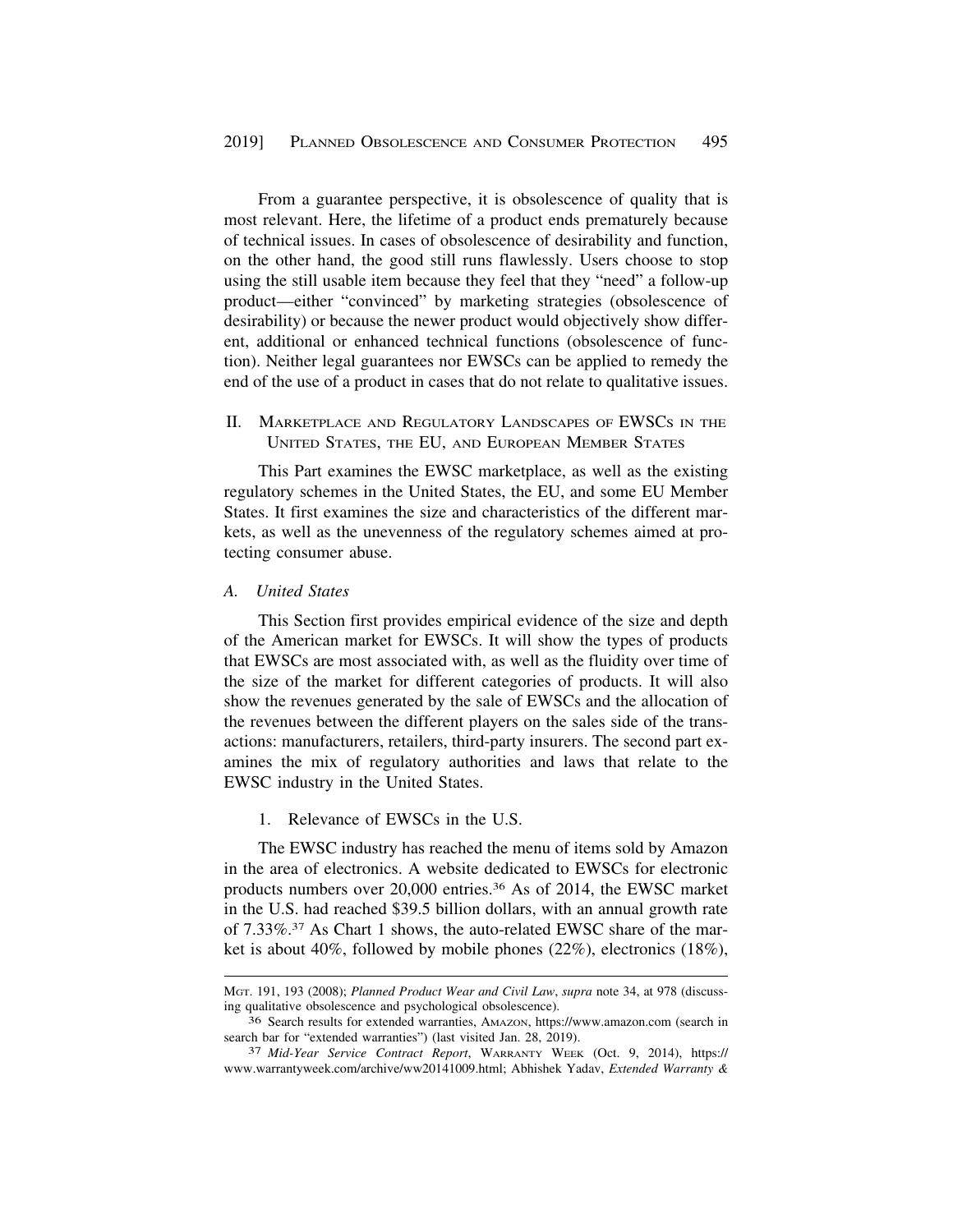personal computers  $(12\%)$ , home warranties  $(4.6\%)$ , and appliance warranties (3.4%).<sup>38</sup> Between 2008 and 2014, U.S. economic growth averaged 2.2% per year, while the growth of the EWSC industry averaged 8.33% per year.39 The sales of extended warranties on mobile phones increased on average 28.07% per year from [2009–2013.40](https://2009�2013.40) 

Home/Appliance CHART 1: U.S. CONSUMER EWSC INDUSTRY (2014): \$39.5 BILLION



The insurer of EWSCs varies and includes the following: retailer protection plans, such as the Best Buy Geek Squad Protection Plan;<sup>41</sup> manufacturer or OEM-branded protection plans,<sup>42</sup> such as Apple Care; and third-party, direct to-the-consumer providers' protection plans, such as Assurant 360.43 Commonly, plans include three parties other than the purchaser of the EWSC. These include the seller (retailer), the obligor or party responsible for paying the claims under the EWSC, and third-party networks of service providers (companies that do the actual work of re-

*Service Contract Industry USA* 5, SLIDESHARE (July 11, 2015), [https://www.slideshare.net/](https://www.slideshare.net) AbhishekYadav23/extended-warranty-industry-in-us. 38 Yadav, *supra* note 37, at 5.

<sup>39</sup>*Id.* at 6. 40 *See id.* at 11. 41 *See Geek Squad Terms and Conditions*, BEST BUY, [https://www.bestbuy.com/usw/](https://www.bestbuy.com/usw) termsconditions/anonymous (use drop-down menus to select plan based on plan type and date range). 42 OEMs are not actually the "original manufacturer" of the equipment, but are actually a

company who has a relationship with the original manufacture to resell that manufacturer's product under its own name and branding. Usually OEM products are the same quality as the retail versions, but warranties may be different. *See Original Equipment Manufacturer—OEM*, INVESTOPEDIA, <https://www.investopedia.com/terms/o/oem.asp>(last visited Nov. 16, 2018). 43 *See, e.g.*, *Assurant 360*° *Protection Summary*, ASSURANT SOLUTIONS (March 2014),

[https://www.assurantsolutions.com/extended-warranty/~/media/Files/TCs/amazon\\_sample](https://www.assurantsolutions.com/extended-warranty/~/media/Files/TCs/amazon_sample)\_ terms\_and\_conditions\_0314.ashx (containing sample Terms and Conditions for an Assurant 360 Protection Plan that is purchased through Amazon).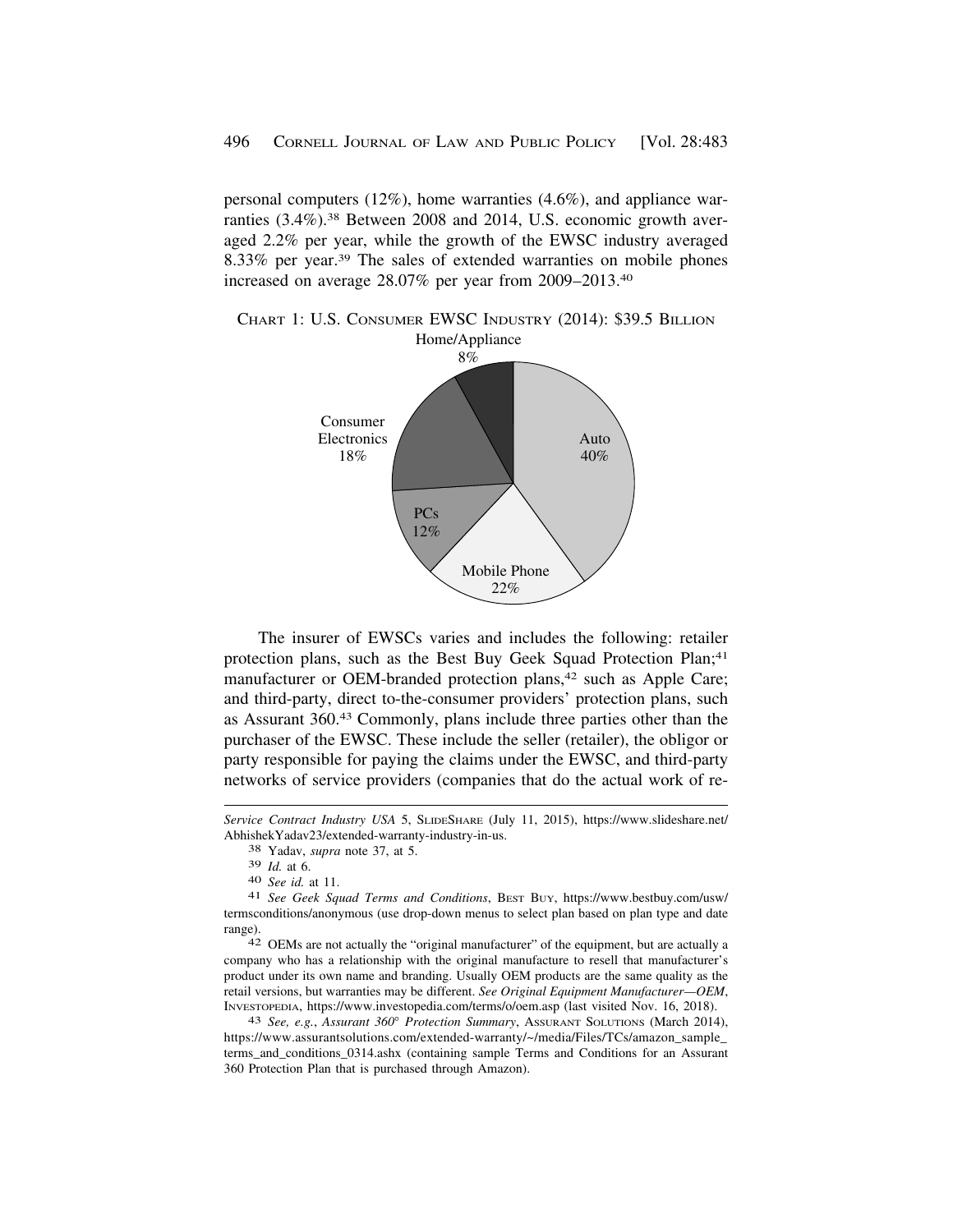pair and [replace\).44](https://replace).44) One estimate of the allocation of the purchase price for EWSCs shows 50% is retained by the seller (retailer), 30% is allocated to the insurance company (underwriter), and 20% for the administrator (see Chart 2: ESC Premium [Split\).45](https://Split).45)

Within the 30% received by the insurance company, the money is allocated as follows: fees of 5.25%, payment of claims 19.8%, and a buffer or reserve fund of [4.95%.46](https://4.95%.46) The allocations of the premiums and allocation within the insurance share of the premium depend on the product and factors such as the product's estimated lifespan (planned obsolescence) and the length of protection provided by the EWSC.47 In general, Chart 2 shows that based upon the probability calculation (an estimate of the likelihood of EWSC claims), which acts as a surrogate for planned obsolescence, only 19.8% of the purchase price is used to make repairs or to satisfy claims. The reserve fund not used to pay for an unexpectedly high number of claims or costs of repair become additional profit for the insurance company.





This tripartite scheme is not consumer friendly. In the automobile sale, the car purchaser buys the policy from the car dealer, but any claim must be made to the manufacturer or a third-party insurer, and often a third company performs the actual repair work.48 The retailer simply

<sup>44</sup> *See id.* at 1–2, 6.

<sup>45</sup> *The SAFE Guys*, *supra* note 2. Some terms, like "administrator," may be defined by state statute. *See, e.g.,* N.Y. INS. LAW § 7902(b) (McKinney 2018) ("'Administrator means any person designated by a provider to be responsible for administration of service contracts, including servicing, claims management and processing, recordkeeping, customer service and collection of fees.").

<sup>46</sup>*The SAFE Guys*, *supra* note 2. 47 *Id.* 48 *Id.*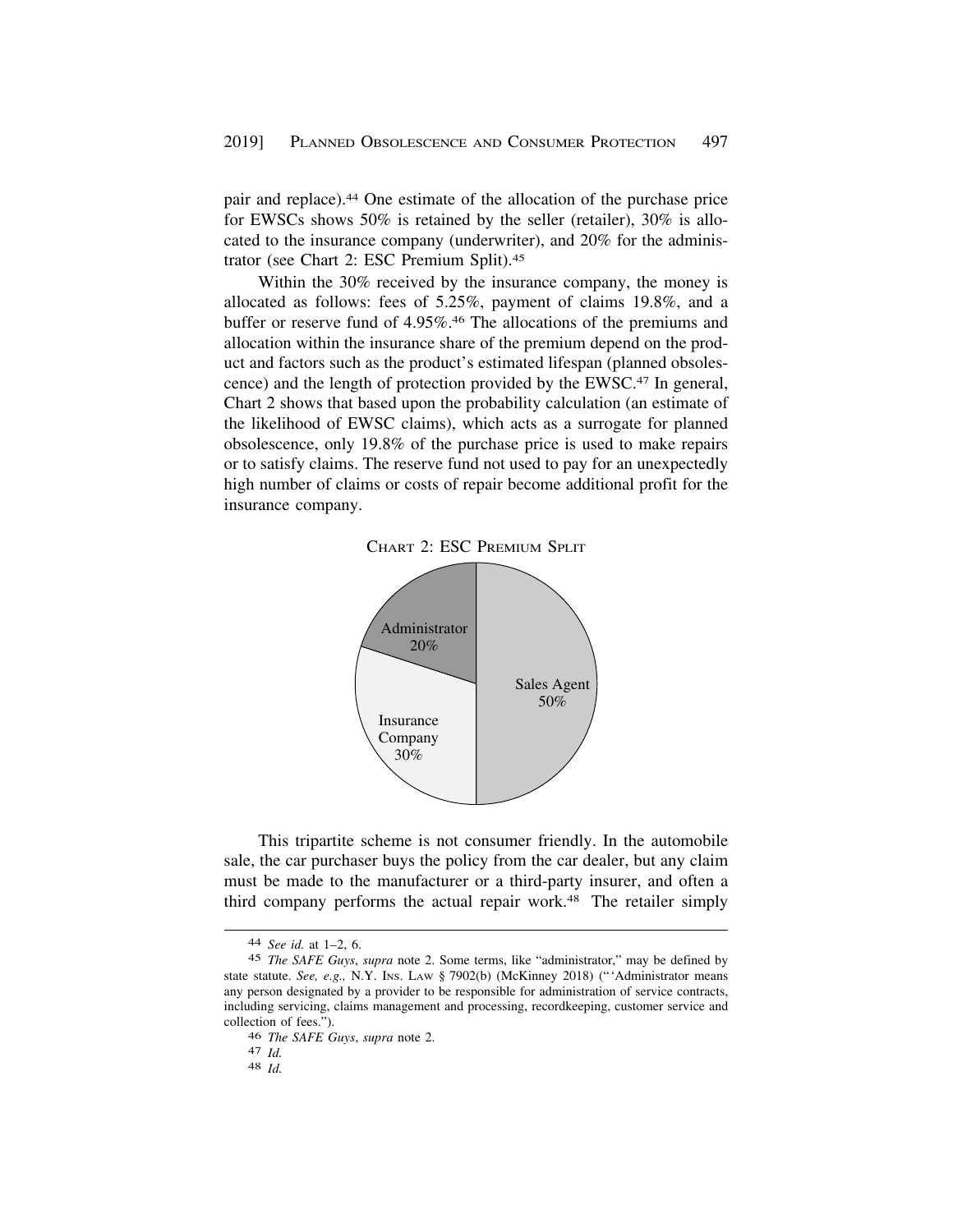takes half of the premium paid as pure profit with no continuing obligations. Further, under this system, the car owner technically cannot make a claim or deal directly with the repair company since it has no privity of [contract.49](https://contract.49) This is because there is no contractual relationship between the repair company and the customer. The customer, under the common law, cannot make the argument that she is a third-party beneficiary<sup>50</sup> since she has direct privity to the insurer and thus has an avenue of recourse. Thus, the car owner has to work through the insurer, and in some cases is required to file a new claim in order to "repair a repair."51 As such, a common complaint relates to the prolonged time for automobile repair or for the car owner to be reimbursed after paying the repairs upfront; not uncommonly, the repair work may take a month or more.<sup>52</sup> This is likely due to a long queue as insurers are incentivized to lower costs by using a limited number of service [providers.53](https://providers.53) 

The retailer in this tripartite scenario obtains a windfall by receiving half the purchase price of the EWSC with no follow-up responsibilities. This creates a moral hazard because it incentives the retailer to pressure the consumer to buy an EWSC that is often not in the interest of the consumer. In some cases, the car dealer makes as much on selling the EWSC as it does selling the [automobile.54](https://automobile.54) The hard sell tactics utilized are generally not subject to government regulation because any such regulations are directed to the principal (insurer) and not to its agent (re[tailer\).55](https://tailer).55) The only claim that may be lodged against the retailer is common law misrepresentation or fraud. This is unlikely to be successful since the sale tactics do not amount to a material misrepresentation of fact. The other avenue of recourse in American, but not English,<sup>56</sup> com-

<sup>49</sup> The privity doctrine holds that only direct parties to a contract have standing to sue for breach of contract. 3 E. ALLAN FARNSWORTH, FARNSWORTH ON CONTRACTS 5 (3d ed. 2004).

<sup>50</sup> There are exceptions to the privity doctrine when an outside party is recognized as a third-party beneficiary. Professor Farnswoth traces the common law's third-party beneficiary rule to the 1677 case of Dutton v. Poole, 83 Eng. Rep. 523 (K.B. 1677). *Id.* at 7.

<sup>51</sup> *See* FTC, *supra* note 7.

<sup>52</sup> The U.S. Federal Trade Commission warns: "If the auto service contract doesn't specify how long reimbursement usually takes, ask. Find out who settles claims in case you have a dispute with the service contract provider and need to use a dispute resolution program." *Id.* 

<sup>53</sup> Nancy A. Lutz & V. Padmanabhan, *Why Do We Observe Minimal Warranties?*, 14 MARKETING SCI. 417, 418 (1995).

<sup>54</sup> *NADA Data 2017: Annual Financial Profile of America's Franchised New-Car Dealerships*, NAT'L AUTO. DEALERS ASS'N 3, [https://www.nada.org/2017NADAdata/](https://www.nada.org/2017NADAdata) ("Service, parts and body shop gross as % of total gross" hit 49% in 2017.).

<sup>55</sup> For example, if the third-party insurer is an insurance company, then it must meet the capitalization requirements mandated by state insurance law. *See, e.g.*, N.Y. INS. LAW § 7903(c) (McKinney 2018).

<sup>56</sup> Larry A. DiMatteo, *A Study of Judicial Reasoning—When Penalties are not Penalties?*, 85 GEO. WASH. L. REV. 1846, 1857 (2017) (English common law does not recognize unconscionability as an independent policy doctrine. However, the term "unconscionable" is a free-floating construct found in court decisions striking terms in consumer contracts.).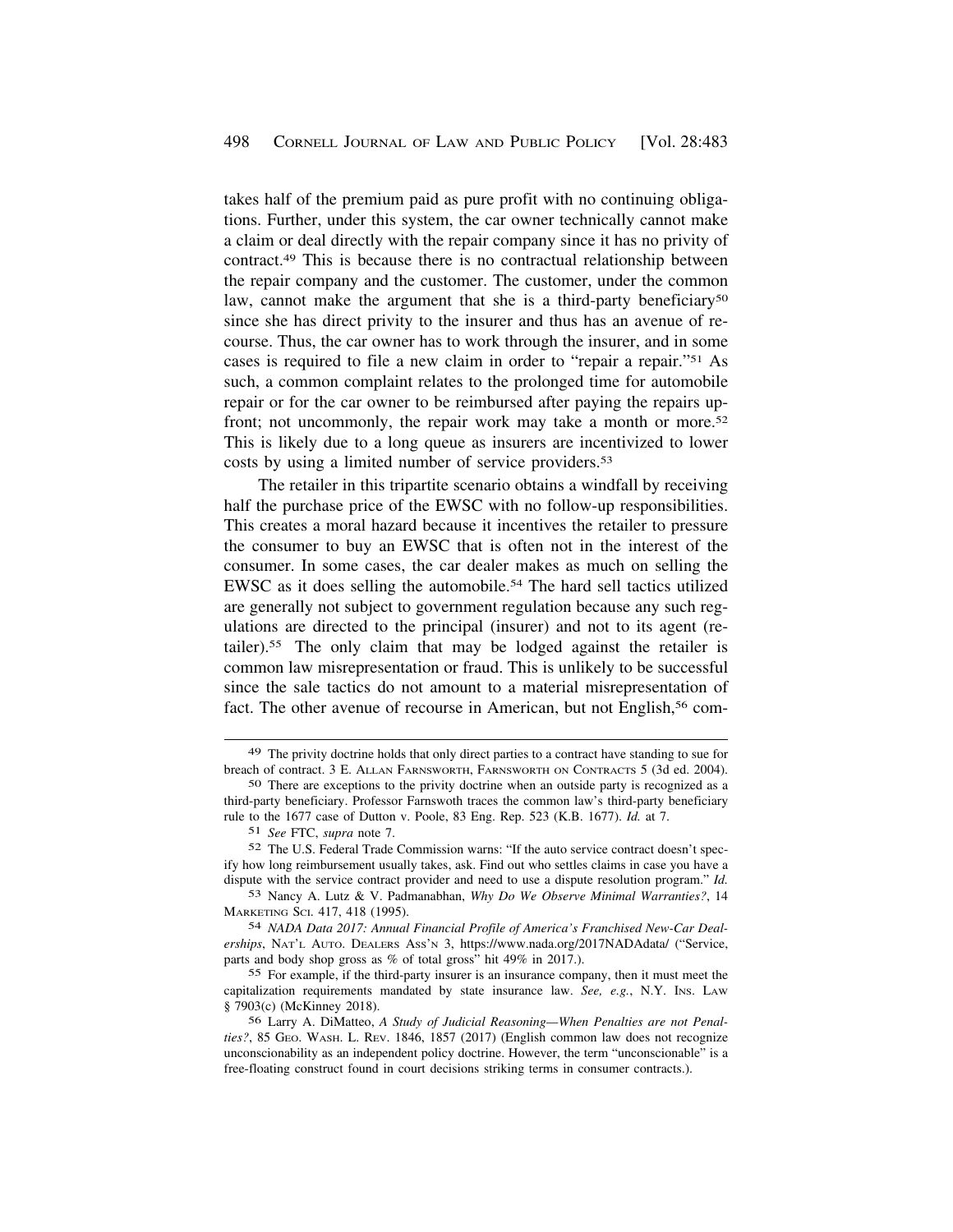<span id="page-16-0"></span>mon law is the doctrine of unconscionability.<sup>57</sup> However, such a claim is likely to fail due to a lack of substantive unconscionability because the price alone is rarely enough to be considered unconscionable in a market economy. Another avenue of recourse exists in state "price gouging" statutes, but these statutes target overpricing in cases involving a natural disaster or [emergency.58](https://emergency.58) Although contract law does not provide a degree of certainty in policing EWSCs, it does have constructs (expanded privity, misrepresentation, and unconscionability, as well as current warranty law) that could be modified to allow contract law to regulate EWSCs.

#### 2. Regulatory Landscape of EWSCs in the U.S.

In the U.S., the regulatory landscape relating to EWSCs is a haphazard mix of federal and state regulations. Many of these regulations do not specifically target the EWSC; rather, they are extrapolated from longexisting regulatory schemes, such as insurance and warranty law.59 There is no single regulatory authority at the federal or state levels whose scope extends to all legal issues relating to the EWSC industry. Such a piecemeal approach leaves numerous gaps in the regulation of the EWSCs, as well as incongruences in approach among the American states. In sum, the EWSC marketplace has not been immune from government regulation, but the level of consumer protection is at a lower threshold than consumer protection laws tailored for specific industries and issues.

Since there is no independent consumer contract law or standard terms regulation in the U.S. as is found in Europe, $60$  regulation of EWSCs is relegated to a fragmented legal regime including common law, as well as state and federal regulatory law. In the end, the below review will show that there are gaps in the regulation of EWSCs and the protection of consumers from abusive selling tactics and one-sided contracts.

#### a. Federal Warranty Law

Federal warranty law in the U.S. is encased in the Magnuson-Moss Act (MMA).<sup>61</sup> It is important to understand that EWSCs are treated differently than warranties under the law. The U.S. Federal Trade Commis-

<sup>57</sup> U.C.C. § 2-302.

<sup>58</sup> *See, e.g.*, FLA. STAT. § 501.160 (2011) ("[D]uring a state of emergency, it is unlawful to sell, lease, offer to sell, or offer for lease essential commodities, dwelling units, or selfstorage facilities for an amount that grossly exceeds the average price for that commodity during the 30 days before the declaration of the state of emergency.").

<sup>59</sup> *See* FTC, *supra* note 7.

<sup>60</sup> *See, e.g.*, Council Directive 93/13/EEC of 5 April 1993 on Unfair Terms in Consumer Contracts, 1993 O.J. (L 95) 29 (EC) [hereinafter UCTD].

<sup>61</sup> Magnuson-Moss Act, 15 U.S.C. §§ 2301–12 (1975).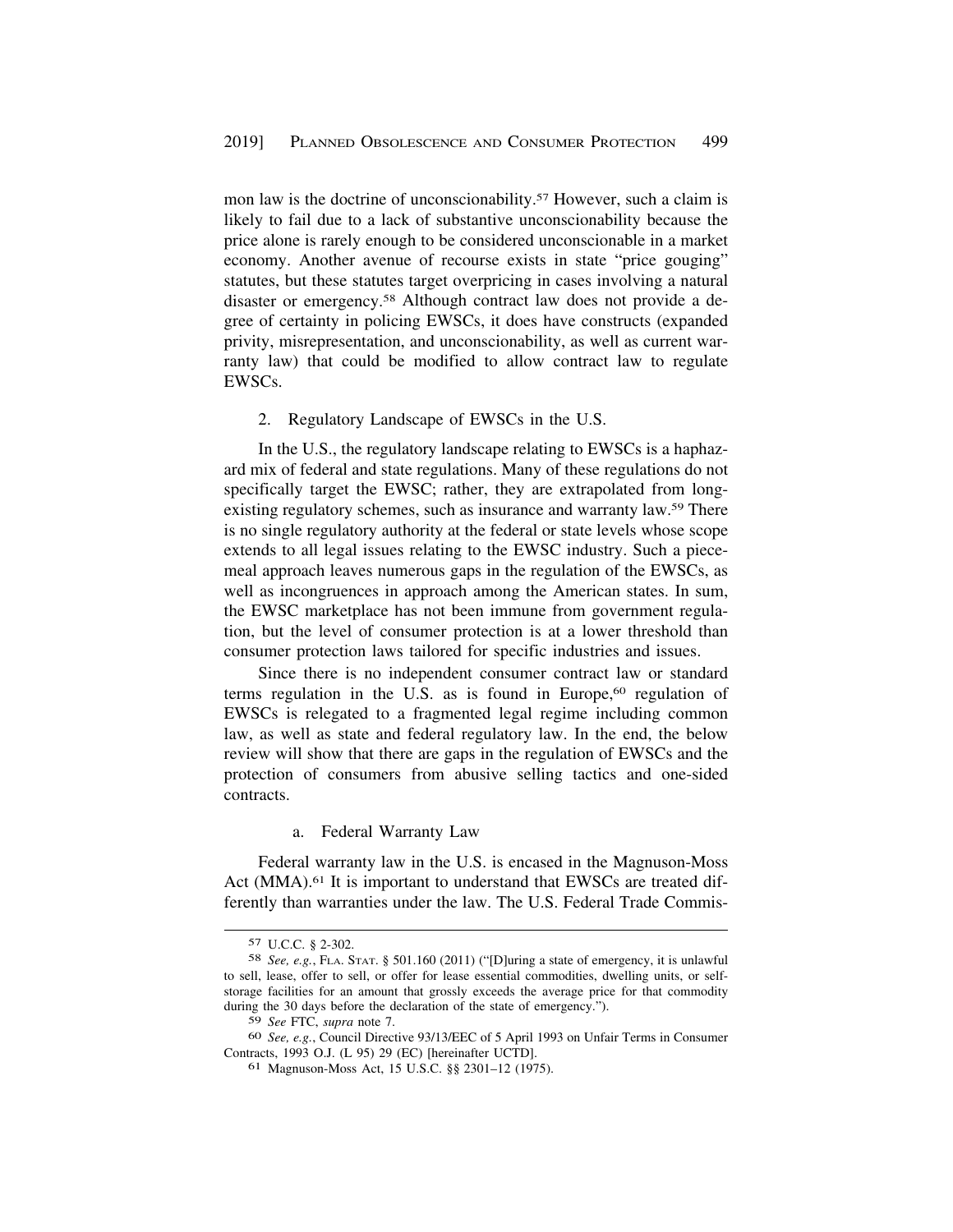<span id="page-17-0"></span>sion describes a service contract as "a promise to perform (or pay for) certain repairs or services."62 "Sometimes called an 'extended warranty,' a service contract is not a warranty as defined by federal law."63 Warranties are considered part of the product, while EWSCs are treated as independent of the underlying sale and purchase contract, and, therefore the MMA does not apply to them.<sup>64</sup> A brief review is undertaken here to see if some of the law's features could be useful in the regulation of EWSCs, despite its failure to directly regulate EWSCs. The MMA requires that warranty terms and conditions be presented in a conspicuous manner and written in plain language. The concept of conspicuousness is also found in the Uniform Commercial Code, as discussed below.

Unfortunately, the MMA's coverage of warranties is broad, but short on specifics. The law is more about form, than substance. It does not provide minimum standards for warranties; it mandates how warranties and warranty disclaimers are to be presented to the [consumer.65](https://consumer.65) Any consumer disclosure requirements only apply to the manufacturer and not to the [retailer-seller.66](https://retailer-seller.66) Also, the manufacturer-seller of an EWSC cannot disclaim the implied warranties, but agents (such as automobile dealers) may disclaim such warranties.<sup>67</sup>

> b. State Law: Common Law of Contracts and Uniform Commercial Code (UCC)

In the U.S., the common law, found in individual state laws, fails to distinguish between commercial and consumer contracts and except for a few exceptions in Article 2 of the UCC, does not distinguish between commercial and consumer sale of [goods.68](https://goods.68) Up to the present, despite a

66 *See* §§ 2301(5), 2303(a).

<sup>62</sup> FTC, *supra* note 7.

<sup>63</sup> *Id.* 

<sup>64</sup> *See* § 2301(8).

<sup>65</sup> *See* § 2303(a) (requiring plain language and conspicuousness).

<sup>67</sup> *See* § 2308(a).

<sup>68</sup> The handful of provisions in the UCC that provides additional protections is collectively noted as the merchant-consumer distinction. Except for these few provisions, the UCC applies equally to commercial and consumer transactions. *See generally*, Ingrid M. Hillinger, *The Article 2 Merchant Rules: Karl Llewellyn's Attempt to Achieve the Good, the True, the Beautiful in Commercial Law*, 73 GEO. L.J. 1141, 1184 (1985) ("Other scholars as well have noted the doctrinal confusion and poor results that flow from a unitary approach to situations involving different issues and policy concerns."); Zipporah B. Wiseman, *The Limits of Vision: Karl Llewellyn and the Merchant Rules*, 100 HARV. L. REV. 465, 520 (1987) (suggesting Llewellyn believed that merchant associations wielded too much power in the unregulated marketplace). While the UCC does not define Consumer, it defines Merchant as "a person who deals in goods of the kind or otherwise by his occupation holds himself out as having knowledge or skill peculiar to the practices or goods involved in the transaction or to whom such knowledge or skill may be attributed by his employment of an agent or broker or other intermediary who by his occupation holds himself out as having such knowledge or skill." U.C.C.  $§$  2-104(1).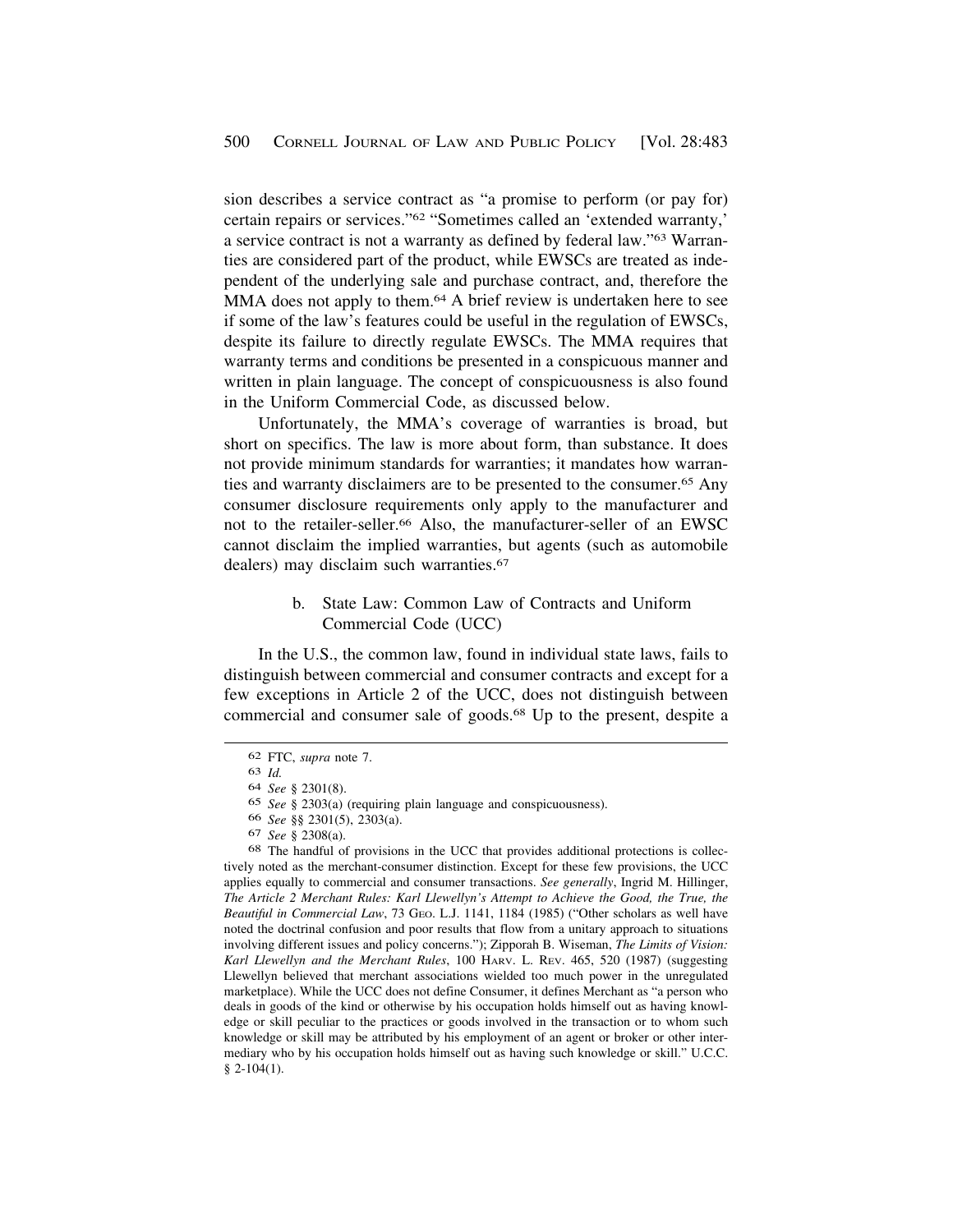host of consumer protection laws, American contract law remains generic in nature without any recognized body of consumer contract law.69 The exception is that the merchant-consumer distinction plays a role in the use of the doctrine of unconscionability found in the UCC and, applied by analogy to other types of contracts, is in practice used exclusively to void terms in consumer [contracts.70](https://contracts.70) This is despite the fact that as written, UCC § 2-302 equally applies to commercial [contracts.71](https://contracts.71) The bargaining power and informational imbalances found in consumer contracts have become the linchpin for the application of the doctrine of [unconscionability.72](https://unconscionability.72) However, it is important to note that the general rule is that one-sided (pro-merchant) terms in a consumer contract are enforced and that the unconscionability doctrine is only applied in ad hoc cases, and cannot itself be considered a form of standard terms regulation.73 In American contract law, there is no "fairness concept," as found in the EU Unfair Terms in Consumer Contracts<sup>74</sup> or "surprising terms" principle, as found in German law.75

A seller of goods is not obligated to provide a warranty. However, any contract language that attempts to limit the scope of an express warranty is unenforceable."76 The UCC implies certain warranties, whether or not an express warranty is [provided.77](https://provided.77) The implied warranty of merchantability<sup>78</sup> and implied warranty for a particular purpose<sup>79</sup> are attached to sale of goods contracts unless expressly disclaimed. However,

<sup>69</sup> For example, fine print terms, often incorporated by reference, are enforceable whether they are found in consumer or commercial contracts. *See* Int'l Ass'n of Machinists & Aerospace Workers v. ISP Chems*.*, 261 F. App'x 841, 848 (6th Cir. 2008).

<sup>70</sup> *See* U.C.C. §§ 2-104, 2-302.

<sup>71</sup> *Id.* § 2-302.

<sup>72</sup> Charles L. Knapp, *Unconscionability in American Contract Law: A Twenty-First-Century Survey*, *in* COMMERCIAL CONTRACT LAW TRANSATLANTIC PERSPECTIVES 309 (Larry A. DiMatteo et al. eds., 2013) (noting that the U.S. Supreme Court has narrowed the use of unconscionability to void arbitration clauses in consumer contracts).

<sup>73</sup> *See* U.C.C. § 2-302; *see also* Paul Bennet Marrow, *Contractual Unconscionability: Identifying and Understanding Its Potential Elements*, 72 N.Y. ST. B.J. 18, 22 (2000).

<sup>74</sup> *See* UCTD, *supra* note 60; *see also* CRD, *supra* note 21.

<sup>&</sup>lt;sup>75</sup> BÜRGERLICHES GESETZBUCH [BGB] [CIVIL CODE], § 305c, *translation at* https://ger manlawarchive.iuscomp.org/?p=632 (Ger.) [hereinafter BGB] ("Surprising and ambiguous clauses" state that standard business terms that "are so unusual that the contractual partner of the user could not be expected to have reckoned with them, do not form part of the contract.").

<sup>76</sup> U.C.C. § 2-316(1) ("Words or conduct relevant to the creation of an express warranty and words or conduct tending to negate or limit warranty shall be construed wherever reasonable as consistent with each other; but . . . negation or limitation is inoperative to the extent that such construction is unreasonable.").

<sup>77 §§ 2-314, 2-315.</sup> 

<sup>78 § 2-314.</sup> 

<sup>79 § 2-315.</sup>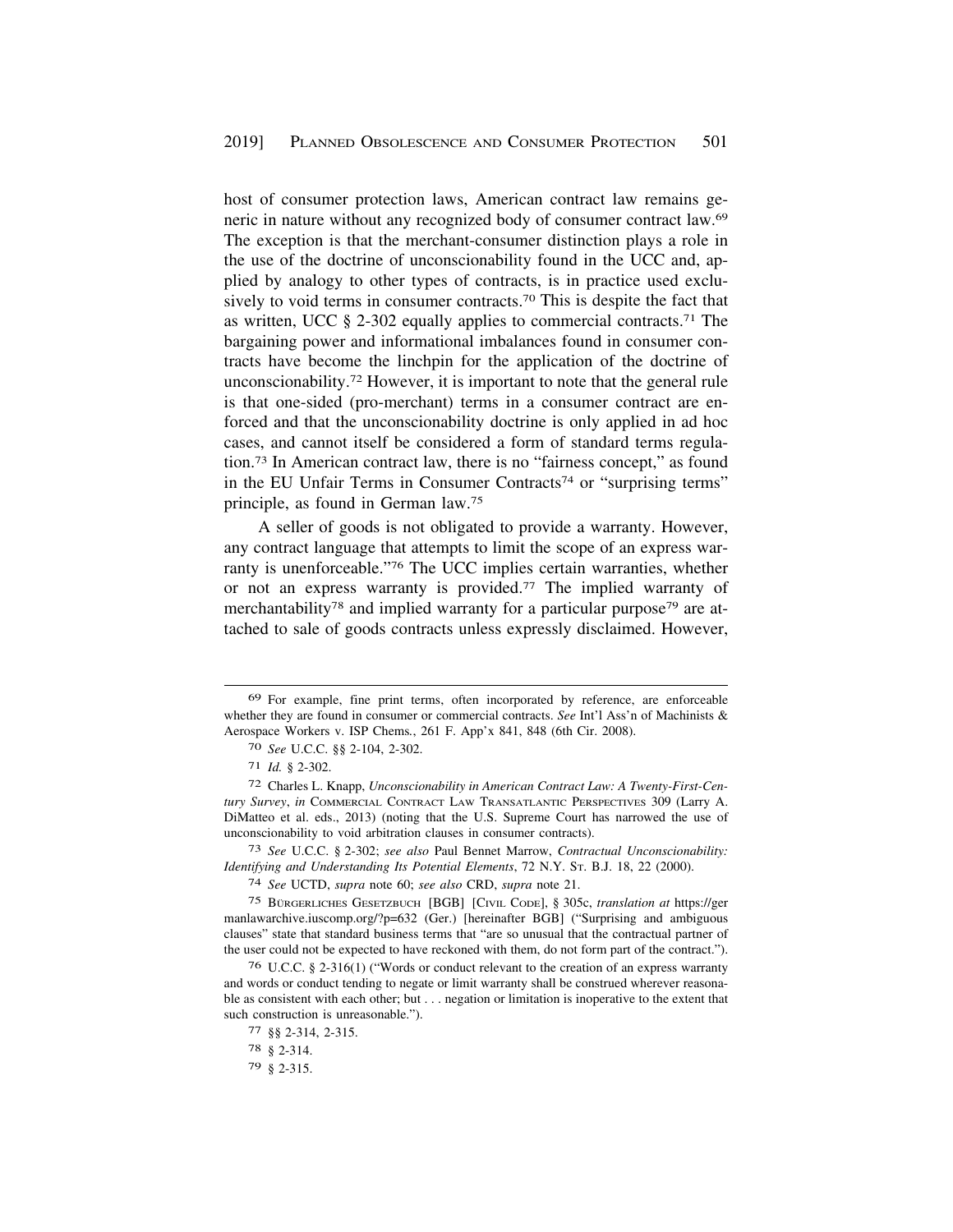<span id="page-19-0"></span>§ 2-316(2)80 limits the effectiveness of a disclaimer. First, to exclude the implied warranty of merchantability the disclaimer must explicitly use the word "merchantability."81 Second, the disclaimer language must be presented in a conspicuous [manner.82](https://manner.82) But, these requirements are simply formalities, easily surmounted by boilerplate disclaimer clauses. However, violations of the warranty provisions of the UCC make manufacturers susceptible to claims under § 5 of the Federal Trade Commission Act (Act).83 The Act simply states in broad terms that any "unfair or deceptive acts or practices in or affecting commerce, are hereby declared unlawful."84 The Act assigns regulatory authority to the Federal Trade [Commission.85](https://Commission.85) Violations can be punished by penalties of \$10,000 to be collected by the Attorney General through civil [actions.86](https://actions.86) 

Again, unfortunately warranty law does not currently regulate EWSCs since it focuses on product warranties, which are part and parcel to the product being sold. EWSCs are considered a separate product from the standard warranty provided in the sale. The EWSC is independent of the sale of the good for which the consumer pays an additional price. However, there is little reason that the conspicuousness and plain language requirements should not be extended to EWSCs.

In the end, the lack of federal regulation leaves it to state law to provide governance. Unfortunately, such state regulation is also lacking or sporadic, especially given that there is no existing model law on the subject. The state regulatory law closest to EWSCs is found in insurance law. For example, New York Insurance Law applies to certain service contracts and commercial guarantees, which is discussed in the next section.

#### c. State Regulation: New York Insurance Law

Technically, state insurance laws regulate EWSCs. Given its prominence in the area of commercial law, New York State (NYS) Insurance law will be reviewed here. NYS Insurance Law makes a distinction between warranty and service contracts. Generally, insurance law does not cover warranties, but the NYS Department of Insurance regulates service [contracts.87](https://contracts.87) The law defines a service contract as an "agreement, for a

<sup>80 § 2-316(2) (&</sup>quot;[T]o exclude or modify the implied warranty of merchantability or any part of it the language must mention merchantability and in case of a writing must be

conspicuous . . . .").<br>
81 *Id.*<br>
82 *Id.*<br>
83 15 U.S.C. § 45(a) (2012) (codifying Section 5 of the Federal Trade Commission Act).<br>
84 *Id.*<br>
85 *Id.* 

<sup>86</sup>*Id*. 87 *See, e.g.*, N.Y. INS. LAW § 7901 (McKinney 2012).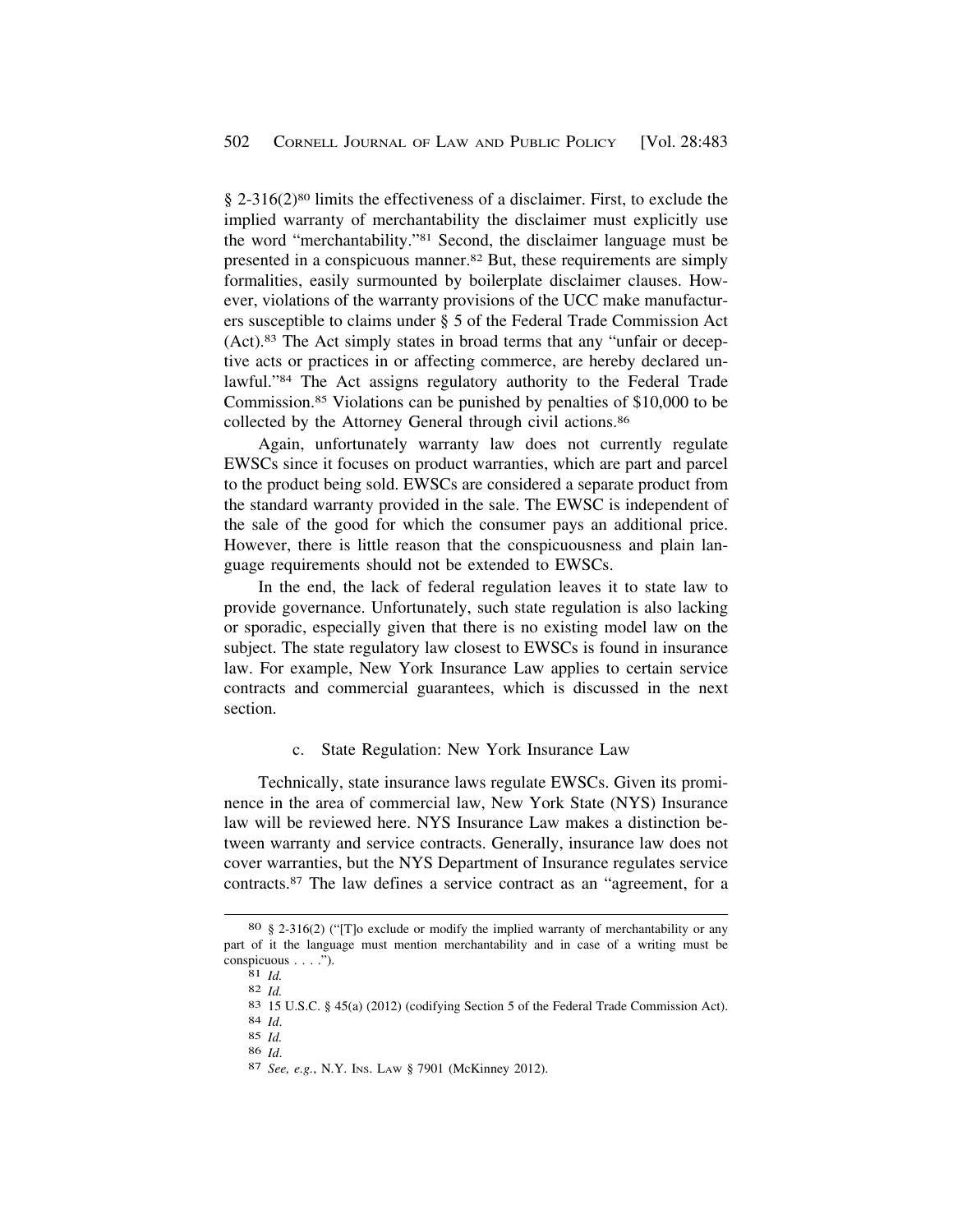separate or additional consideration, for a specific duration to perform the repair, replacement or maintenance of property, or indemnification for repair, replacement or maintenance, due to a defect in materials or workmanship or wear and tear."88

However, that regulation simply requires registration, certification, licensing, and conformity to solvency [regulations.89](https://regulations.89) The third-party insurer-provider of the service contract is required to meet these requirements, but the retailer or seller, and the contractor providing the services or doing the repairs are not. However, a company independent of the third-party insurer if "it actually obligates itself to make repairs and maintenance under a service contract, [ ] would have to register as a service contract provider."90

NYS Insurance Law does not require a service contract provider to file their rates and contract forms for review by the Department. Article 79, entitled "Service Contracts," states that its purposes are to "create a legal framework within which service contracts may be sold in this state; encourage the marketing and developing of more economical and effective means of providing services under service contracts; and permit and encourage fair and effective competition among different systems of providing and paying for these services."91 Article 79 authorizes the Superintendent of Insurance to enforce the law by, for example, conducting investigations and issuing cease and desist [orders.92](https://orders.92)

The key question is what distinguishes extended warranties from a service contract under NYS Insurance Law? First, the service contract is independent of the product itself. However, if the manufacturer is the underwriter or provider of the service contract, then the contract is not covered under insurance law.93 Second, if the EWSC coverage insures against a risk external ("fortuitous risk") from the product, then it is deemed to be a service contract.<sup>94</sup> In one case, a third-party insurer provided protection for restaurant equipment against damage due to a fire.95 The Office of General Counsel held that the product was a service con-

<sup>88</sup> N.Y. INS. LAW § 7902(k) (McKinney 2012).

<sup>89</sup> N.Y. INS. LAW § 7903(c) (McKinney 2012) (requiring that the insurer maintain a reserve fund not less than 5% of the price of the contracts sold).

<sup>90</sup> N.Y. INS. LAW art. 79 (McKinney 2012); Office of Gen. Counsel, N.Y. Ins. Dep't, *Re: Licensing/Registration Requirements for Service Contract Providers*, DEP'T FIN. SERVS. (June 3, 2002),<https://www.dfs.ny.gov/insurance/ogco2002/rg206033.htm>[hereinafter *Service Contract Providers*].

<sup>91</sup> N.Y. INS. LAW § 7901.

<sup>92</sup> N.Y. INS. LAW §7910(b)(1).

<sup>93</sup> *Service Contract Providers*, *supra* note 90.

<sup>94</sup> Office of Gen. Counsel, N.Y. Ins. Dep't, *Re: Marketing an Extended Warranty Program*, DEP'T FIN. SERVS. (Sept. 17, 2007), [https://www.dfs.ny.gov/insurance/ogco2007/](https://www.dfs.ny.gov/insurance/ogco2007) rg070915.htm.

<sup>95</sup> *Id.*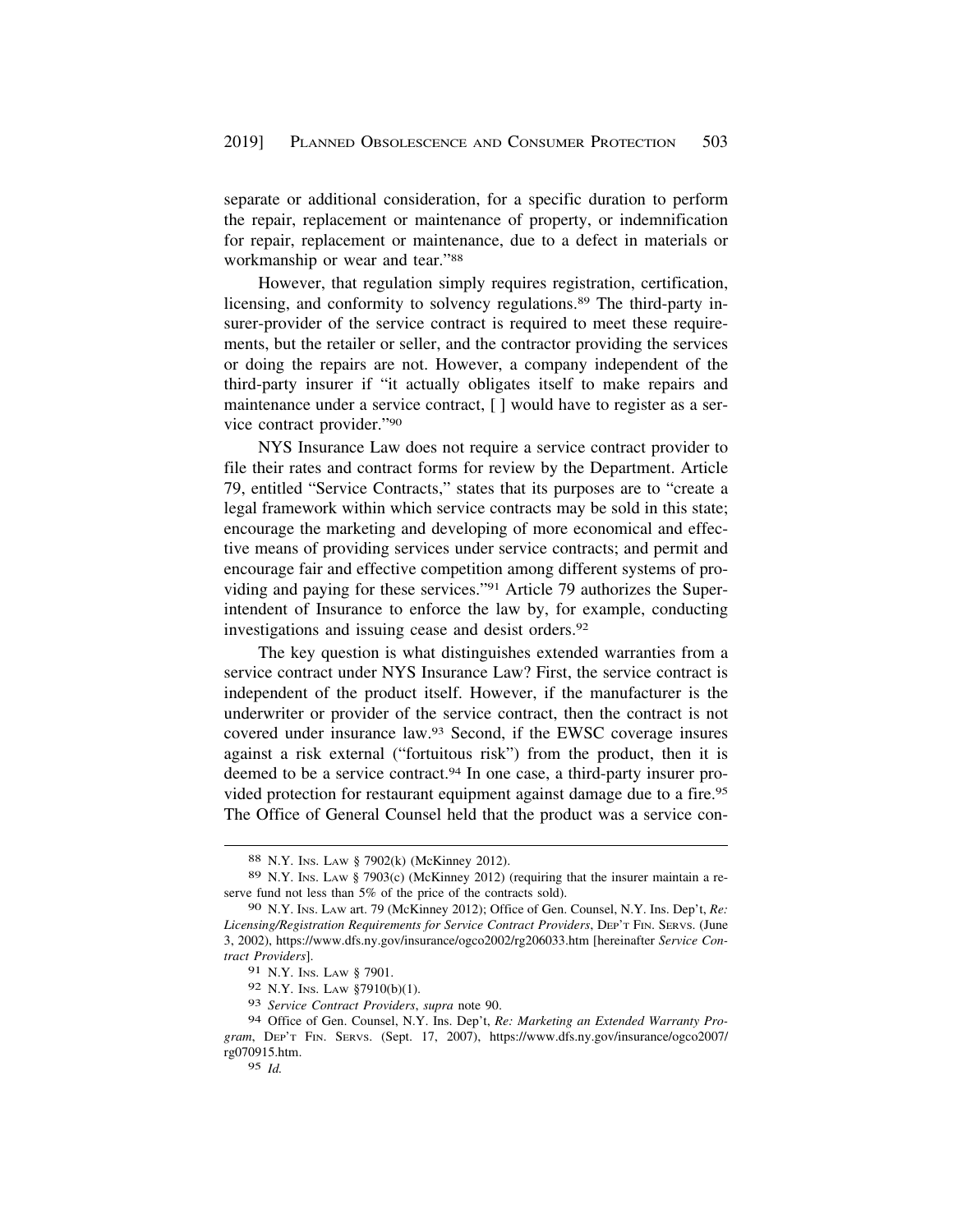tract because the third-party undertook an obligation that involved a fortuitous risk, thereby, making the contract a type of [insurance.96](https://insurance.96)

Some EWSCs may restrict transfers of the contract to future owners. For example: a home purchaser or owner buys an EWSC. Does the purchaser-owner have the right to transfer the contract when she resells the home with time remaining on the EWSC? If not, should the thirdparty insurer be required to refund a pro rata amount of the contract price? NYS Insurance Law simply requires that service contracts state the terms, restrictions or conditions governing the transferability of such [contracts.97](https://contracts.97) But, other than this disclosure requirement, as a general matter, the transferability of a service contract depends upon the provisions in the specific contract in question, including a non-transferability provision.98 The law also requires the service contract to specify any limitations on the right to terminate the service contract by the provider or contract holder and the right, if any, to receive a refund.<sup>99</sup> The law does not deal with the issue of whether the seller or provider of the EWSC should be able to assign the contract to another party, which may provide lower cost and lower quality services.

A more proactive provision of NYS Insurance Law provides a right of rescission in which a purchaser of a service contract has ten, and sometimes twenty, days to rescind the contract unless the purchaser already filed a claim.100 The third-party insurer must give a refund in full

100 N.Y. INS. LAW art. 79 (McKinney 2000); N.Y. COMP. CODES R. & REGS. tit. 11 §§ 390.0-390.13 (1999) (Regulation 155); N.Y. Ins. LAw § 7903(e) (McKinney 2012).

<sup>96</sup> *Id.* Another New York case involved the sale of a new tire with a "road hazard warranty program." Office of Gen. Counsel, N.Y. Ins. Dep't, *Re: The Product Warranty of a Tire Product*, DEP'T FIN. SERVS. (May 11, 2004), [https://www.dfs.ny.gov/insurance/ogco2004/](https://www.dfs.ny.gov/insurance/ogco2004) rg040512.htm. The product included placing a sealant on the tire to provide added protection. *Id.* But, it is not the product or sealant being warranted; instead, it is insurance against the tire rupturing due to an external event that is being provided. The product warranty was not related to any defect in materials or workmanship in the tires; rather, it was based upon the product's failure to prevent tire damage from road hazards. The Office of General Counsel reasoned: "[If] the tire be damaged due to a road hazard, it is not because the product did not work as intended to prevent drying out or rotting of the tire, but rather it is because there was something in the roadway, an intervening 'fortuitous event,' within the meaning of the Insurance Law." *Id.* Road hazards, such as a nail on the road, are outside the control of either the provider of the warranty or the car dealer who sells the warranty. Since the warranty was independent of the product and insured against a fortuitous event, it was held that the warranty was a service contract. In either situation, the service contract provider and any administrator liability were subject to NYS Insurance Law, and thereby liable for the damage to the tire since it was due to a protected occurrence. N.Y. Ins. Law § 7902 (McKinney 2012) (Administrator is defined as a "person designated by a provider to be responsible for administration of service contracts, including servicing, claims management and processing, recordkeeping, customer service and collection of fees.").

<sup>97</sup> N.Y. INS. LAW § 7905(j) (McKinney 1998).

<sup>98</sup> Office of Gen. Counsel, N.Y. Ins. Dep't*, Transferability of Service Contract*, DEP'T FIN. SERVS. (Mar. 13, 2008), <https://www.dfs.ny.gov/insurance/ogco2008/rg080311.htm>.

<sup>99</sup> N.Y. COMP. CODES R. & REGS. tit. 11, § 390.5(a) (1999).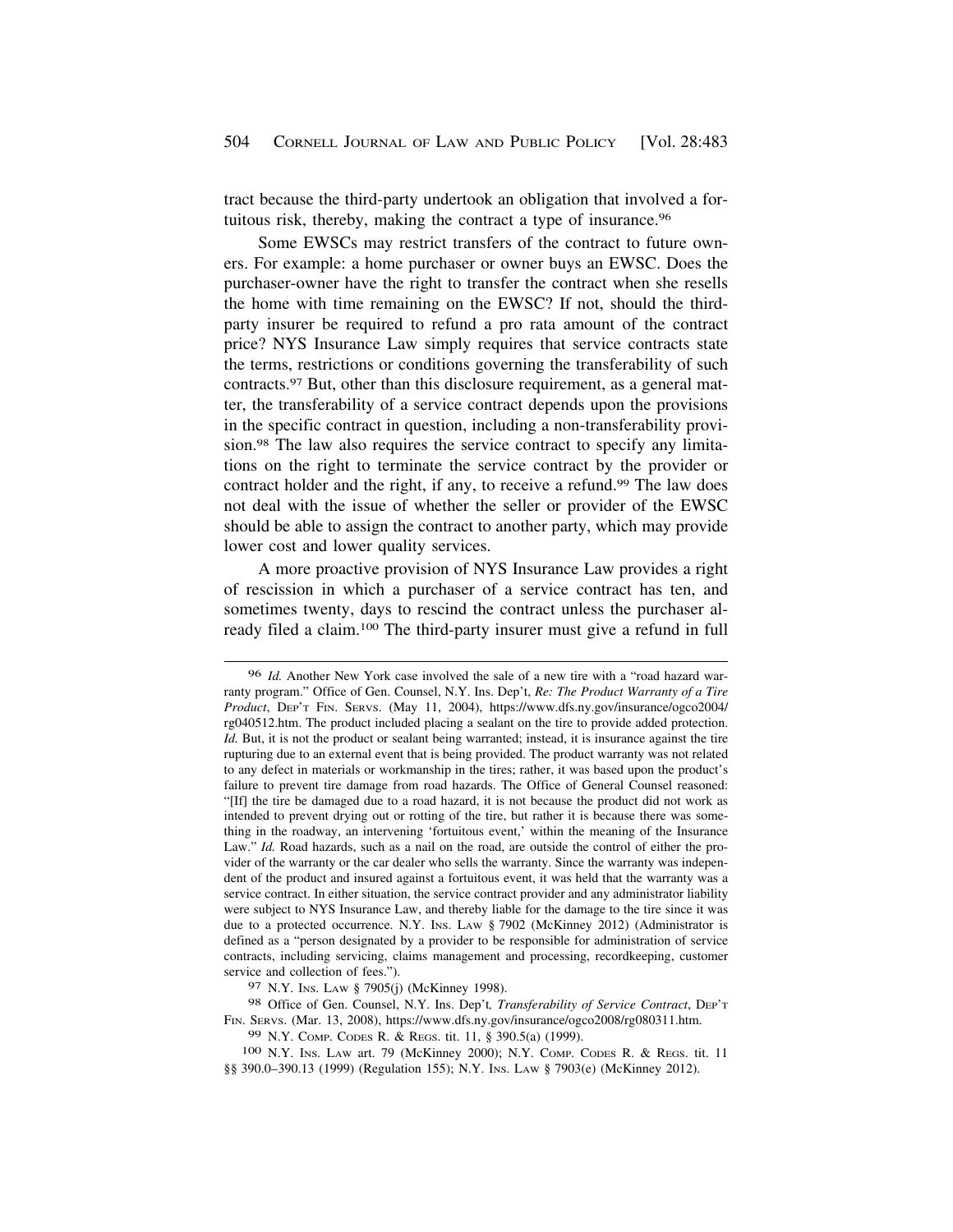<span id="page-22-0"></span>within thirty days after receiving the notice of rescission.<sup>101</sup> If the thirdparty insurer-provider fails to make a timely refund, then it must pay the holder an additional ten percent, as well as an additional ten-percent penalty for each subsequent month until the refund is paid.102

#### d. Restatement of Consumer Contract Law

The EWSC is essentially a consumer standard form contract. As previously stated, there are no general standard term regulations or body of consumer contract law as is found in Europe. However, the American Law Institute recently sponsored the drafting of a *Restatement of Consumer Contract Law* (Consumer Restatement).103 The new Restatement project can be seen as a supplement to the Restatement (Second) of Contracts104 and UCC, dedicated solely to consumers. The reporters of the Consumer Restatement recognize that "consumer contracts present a fundamental challenge to the law of contracts, arising from the asymmetry in information, sophistication, and stakes between the parties to these contracts—the business and the consumer."105 They list two techniques for preventing consumer abuse in contracts: (1) assuring mutual assent by focusing on the rules that determine how terms are adopted and which processes a business can use to introduce and to modify terms in the agreement; and (2) the use of mandatory restrictions over the substance of the deal—rules that limit the discretion of the business in drafting contract terms and the setting of boundaries to permissible contracting.106 In essence, the Consumer Restatement project is a soft law form of European standard terms regulation.<sup>107</sup>

The goal of the Consumer Restatement is to take the first steps in creating a separate body of consumer contract law: first, by recognizing specific contract law rules that only apply to consumer transactions; and second, by incorporating existing government regulations of the consumer market place into a standalone consumer contract law. This would include the following: (1) formulating "principles for punitive treatment

<sup>101</sup> N.Y. INS. LAW § 7903(e) (Mckinney 2012).

<sup>102</sup> *Id.* 

<sup>103</sup> *See Restatement of the Law, Consumer Contracts*, AM. LAW INST., https:// <www.ali.org/projects/show/consumer-contracts> (All nine sections of the Restatement have been drafted, and the initial draft was presented for discussion at the 2017 ALI Annual Meeting. It is expected to be re-presented at the 2019 Meeting.).

<sup>104</sup> RESTATEMENT (SECOND) OF CONTRACTS (AM. LAW INST. 1981).

<sup>105</sup> Project Feature: Restatement of the Law, Consumer Contracts, THE ALI ADVISER (May 2017), [http://www.thealiadviser.org/consumer-contracts.](http://www.thealiadviser.org/consumer-contracts)

<sup>106</sup> *Id.* 

<sup>107</sup> *Id.* (Restatement Draft including sections entitled "Adoption of Standard Contract Terms" (§ 2) and "Modification of Standard Contract Terms" (§ 3).).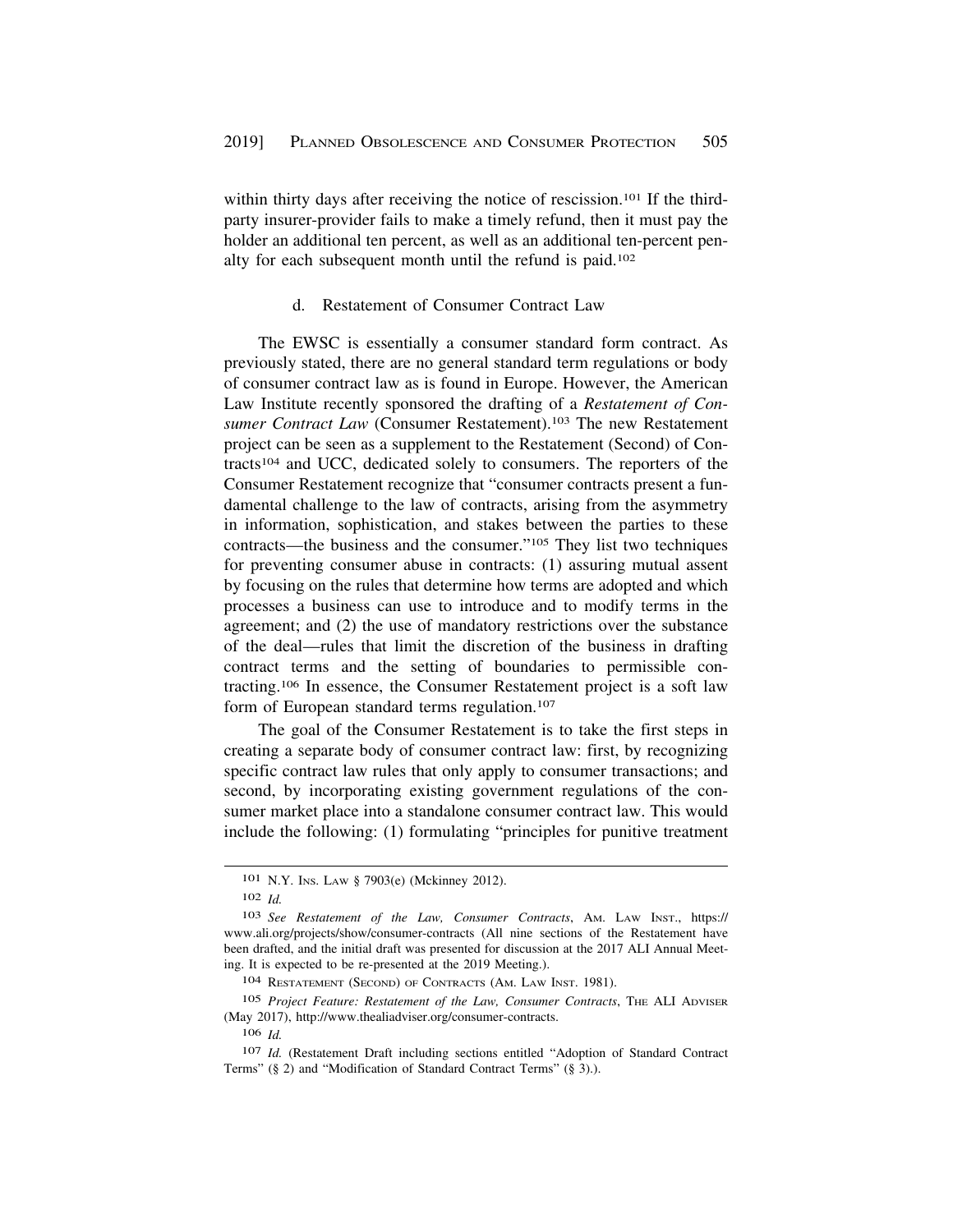of some types of willful breaches of consumer contracts;"108 (2) "[u]nify[ing] the framework" for developing rules mandating pro-consumer terms and banning terms that are deemed to be abusive;" $109$  (3) clarifying the contours of the unconscionability doctrine, including how it applies in the area of arbitration;<sup>110</sup> and  $(4)$  "[d]istilling the common principles that ought to guide" courts in applying the FTC Act, state laws prohibiting "unfair or deceptive" acts or practices and the Dodd-Frank<sup>111</sup> prohibition on "unfair, deceptive or abusive" acts or practices.<sup>112</sup>

Unfortunately, the proposed Consumer Restatement places emphasis on the first of the above two techniques by re-emphasizing the importance of consent and de-emphasizing the importance of mandatory regulations aimed at setting boundaries of impressible consumer contracting (restrictive consumer-specific rules). For example, § 2 provides rules on the adoption of standard contract terms.113 It provides that a consumer signifies assent to the transaction as long as she is given reasonable notice of the standard terms and a reasonable opportunity to review them.114 This does little to ensure the quality of the consent under the reality that most consumers do not read or understand such terms; this is especially common where the standard contract is long and detailed.

The unitary concept of consent, generally resting on a person's agreement or signing of a contract, fails to recognize the absence of true consent, understanding of agreement found in many consumer contracts. The Restatement does provide for the buttressing of consent through precontract disclosures.115 Thus, the unitary construction of consent is modified in consumer contracts to mean only consent that is "adequately informed."116 In the case of EWSCs, disclosures as to the risk of needing repairs, costs, and rights would be helpful, but only if the disclosures are

115 *Id.* 

116 Alan S. Kaplinsky & Brian Slagle, *Proposed Consumer Contracts Restatement Critiqued at ALI Annual Meeting*, CONSUMER FIN. MONITOR (June 2, 2017), https://

<sup>108</sup> Consumer Fin. Services Grp., *ALI Launches Restatement Project for Consumer Contracts,* BALLARD SPAHR (Dec. 6, 2012), [https://www.ballardspahr.com/alertspublications/](https://www.ballardspahr.com/alertspublications) legalalerts/2012-12-06-ali-launches-restatement-project-for-consumer-contracts.aspx.<br>109 Id.

<sup>&</sup>lt;sup>110</sup> *Id.* ("[O]ne goal will be to translate research on consumer decision-making, and on the

limits of consumer understanding, into specific guidelines for the courts"). 111 Dodd-Frank Wall Street Reform and Consumer Protection Act, Pub. L. No. 111-203, 124 Stat. 1376. (July 21, 2010). Part of the long title of the law that states that one of its purposes is "to protect consumers from abusive financial services practices." It established the Consumer Financial Protection Bureau (CFPB) as an agency responsible for consumer protection in the financial sector. 112 *Id.* 113 Florence Marotta-Wurgler, Omri Ben-Sharar & Oren Bar-Gill, *Adoption of Standard* 

*Contract Terms*, THE ALI ADVISER (Apr. 27, 2017), <http://www.thealiadviser.org/consumer>contracts/adoption-standard-contract-terms. 114 *Id.*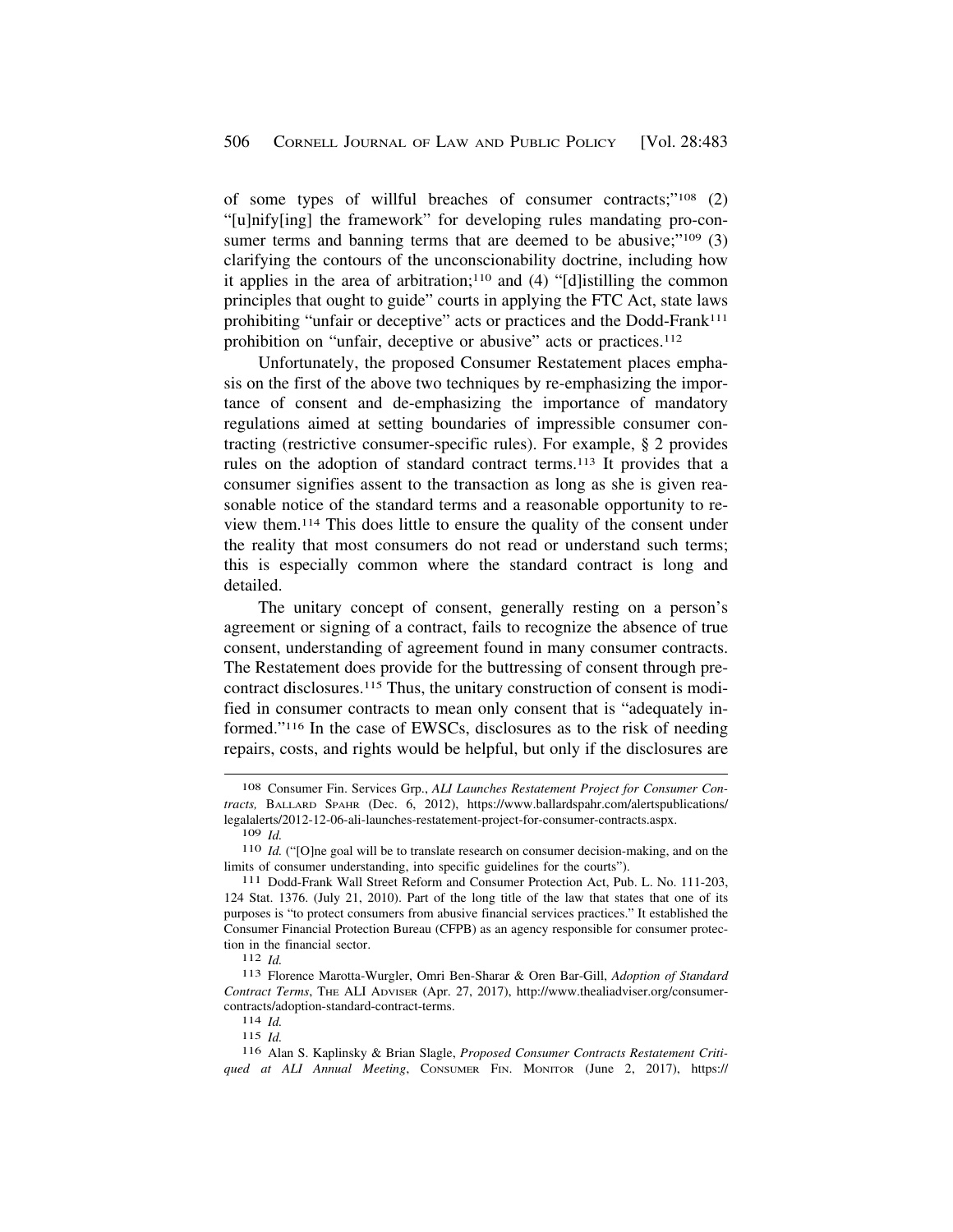<span id="page-24-0"></span>meaningful. For example, the disclosure should state whether the purchaser has a right of rescission and whether the contract is transferable. Also, disclosure is not meaningful if buried in lengthy, fine print contracts. The seller should be required to ensure that the purchaser is aware of key options, restrictions, and rights.

Instead of standard terms regulations, the Consumer Restatement advocates for expanded judicial review of consumer contract terms to ensure a fair bargain. In order to "insure" such an outcome, § 5 "encourages" the courts to more aggressively use the doctrine of unconscionability.117 This fails to recognize that more and more businesses are inserting arbitration clauses into their contracts. Although, the doctrine of unconscionability has been used to void unfair arbitration clauses that leave a consumer without an adequate recourse to seek a remedy,<sup>118</sup> recent trends119 do not bode well for consumers. The Supreme Court has reemphasized that arbitration is the preferred means of dispute resolution under the Federal Arbitration Act,<sup>120</sup> while at the same time limiting consumers' ability to obtain a remedy through arbitration. It has held that contract clauses waiving the consumer's right to join class action arbitration are enforceable.121 In the end, it is likely to be a very long time, if and when the *Restatement of Consumer Contract Law* is adopted, before courts recognize and use its provisions. There is greater uncertainty if and how it is likely to impact consumer abuse in the sale of EWSCs. The Consumer Restatement project, however, does provide options and concepts that could be incorporated into future regulatory initiatives relating to EWSCs.

#### e. Lemon Laws

Most states have enacted some form of lemon law; however, the content of those laws vary. They are most commonly associated with the sale of motor vehicles, but can also extend to the sales of heavy equipment and electrical appliances.<sup>122</sup> The standard warranty law in the U.S.

<www.consumerfinancemonitor.com/2017/06/02/proposed-consumer-contracts-restatement-cri> tiqued-at-ali-annual-meeting.<br><sup>117</sup> *Project Feature: Restatement of the Law, Consumer Contracts*, THE ALI ADVISER

<sup>(</sup>May 2017), [http://www.thealiadviser.org/consumer-contracts.](http://www.thealiadviser.org/consumer-contracts) 118 *Id.* 

<sup>119</sup>*Id.* 120 Federal Arbitration Act (FAA), 9 U.S.C. ch. 1, 43 Stat 883, Pub. L. 68-401 (1925) ("An Act to make valid and enforceable written provisions or agreements for arbitration of disputes arising out of contracts, maritime transactions, or commerce among the States."). 121 *DIRECTV, Inc. v. Imburgia*, 136 S. Ct. 463 (2015) (holding that class action waivers

contained in arbitration agreements are enforceable under the Federal Arbitration Act and cannot be invalidated on state law grounds). 122 Terence J. Centner & Michael E. Wetzstein, *Obligations and Penalties under Lemon* 

*Laws: Automobiles versus Tractors*, 20 J. AGRIC. & RESOURCE ECON. 135, 135–36 (1995).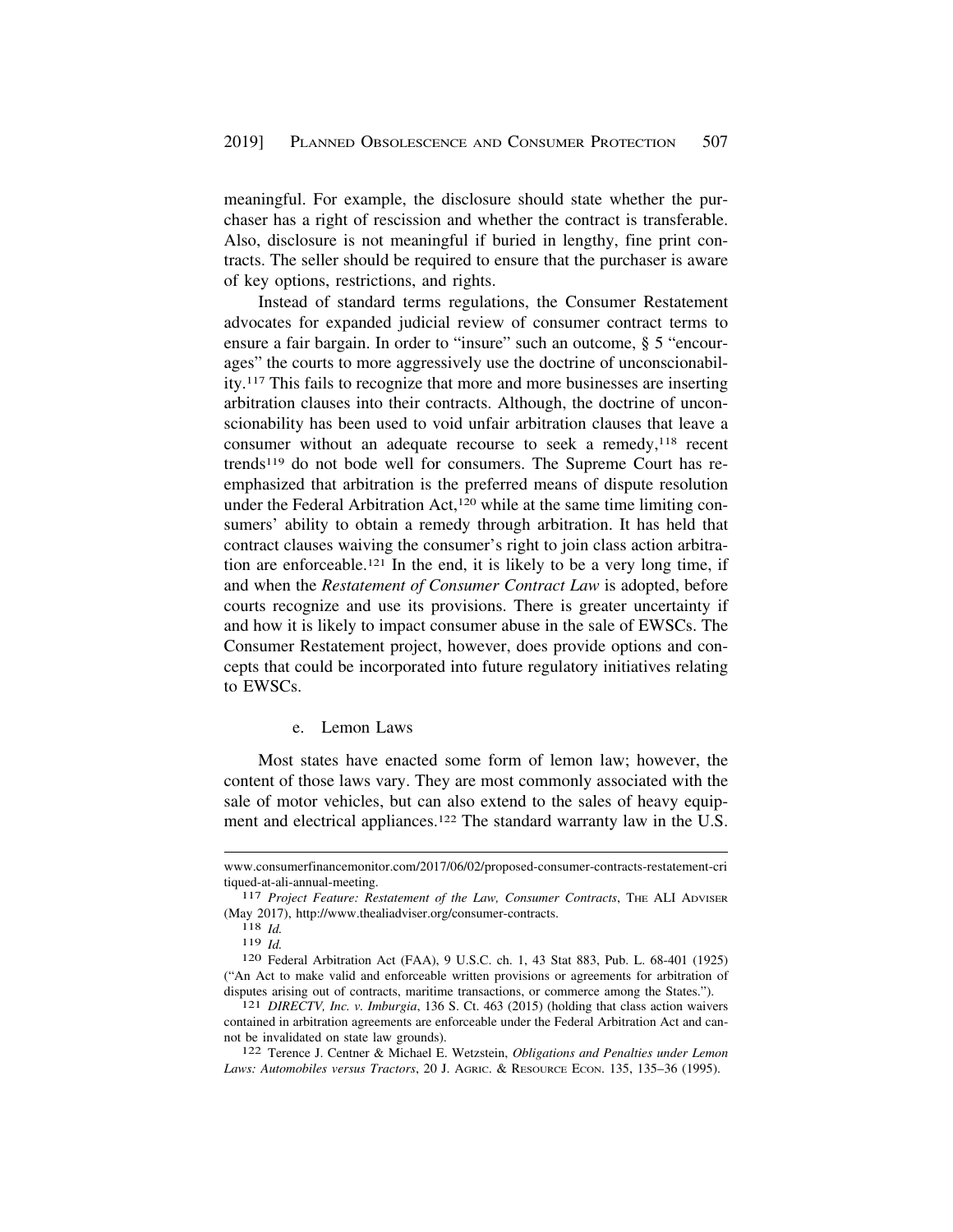<span id="page-25-0"></span>only requires the seller to repair or replace defective products.123 In the area of "big ticket" items, such as automobiles, the manufacturer-seller will almost always elect the repair remedy in order to avoid the more costly remedy of replacement.124 This causes hardship on the purchaser and an avenue of abuse for the seller. If a defect proves difficult to rectify, requiring numerous trips for repair or the product continually presents new types of defects, then the purchaser suffers a great deal of inconvenience and loses trust in the durability of the product. A seller may use the repair remedy in bad faith until the warranty period expires leaving the purchaser without further recourse for subsequent defects. Of course, this is a scenario where an EWSC would prove desirable. However, unless the EWSC provides a right to replacement, the purchaser will continue to experience the same type of inconvenience and harm due to the need for serial repair. This type of harm is what lemon laws are intended to alleviate.

But as noted earlier, most products are manufactured to last as long as the express warranty under the sales contract and the period of coverage of an EWSC; otherwise, the ability to generate large revenue streams through the sale of EWSCs would not be possible. Nonetheless, there are at least some products that are shoddy, due to faulty assembly, use of lower quality materials and component parts, which make them "lemons." The lemon laws preempt the remedial structure of warranty law by converting the seller's option of making continuous repairs to a buyer's right to a replacement or refund.125 This type of right should be included in EWSCs when a product is in constant need of repair during the period of coverage.

## *B. EU and Member States*

This Section examines a variety of consumer protection laws in the EU and in different European countries. This includes a review of the Consumer Sales Directive, Unfair Contract Terms Directive, Consumer Rights Directive, Unfair Commercial Practices Directive, Austrian Consumer Protection Act, and the German Civil Code.

<sup>123</sup> *Id.* 

<sup>124</sup> *Id.* 

<sup>125</sup> *Id.* It should be noted that most state lemon laws, as well as the Federal Magnuson-Moss Act, allow the purchaser to claim the costs of legal fees as damages, which is a rarity in the American legal fee system.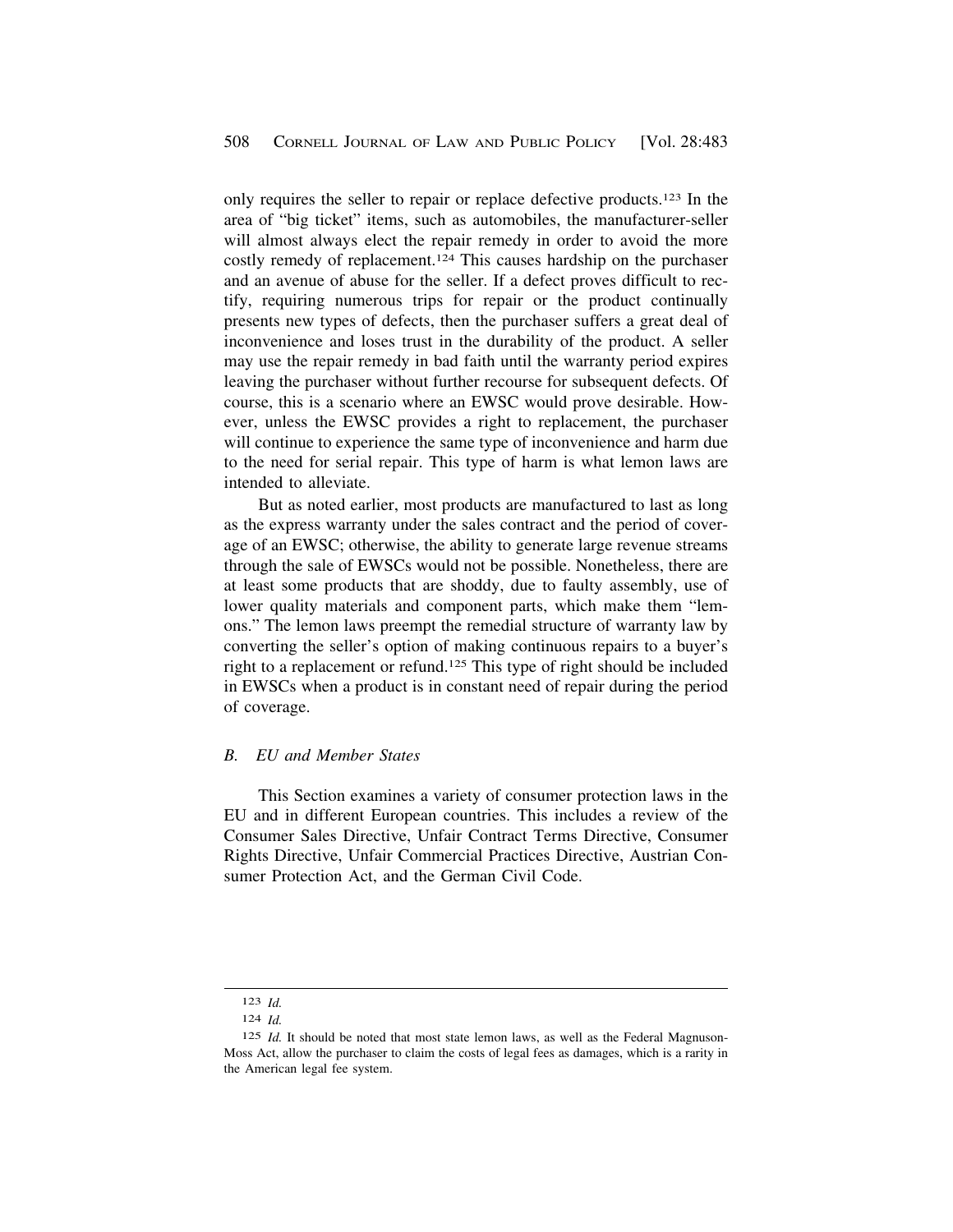#### <span id="page-26-0"></span>1. Relevance of EWSCs in the EU

EWSCs exist in all Member States, although the regulatory approaches differ at the domestic level.126 The 2017 Study on the Costs and Benefits of Extending Certain Rights Under the Consumer Sales and Guarantees Directive 1999/94/EC (Costs and Benefits Study), for example, points out that three Member States—Finland, Latvia and Slovenia—take a comparatively strict approach, allowing paid-for extensions only in the form of insurances, and not as guarantee extensions or alterations.127

In 2015, the European Consumer Centres Network (ECC-Net) published an evaluation on EWSCs (2015 ECC-Net Report)<sup>128</sup> The 2015 ECC-Net Report discusses whether EWSCs are "worth the money" and offers some important insights.129

Spot on- and off-premise tests<sup>130</sup> showed that the marketing and costs of EWSCs is of practical relevance throughout Europe. In approximately 60% of the examined online sale cases EWSCs were advertised or otherwise offered.131 A second 2015 study report, the "Study on the Functioning of the Legal and Commercial Guarantees for Consumers in the EU," confirmed the importance of the EWSC market, showing that approximately 75% of the examined products offered online or offline were offered in combination with EWSCs.<sup>132</sup>

*supra* note 128, at 109–18 (details on how spot tests were used by ECC-Net in its 2015 evaluation of EWSCs).<br>
131 ECC-Net, *supra* note 128, at 50.<br>
132 *See* IPSOS ET AL., EUROPEAN COMMISSIONN, CONSUMER MARKET STUDY ON THE FUNC-

TIONING OF LEGAL AND COMMERCIAL GUARANTEES FOR CONSUMERS IN THE EU: EXECUTIVE SUMMARY 3 (2015), <https://ec.europa.eu/info/sites/info/files/legal-guarantees-executive-sum>

<sup>126</sup> *See* ICF, *Study on the Costs and Benefits of Extending Certain Rights Under the Consumer Sales and Guarantees Directive 1999/94/EC*, at 33 (Mar. 2017), <https://publica>tions.europa.eu/en/publication-detail/-/publication/4d120ad5-deee-11e7-9749-01aa75ed71a1/ language-en.<br><sup>127</sup> *Id.* **128** The 2015 ECC-Net Report is arguably the most comprehensive overview of the Euro-

pean EWSC market*. See* EUROPEAN CONSUMER CTR. NETWORK, COMMERCIAL WARRANTIES: ARE THEY WORTH THE MONEY? 6 (2015), [https://www.europe-consommateurs.eu/fileadmin/](https://www.europe-consommateurs.eu/fileadmin) user\_upload/eu-consommateurs/PDFs/PDF\_EN/REPORT-\_GUARANTEE/Garanties\_ 2014\_FINAL.pdf [hereinafter ECC-NET].

<sup>129</sup> *Id.* Overall, the 2015 ECC-Net Report takes a different approach on guarantees than the vast majority of older European studies do, in the sense that it does not simply follow the common approach of determining how the Consumer Sales Directive (CSD) has been implemented by the Member States or measuring the CSD regime's impact on the legal guarantee market. *See, e.g.*, EC CONSUMER LAW COMPENDIUM: THE CONSUMER ACQUIS AND ITS TRANS-POSITION IN THE MEMBER STATES 1–3 (Hans Schulte-Nölke et al. eds., 2008). It goes one step further and provides data and feedback on the EWSC market. The 2015 ECC-Net Report is built upon a field study, comprised of consumer surveys, contacts with sellers, website analyses, case studies, and interviews carried out by the European Consumer Centres (ECCs) across the EU, Iceland and Norway in late 2014. *See* ECC-NET, *supra* note 128, at 6. 130 A "spot test" is a test conducted on the spot to yield immediate results. *See* ECC-NET,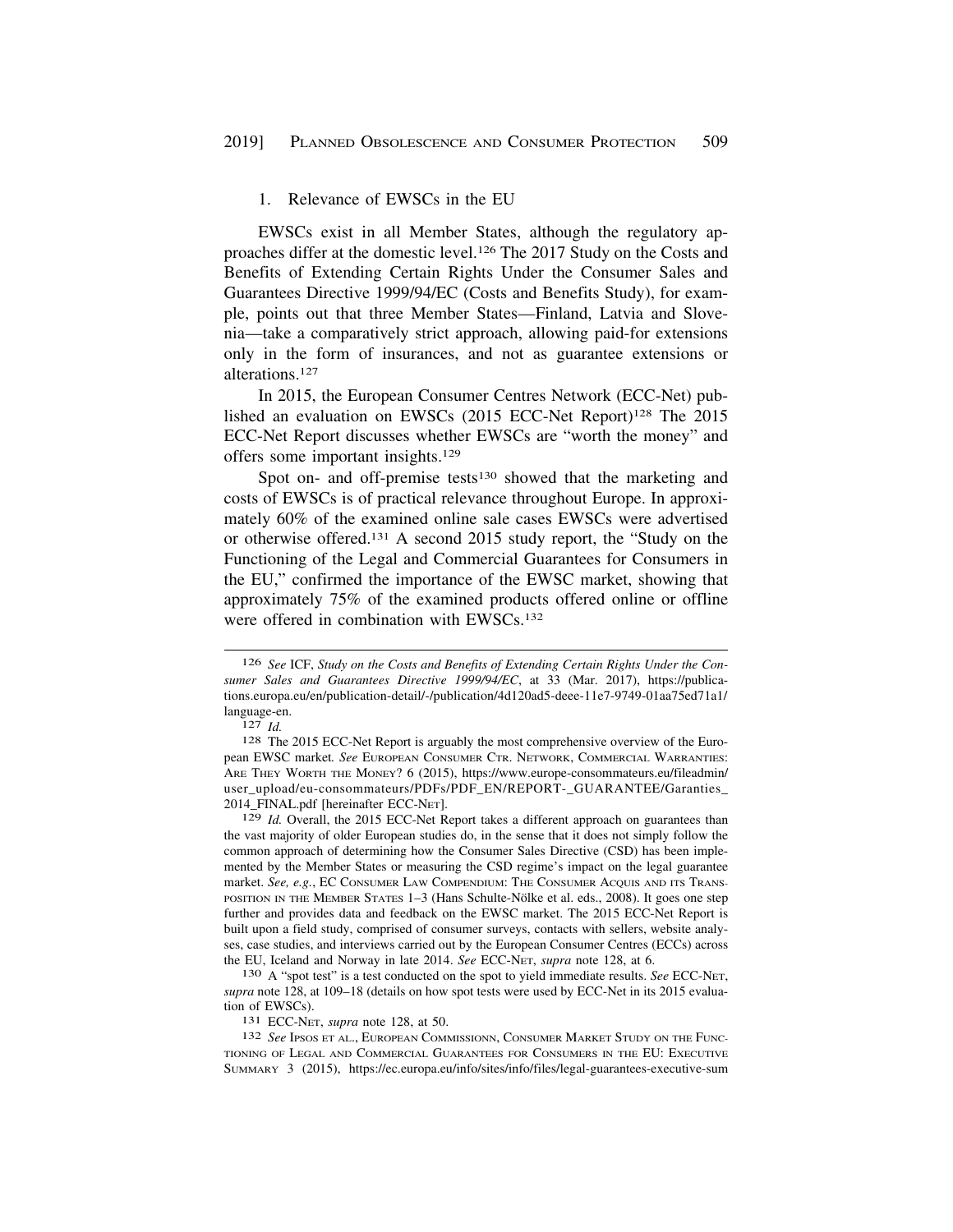<span id="page-27-0"></span>The costs of EWSCs rarely reach 10% of the price of the purchased goods.133 Relevant data show that a considerable number of consumers have actual experience with EWSCs. In a survey carried out by ECC Belgium, 56.1% of the 543 participants stated that they had, at least once, purchased an EWSC.134 About one-third of the participants who made claims or requests on their EWSCs noted that they did not have a positive experience.135 Overall, less than one-third considered purchasing an EWSC in the future.136

#### 2. Regulatory Landscape of EWSCs in the EU

The generally relevant guarantee framework in the EU and its Member States rests on a strict division between legal guarantees on the one hand and EWSCs on the other. While both types of guarantees aim to support buyers of non-conforming products in endeavors to enforce their legal interests, there is a great deal of differentiation between these two guarantee forms.137 This is important, particularly because different regulatory regimes apply to each type.

As explained above, statutory provisions do not mandate the use of EWSCs. EWSCs cover purchased goods but are conceived via party autonomy either as an addendum to the sales agreement or in the form of a separate contract, where the seller and the liable party under the EWSC are independent companies. EU purchasers create the EWSC with different parties: the seller of the good, the manufacturer, or a third-party insurer. Some of the relevant pan-EU legislation, such as the CSD, do not consistently cover all three types of sellers of EWSCs.138 Further, some EU laws do not distinguish between legal guarantees and EWSCs. The Unfair Contract Terms Directive139 and the Unfair Commercial Practices Directive<sup>140</sup> are two such laws, as discussed later in this Section.<sup>141</sup>

<sup>136</sup>*Id.* 137 *Supra* notes 15–21 and accompanying text. 138 *See, e.g.*, Council Directive 1999/44, art. 1, 1999 O.J. (L 171) 12, 14 (EC) [hereinafter CSD]. CSD is also known as the Consumer Sales and Guarantees Directive, do not consistently cover all three types of sellers of EWSCs. *See* ICF, *supra* note 126, at 3.

<sup>139</sup>*See* UCTD, *supra* note 60, art. 3(2), 3(3). 140 *See* Directive 2005/29/EC of the European Parliament and of the Council of 11 May 2005 Concerning Unfair Business-to-Consumer Commercial Practices in the Internal Market and Amending Council Directive 84/450/EEC, Directives 97/7/EC, 98/27/EC and 2002/65/EC of the European Parliament and of the Council and Regulation (EC) No 2006/2004 of the European Parliament and of the Council, 2005 O.J. (L149) 22 (EU) [hereinafter UCPD] (concerning unfair business-to-consumer commercial practices in the internal market). 141 *Infra* notes 173–83 and accompanying text.

mary\_en\_0.pdf (arriving at the conclusion that "commercial guarantees have become an integral part of marketing"). 133 *See* ECC-NET, *supra* note 128, at 118. 134 *Id.* at 120.

<sup>135</sup> *Id.*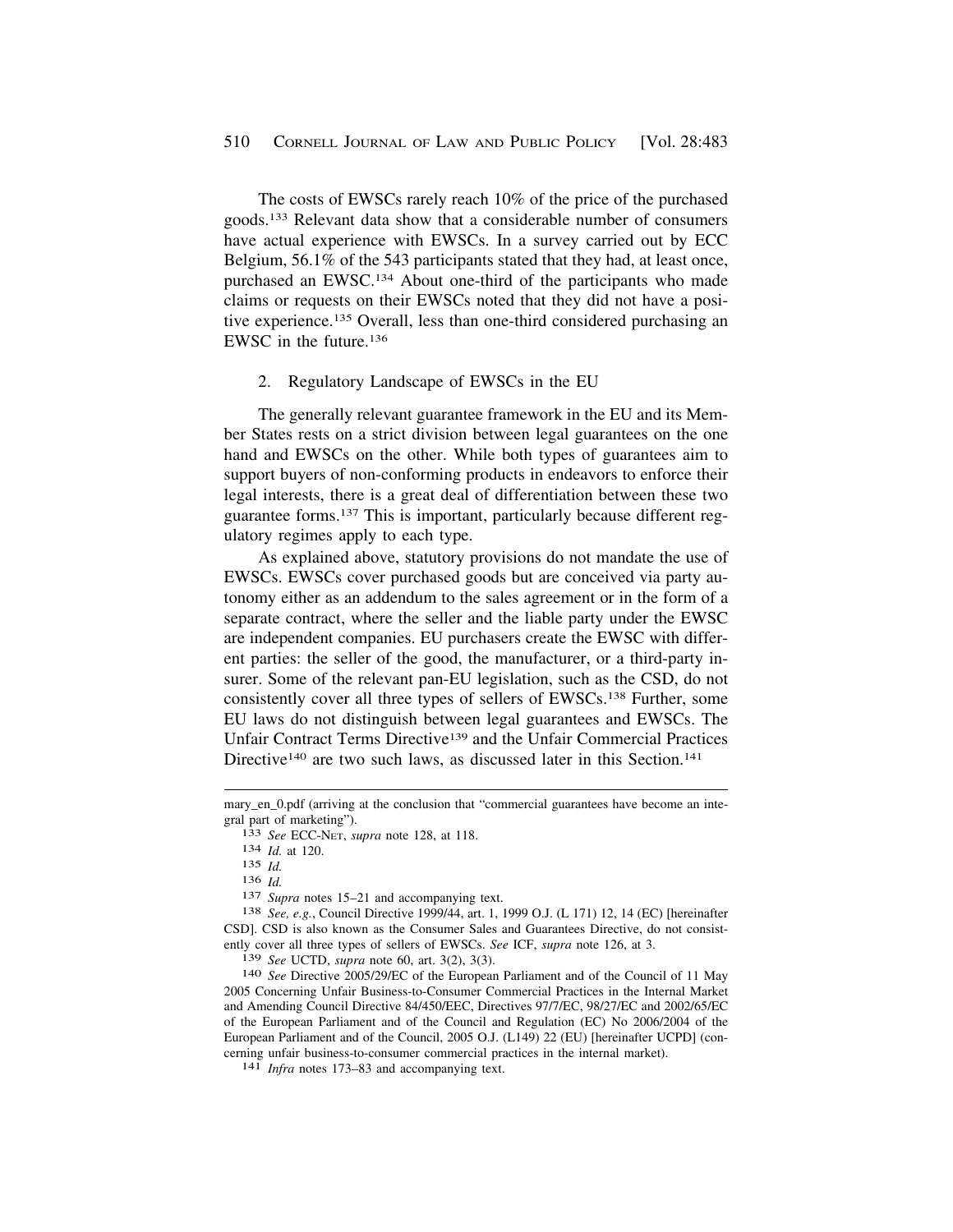Unlike the U.S., the EU has increasingly differentiated consumer contracts from general contract and commercial law. In particular, since the 1990s, the EU has intensified efforts to regulate business-to-consumer (B2C) transactions, most notably and initially, with the help of numerous laws aimed at different areas or issues of the consumer economy.142

In the area of consumer guarantees, there are a handful of European directives that provide a regulatory framework for the B2C market. At the center of the scheme stands the CSD with its main focus on legal guarantees. The key aim of the directive is to create a level playing field for guarantees across the EU and to raise consumer protection standards in a number of Member States by introducing a minimum period of two years for legal guarantees.143 This is accompanied by some additional consumer protections, such as a partial reversal of the burden of  $proof<sup>144</sup>$ and the enunciation of a mandatory catalogue of minimum remedies.<sup>145</sup>

The CSD incorporates additional rules for associated-integral guarantees or express warranties included in the sale of the product in Article 6 (guarantees). The CSD defines such guarantees as "any undertaking *by a seller or producer* to the consumer, *given without extra charge*, to reimburse the price paid or to replace, repair or handle consumer goods in any way if they do not meet the specifications set out in the guarantee statement or in the relevant advertising."146 Article 6 guarantees have to fulfill two primary requirements, notice and intelligible language.<sup>147</sup>

With this obligation, the European legislature aimed to maximize the certainty and comprehensibility level with respect to the rights of

<sup>142</sup> These directives were part of what is usually called the "consumer acquis," which is a group of eight sectoral consumer directives focused on selected consumer issues introduced in the EU during the end of the 20th century. *See* EC Consumer Law Compendium, *supra* note 129, at 1; *see also* STEFAN WRBKA, EUROPEAN CONSUMER ACCESS TO JUSTICE REVISITED 162 (2015) (identifying the eight directives as "seven substantial law directives and one procedural law directive"). 143 *See* CSD, *supra* note 138, art. 1(1), 5(1) (starting at the time of the delivery of the

goods). 144 *See* CSD, *supra* note 138, art. 5(3) ("Unless proved otherwise, any lack of conformity

<sup>[</sup>with the contract of sale as articulated in Article 2] which becomes apparent within six months of delivery of the goods shall be presumed to have existed at the time of delivery . . . .").

<sup>145</sup> *See* CSD, *supra* note 138, art. 3 (detailing means of determining the appropriate remedies consumers may have available to them in the case of lack of conformity with the sales contract as identified in Article 2).

<sup>&</sup>lt;sup>146</sup> See CSD, *supra* note 138, art. 1 (2)(e) (emphasis added).<br><sup>147</sup> "The guarantee shall: state that the consumer has legal rights under applicable national legislation governing the sale of consumer goods and make clear that those rights are not affected by the guarantee [and] set out in plain intelligible language the contents of the guarantee and the essential particulars necessary for making claims under the guarantee, notably the duration and territorial scope of the guarantee as well as the name and address of the guarantor." *See* CSD, *supra* note 138, art. 6(2).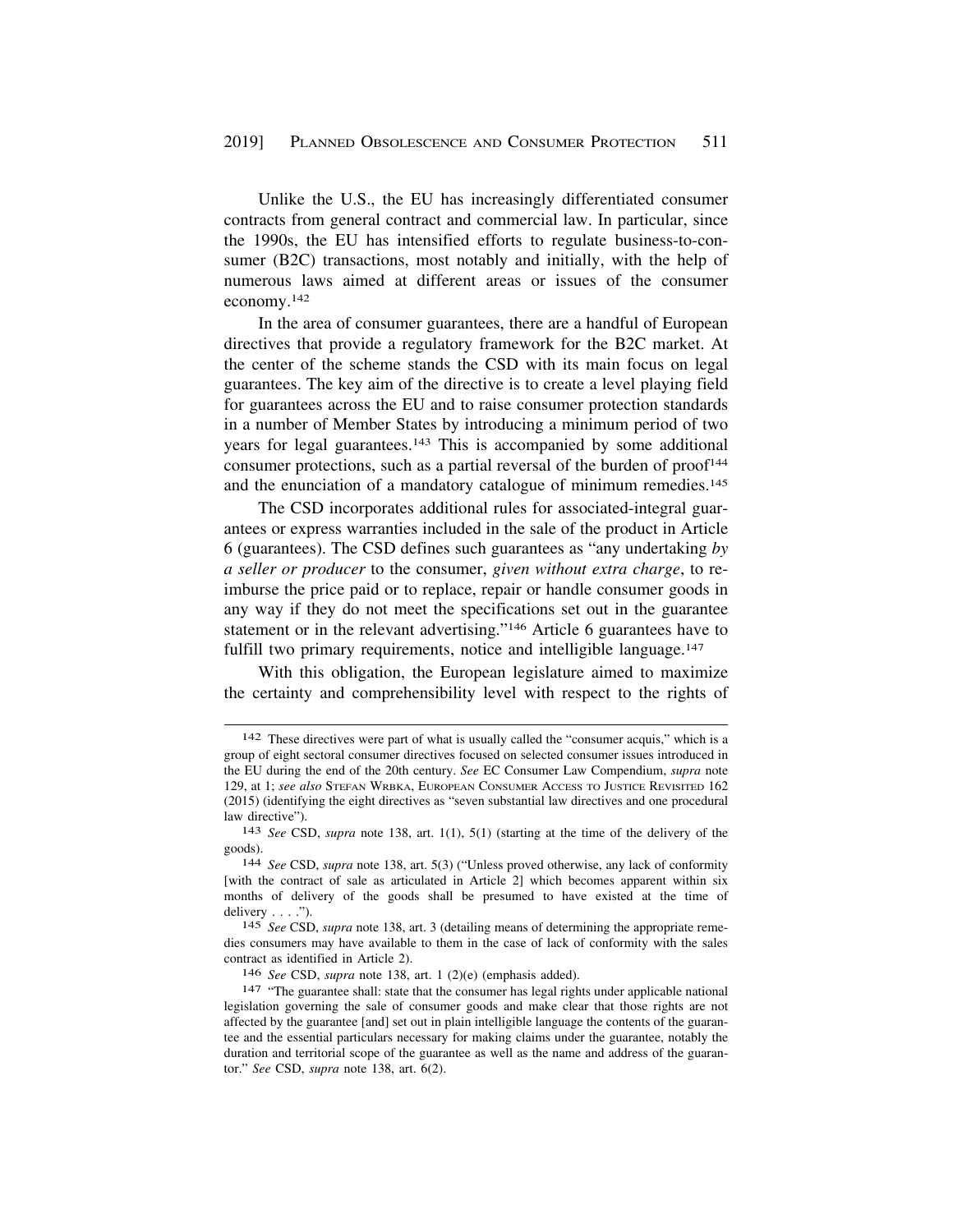buyers.148 Consumers must be made aware of the fact that the legal guarantees are an absolute, mandatory minimum and that Article 6 guarantees cannot be limited in anyway. In addition, traders who offer Article 6 guarantees must make arrangements to enhance the understanding of consumers about the content of the guarantee. Article 6 guarantees are not comparable to what was earlier defined as EWSCs.149 Paid-for EWSCs fall outside the scope of Article 6 and the CSD in general.

Member States have implemented the relevant European defaults, but have rarely exercised their legislative leeway (where granted) to go beyond the minimum standards of the European directives. Consequentially, most Member States apply a principally unified EWSC regime to ensure the highest possible level of comprehensibility.150 Some countries have increased the level of protections beyond the mandatory minimum standards provided in the CSD.151 For example, in implementing the CSD, some countries opted for a broad approach and introduced a comparatively comprehensive provision on consumer guarantees that reads as follows:

> (1) When an entrepreneur undertakes to a consumer to improve or replace any defective good, to refund the purchase price or otherwise make good the defect (commercial warranty), he shall also inform the consumer of the legal warranty imposed on the person handing over the good and shall point out that such legal warranty shall not be limited by the commercial warranty. The entrepreneur shall be bound by the promises made in the warranty statement and its content as notified in his advertising.

> (2) The warranty statement shall include the name and address of the warrantor and, in simple and straightforward terms, the content of the warranty, including but not limited to the term and geographical application and all other information necessary for drawing on the warranty. If the warranted features are not made clear from the statement, the warrantor shall be liable for the good to have those features customarily required of it.

<sup>148</sup> *See* CSD, *supra* note 138, art. 6(2).

<sup>149</sup> *Supra* Part I.A.

<sup>150</sup> *See* Oren Bar-Gill & Omri Ben-Shahar, *Regulatory Techniques in Consumer Protection: A Critique of European Consumer Contract Law*, (Coase-Sandor Inst. for Law & Econ., Working Paper No. 598, 2012).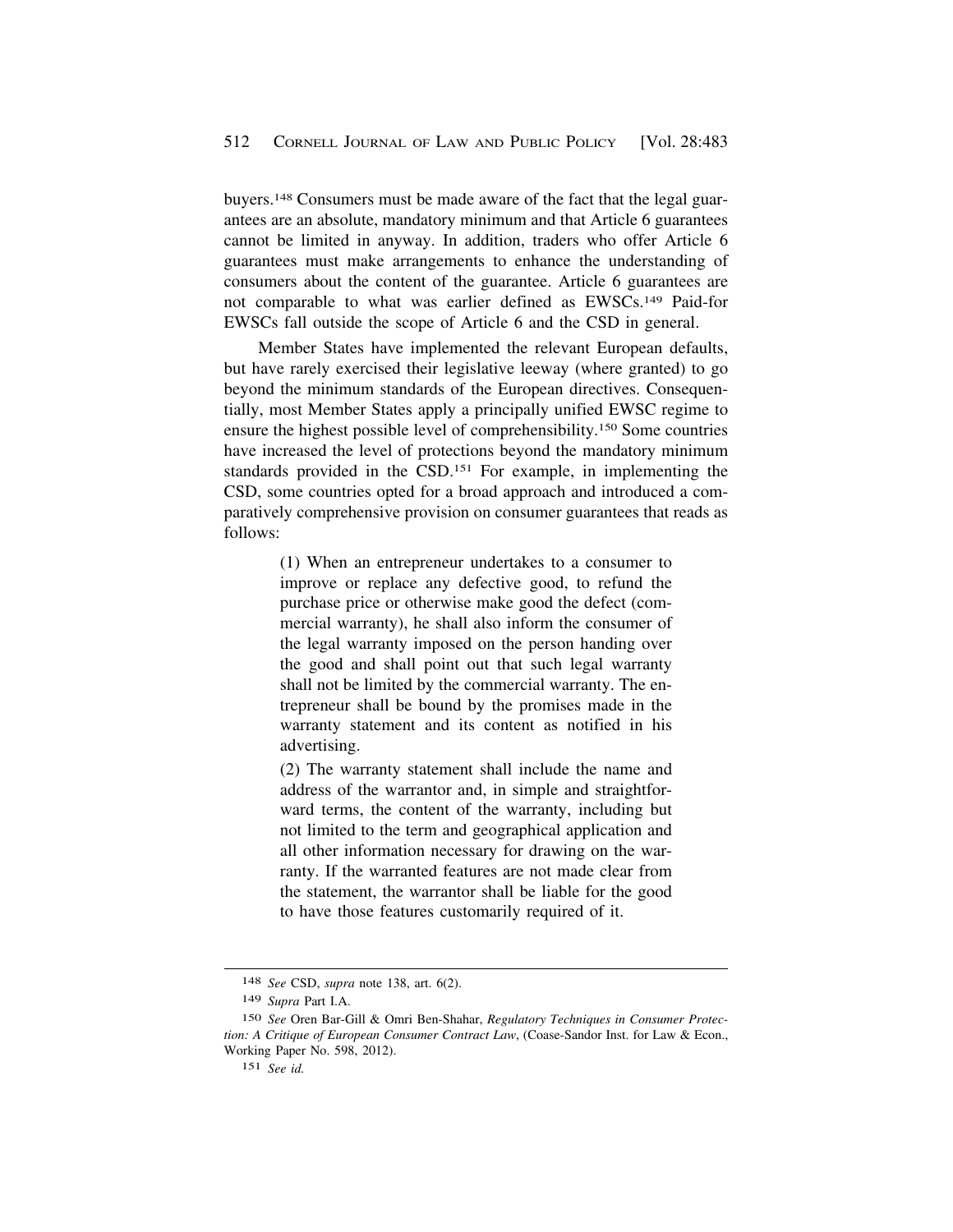(3) The commercial warranty shall be furnished to the consumer at his request in writing or by another permanent data carrier that the consumer can make use of. (4) If the warrantor violates Paragraphs 1 through 3 above, this shall not affect the validity of the commercial warranty. The warrantor shall furthermore be liable to the consumer for any loss or damage caused by such violation<sup>152</sup>

Note that in those broad approaches, the concept of the "commercial warranty" goes beyond integral guarantee, such as a manufacturer's warranty or integral guarantees offered by the seller, and encompasses EWSCs.153 The law does not merely refer to the manufacturer or seller, but to the entrepreneur or warrantor in general.<sup>154</sup> As to substantive content the law is not very detailed but does require that the warrantor honor its obligations made in the form of advertisements, disclose any geographic limitations, and clarify the content or scope of the warranty. In the event of not providing a clear statement, the law provides: "If warranted features are not made clear from the statement, the warrantor shall be liable for the good to have those features customarily required of it." This provision mandates that courts perform a contextual interpretation of the warranty. Contextualism in this instance refers to an interpretation not based solely on the words of the warranty, but based upon the reasonable expectations of the purchaser. These expectations are circumscribed by what is "customarily required." Thus, if the EWSC provides a lower than customary level of protection, then it will be assumed that the EWSC provides the higher customary level of protection.

For example, Section 443 of the German Civil Code (BGB) stipulates as follows:

> (1) Where the seller, the producer or some other third party enters into obligation, in addition to his statutory liability for defects, by way of making a declaration or in relevant advertising that was available prior to the purchase agreement being concluded or at the time of its conclusion, such obligation being in particular to reimburse the purchase price, to exchange the thing, to repair it or to provide services in this context should the thing

<sup>152</sup> KONSUMENTENSCHUTZGESETZ [KSCHG] [CONSUMER PROTECTION LAW] BUNDESGESETZBLATT [BGBL], No. 140/1979 as amended, § 9b, *translation at* [https://www.](https://www) ris.bka.gv.at/Dokument.wxe?Abfrage=erv&Dokumentnummer=ERV\_1979\_140 (Austria) [hereinafter KSchG]. The term "commercial warranty" used by the translator is a synonym for "EWSC."

<sup>153</sup> *Id.* 

<sup>154</sup> *Id.*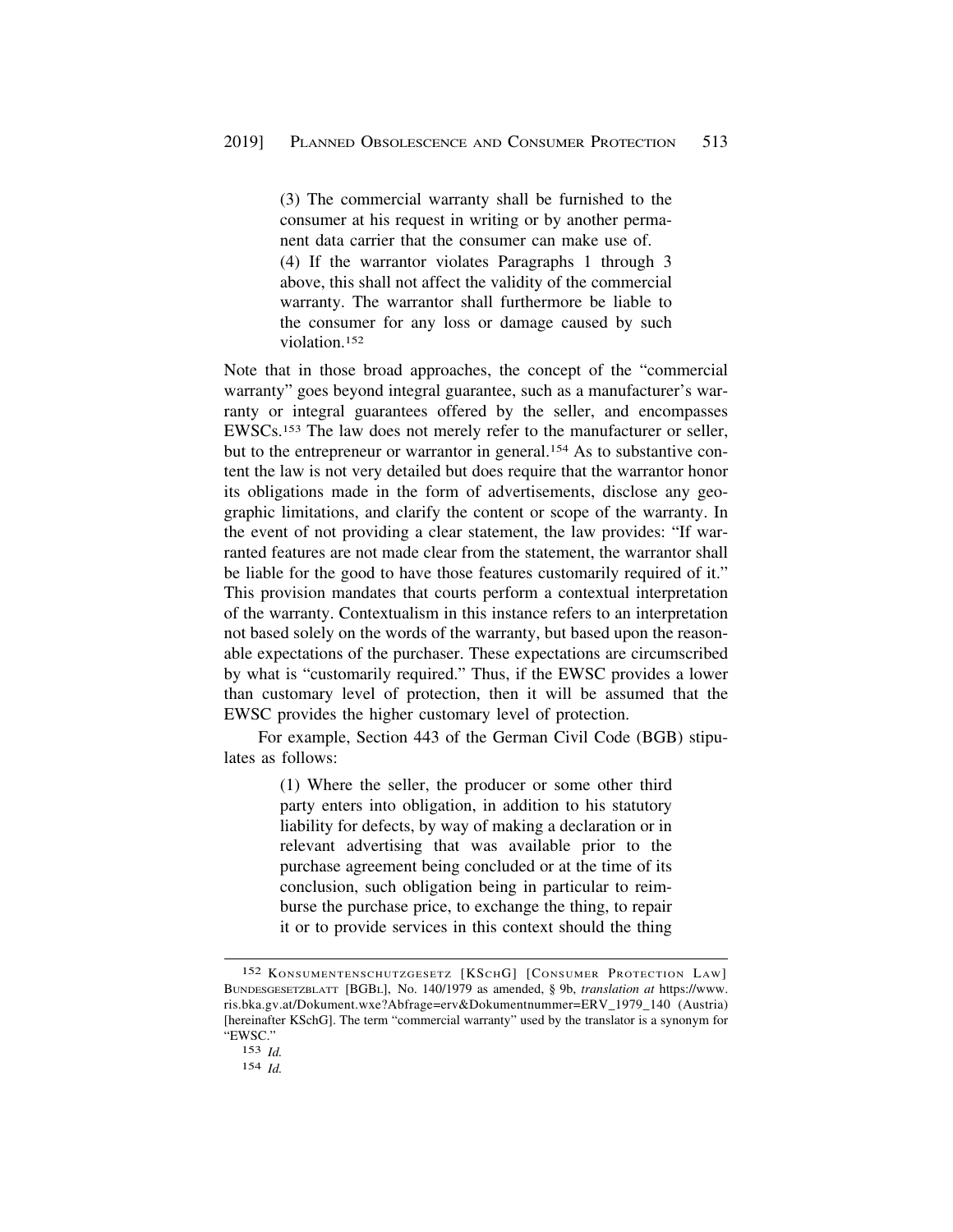not exhibit the quality or not fulfill other requirements than those concerning its freedom from defects, in each case as described in the declaration or in the relevant advertisement (guarantee), the buyer shall be entitled, in the case of a guarantee having been given, and notwithstanding his statutory claims, to the rights under the guarantee in relation to the person who has given the guarantee (guarantor).

(2) To the extent that the guarantor gives a guarantee as to the thing having a specified quality for a specified period (guarantee of durability), the presumption will be that a material defect, which appears during the guarantee period [and] triggers the rights under the guarantee.155

Again, as found in the Austrian law, the German BGB Section 443(1) emphasizes that the scope of an EWSC can be determined not only on the written form but also by oral declarations, promises, and representation, as well as relevant advertising prior to the purchase.156 No such broad evidential base is found in American law. First, advertisements are considered to be non-binding in nature.157 Second, oral representations before, or contemporaneous to, the signing of the EWSC are merged into the written form and are barred by the parol evidence rule158 from being entered into evidence to contradict the written form. Section 443(2) refers to the EWSC as a guarantee of durability and provides a legal presumption that any material defect is covered under the guarantee, whether expressly stated or not.<sup>159</sup>

Section 477 of the BGB adds special requirements for consumer guarantees:

> 1) A declaration of guarantee (section 443) must be expressed simply and comprehensibly. It must contain:

1. a reference to the statutory rights of the consumer and a statement that they are not restricted by the guarantee, and

2. the contents of the guarantee and all essential information required for asserting rights under the

159 *See* BGB, *supra* note 75, § 443(2).

<sup>155</sup> BGB, *supra* note 75, at § 443.

<sup>156</sup> *Id.* 

<sup>157</sup> Professor Farnsworth states that common law courts "show a reluctance, in doubtful cases, to characterize a proposal as an offer." *See* FARNSWORTH, *supra* note 49, at 237.

<sup>158</sup> Parol evidence rule bars the admission of extrinsic evidence (prior dealings, course of performance, trade usage) to contradict the plain meaning of a written contract intended to be the final integration of the party's agreement. *See id.* at 210; *see also id.* at 210–29 (explaining the definition and application of the parol evidence rule).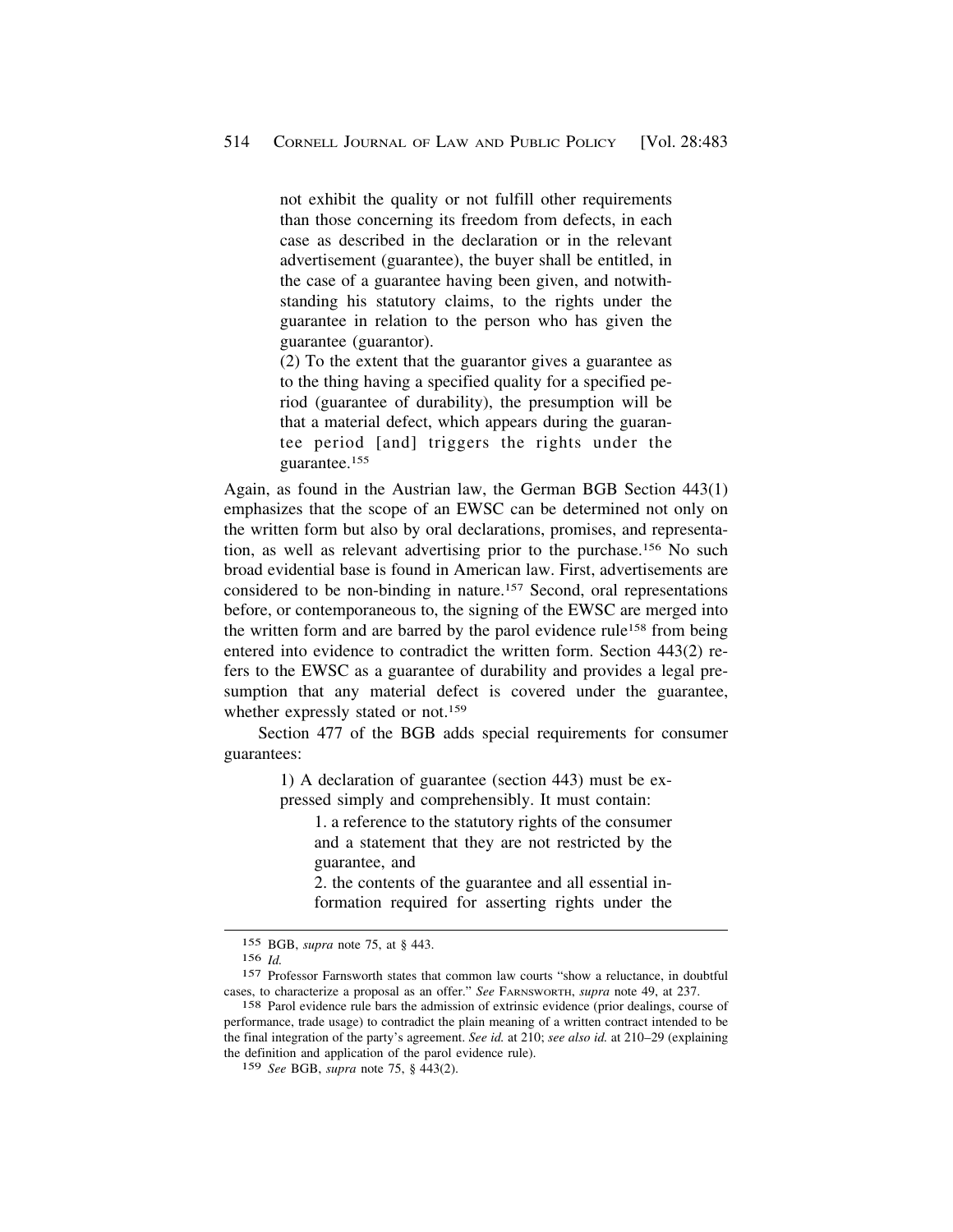guarantee, including, without limitation, the duration and the area of territorial application of the guarantee protection as well as the name and address of the guarantor.

(2) The consumer may demand that the declaration of guarantee is given to him in text form.

(3) The effectiveness of the duty under the guarantee is not affected by the fact that one of the above requirements is not satisfied.160

Section 477 makes clear that it is the obligation of the guarantor to provide the contents and all "essential information required for asserting rights under the guarantee"161 in a simple and comprehensible manner. This language sets the interpretive threshold well above the practice of obfuscation and hard selling of detailed standard form EWSCs in the U.S. Also, the Austrian and German approaches have to be understood as exemplary extensions of CSD Article 6 guarantees in several ways.<sup>162</sup> First, and unlike CSD Article 6, these national frameworks are not limited to no-cost guarantees, but additionally cover paid-for EWSCs.163 The 2001 explanatory memorandum accompanying the Austrian amendment to the Austrian Consumer Protection Act (national warranty regime) described this framework as the wish to treat the beneficiaries of paid-for EWSCs and no-cost EWSCs equally.164 The explanatory memorandum further explains that the regulatory differentiation between these types of guarantees in which greater protections are provided for nonpaid-for guarantees than are provided for paid-for guarantees is simply not justifiable.165

Second, the Austrian and German laws of guarantee show that the circle of guarantors is wider than under the CSD. Whereas CSD Article 6 explicitly restricts the scope to the "seller or producer" of the respective product, the Austrian and German laws have provided norms for ex-

163 *Compare* CSD, *supra* note 138 (focusing on no-cost guarantees), *with* KSCHG, *supra*  note 152, *and* BGB, *supra* note 75, § 477 (additionally covering paid-for EWSCs).

164 422 der Beilagen zu den Stenographischen Protokollen des Nationalrates XXI. GP (Jan. 22, 2001) 25 (explanatory memorandum accompanying GEWÄHRLEISTUNGSRECHTS-ÄNDERUNGSGESETZ [GEWRÄG] [WARRANTY AMENDMENT ACT] BUNDESEGESETZBLATT I [BGBL I] No. 48/2001, *as amended*, [https://www.parlament.gv.at/PAKT/VHG/XXI/I/I\\_](https://www.parlament.gv.at/PAKT/VHG/XXI/I/I) 00422/fname\_202157.pdf (Austria)).

165 *Id.* 

<sup>160</sup> BGB § 477.

<sup>161</sup> *Id.* 

<sup>162</sup> Both national solutions are not the exception, but rather the rule. Member States have widely opted for broader regulations of the EWSC regime at the national level. *See, e.g.*, EC CONSUMER LAW COMPENDIUM, *supra* note 129 (reporting on the legislative techniques of European Community Member States).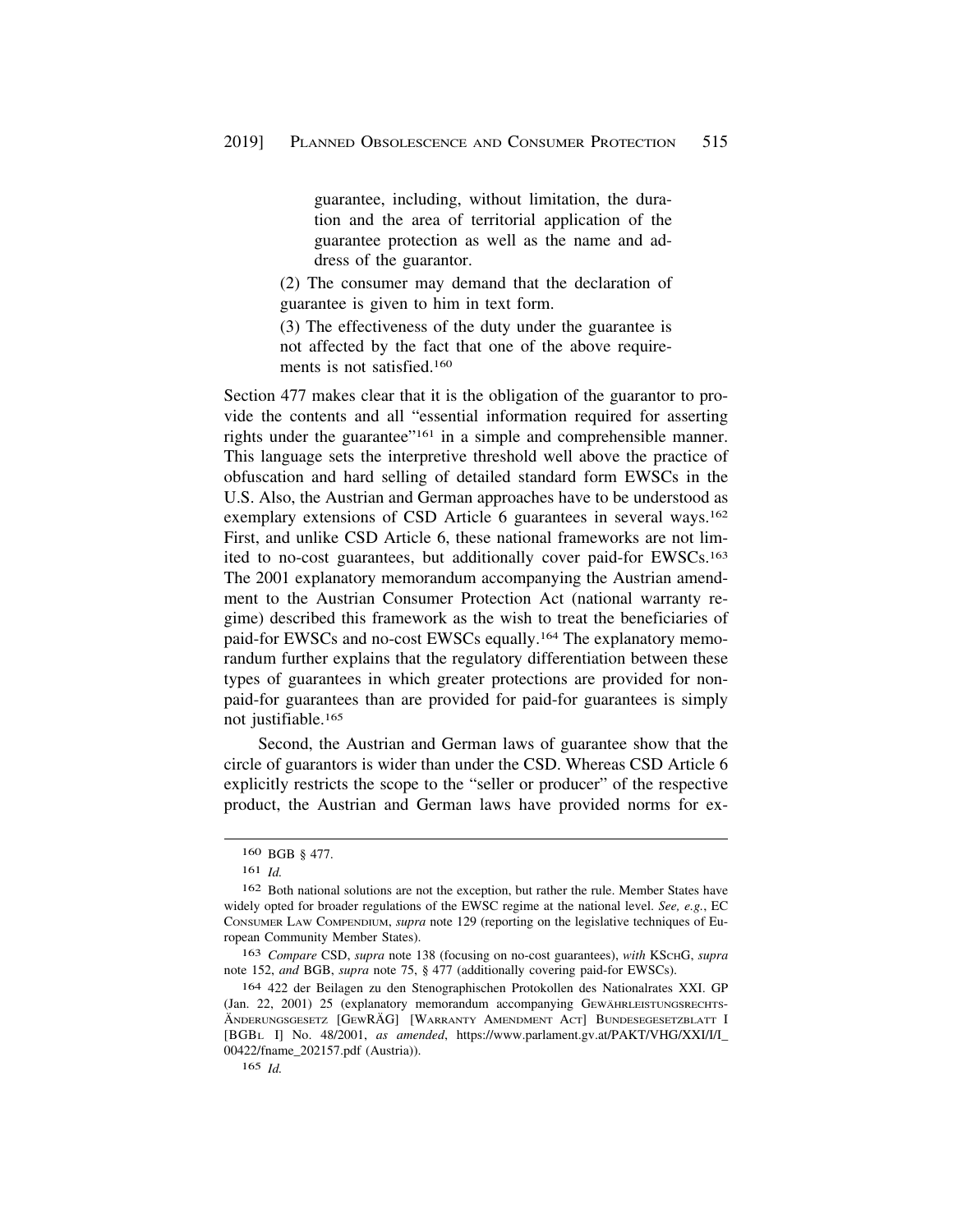panding the scope to cover third parties (other than the producer).166 In this sense the national regimes cover "pseudo" guarantees<sup>167</sup> given by sellers, as well as "genuine" guarantees<sup>168</sup> given by third parties (manufacturers and other third parties including third-party insurers). At the same time, however, it should be noted that in practice the situation remains complex. German scholars point out that despite the comprehensiveness of the German EWSC regime, distinctions continue to be made with respect to the type of guarantees in a wider sense. This is largely the case because the provisions do not go beyond "dependent" guarantees,169 which are guarantees that relate to the contractual conformity most notably by extending the duration of legal guarantees or broadening the scope of liable parties to third-party insurers that would finance a repair or replacement of a defective good. Hence, "independent" guarantees170 merely cover for accidental damage. These types of guarantees do not cover contractual non-conformities and therefore there is no right to repair or replacement costs related to such non-conformity. This distinction between harm caused by accident and harm caused by non-conformity is the basis for the division between EWSCs and EWSC equivalent insurances on the one hand and insurances that are to a greater extent standalone.171 The standalone-types of third-party insurance have features that are different from ordinary guarantee remedies, such as only making compensation payments instead of repair and replacement.172 Drawing clear distinctions between the different types of insurance and associated hybrids proves difficult. In practice, one would have to closely look at the contractual relationships between the parties and the terms of the respective guarantee.

Three additional, broader directives add perspective to the regulation of guarantees under EU law, albeit in different ways. The Unfair Contract Terms Directive (UCTD) was introduced in 1993 with the aim of establishing a common framework relating to the use of standard con-

<sup>166</sup> See Christian Berger, § 443, in BURGERLICHES GESETZBUCH: BGB (Rolf Stürner et al. eds., 15th ed. 2014) § 443 Recital 8 (German law); Christian Berger, § 477, *in* BURGERLICHES GESETZBUCH: BGB § 477 Recital 1 (Rolf Stürner et al. eds., 15th ed. 2014); Georg Kathrein & Thomas Schoditsch, *§ 9b KSchG*, *in* ABGB KURZKOMMENTAR § 9b KSchG Recital 1 (Helmut Koziol, Peter Bydlinski & Raimund Bollenberger eds., 4th ed. 2014) (Austrian law); Peter Apathy, *§ 9b KSchG*, *in* ABGB PRAXISKOMMENTAR-BAND 5 § 9b KSchG Recital 1 (Georg Kodek & Michael Schwimann eds., 4th edn. 2014).

<sup>167</sup> Apathy, *supra* note 166, at §9b KSchG, Recital 2 (unechte Garantien).

<sup>168</sup> *Id.* (echte Garantien).

<sup>&</sup>lt;sup>169</sup> Berger, *supra* note 166, § 443, Recital 9 (*unselbständige Garantien*). <sup>170</sup> *Id.* (*selbständige Garantien*). <sup>171</sup> Under European nomenclature, extended warranties or service contracts provided by third parties would be considered an insurance product and not a commercial guarantee. Thus, EWSC-like is an EWSC issued by a third-party (insurance company). In the U.S., such a product would be simply known as an EWSC. *See supra* Part I.A. 172 *See infra* Part II.C.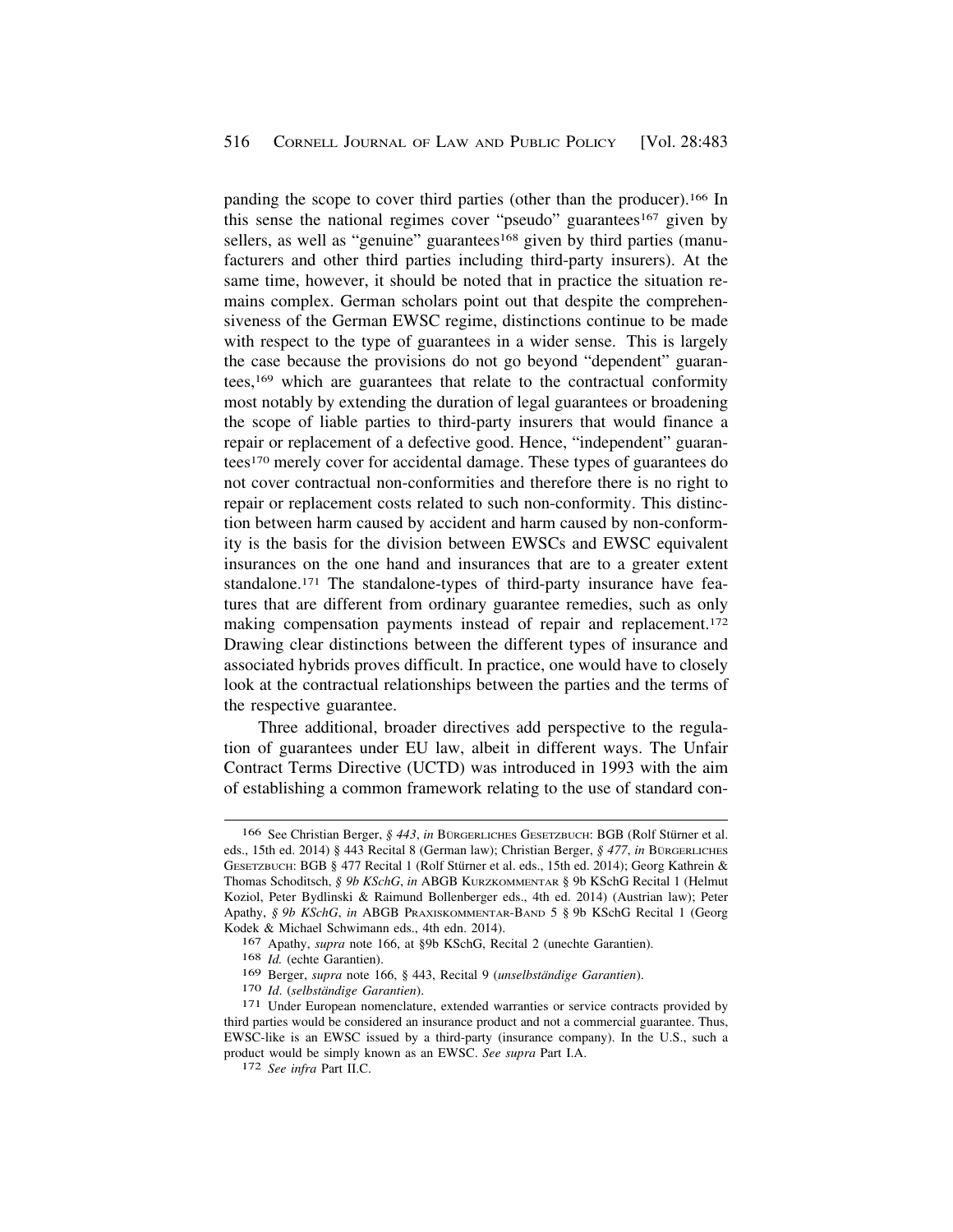tract forms, terms, and conditions that have a negative impact on consumer interests.<sup>173</sup> The UCTD is remarkably wide in its application and, in principle, does not necessitate distinguishing between different guarantee and insurance instruments.174 Most notably, the UCTD covers both third-party agreement types of insurance and genuine insurance.175

However, the impact of the UCTD and its national implementations as a means of regulating EWSCs is not likely to be significant, even if future findings of planned obsolescence show that such regulation is needed. EWSCs' failure to offer durations long enough to cover obsolescence-related repairs may not meet the threshold of unfairness required by the UCTD. The perceived "unfairness" would not be of a nature that would cause "a significant imbalance in the parties' rights and obligations arising under the contract, to the detriment of the consumer."176 The Annex of UCTD lists "indicative and non-exhaustive"<sup>177</sup> unfair terms. Cases of insufficiently long guarantee periods are not covered. Overall, it remains highly questionable and uncertain whether the duration of EWSCs would constitute unfairness, particularly, in cases where the offeror of the guarantee had no knowledge about the expectable lifespan of the product. Also, since EWSCs provide an additional period of protection, even for a short period of time, beyond the mandatory duration of legal guarantees they make a weak case for a party claiming unfairness under the UCTD.178

Roughly ten years after the introduction of the UCTD, the EU legislature enacted the Unfair Commercial Practices Directive (UCPD).<sup>179</sup> The UCPD amended a number of older initiatives on banning socially and widely unacceptable business strategies that had been applied to maximize profits.180 The directive includes a number of provisions that prohibit unfair commercial practices.181 Most notably, the broadly de-

<sup>173</sup> *See* UCTD, *supra* note 60.

<sup>174</sup> *See* OFFICE OF FAIR TRADING (OFT), UNFAIR CONTRACT TERMS GUIDANCE: GUI-DANCE FOR THE UNFAIR TERMS IN CONSUMER CONTRACTS REGULATIONS 1999 35–36, 50–51 (Sept. 2008), <https://assets.publishing.service.gov.uk/government/uploads/system/uploads/at> tachment\_data/file/284426/oft311.pdf.

<sup>175</sup> *Id.* 

<sup>176</sup> *See* UCTD, *supra* note 60, art. 3(1), at 31.

<sup>177</sup> UCTD, *supra* note 60, art. 3(3), at 31.

<sup>&</sup>lt;sup>178</sup> One can justifiably argue that such clauses relate to the main subject matter of the guarantee contract and hence, in principle, are exempted by the UCTD, as explained in its recitals as follows: "[F]or the purposes of this Directive, assessment of unfair character shall not be made of terms which describe the main subject matter of the contract nor the quality/ price ratio of the goods or services supplied." *Id.* at 30.

<sup>179</sup> *See* UCPD, *supra* note 140.

<sup>180</sup> *See* UCPD, *supra* note 140; *see also* Jana Valant, European Parliamentary Research Serv., *Application of the Unfair Commercial Practices Directive: Overview of the Commission's May 2016 Guidance Document*, at 4 (Jan. 2017). 181 *See* Valant, *supra* note 180.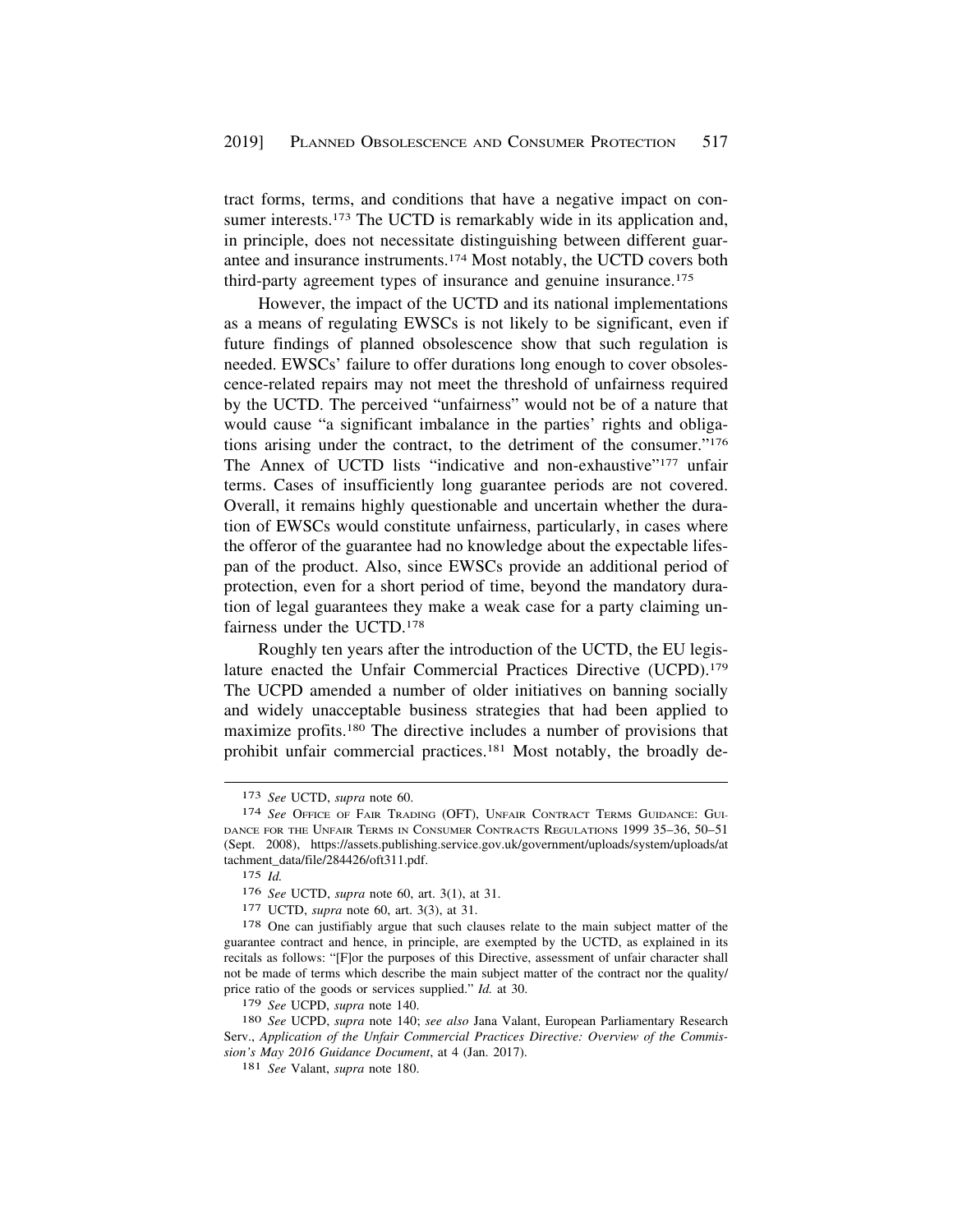<span id="page-35-0"></span>fined catalogue of UCPD Article 5 includes misleading and aggressive business practices.182 Compared with the UCTD, the UCPD might offer a more suitable approach towards banning "abusive" sale of EWSCs, particularly in the context of planned obsolescence.183 Notably, the UCPD Article 5(2)(a) requires the applied commercial practices be "contrary to the requirements of professional diligence" to be considered unfair in the sense of the directive. Hence, here as well, one would have to identify a culpability element to allow for remediation under the law.

In an attempt to standardize the fragmented nature of older consumer directives, the 2011 Consumer Rights Directive (CRD; also known as the Directive on Consumer Rights) repealed two earlier directives on distance and doorstep selling and added a Member State obligation to inform the EU Commission of stricter national legislation that is passed as consequence of the legislative leeway provided by the UCTD and CSD. In the present context, particularly noteworthy are the two information catalogues of the CRD—one for distance and off-premises B2C transactions (CRD Article 6(1)) and one for B2C transactions other than distance and off-premises contracts (CRD Article  $5(1)$ ).<sup>184</sup> With respect to guarantees, the information obligations are similar in both groups. Traders have to inform consumers "in a clear and comprehensible manner" about "the existence of a legal guarantee of conformity for goods," as well as where applicable, "the existence and the conditions of ... commercial guarantees."<sup>185</sup> The CRD and its possible application to EWSCs will be further discussed in the next Part.186

## *C. Regulatory Insufficiencies Related to EWSCs in the EU and EU Member States*

Though some national schemes have gone beyond the minimum requirements enshrined in EU laws,187 there is a need for further ancillary regulations, especially due to challenges posed by planned obsolescence to be discussed in Part III.188

The 2015 ECC-Net Report commences with a summary of some of the positive and negative characteristics of EWSCs.189 First, EWSCs offer some additional protections that go beyond legal guarantees.190 Most

<sup>182</sup>*See* UCPD, *supra* note 140, at 27. 183 *See* GERAINT HOWELLS & STEPHEN WEATHERILL, CONSUMER PROTECTION LAW 210 (2d ed. 2005) and text accompanying note 197. 184 CRD, *supra* note 21, at 74–76.

<sup>185</sup> CRD, *supra* note 21, arts. 5(1)(e), 6(1)(l) & 6(1)(m), at 74–76.

<sup>186</sup>*See infra* Part IV.B.0 (Austrian and German laws). 187 *See* observations in *supra* Part III.B.2. 188 ECC-NET, *supra* note 128; IPSOS ET AL., *supra* note 132.

<sup>189</sup> *See* ECC-NET, *supra* note 128, at 7.

<sup>190</sup> *Id.*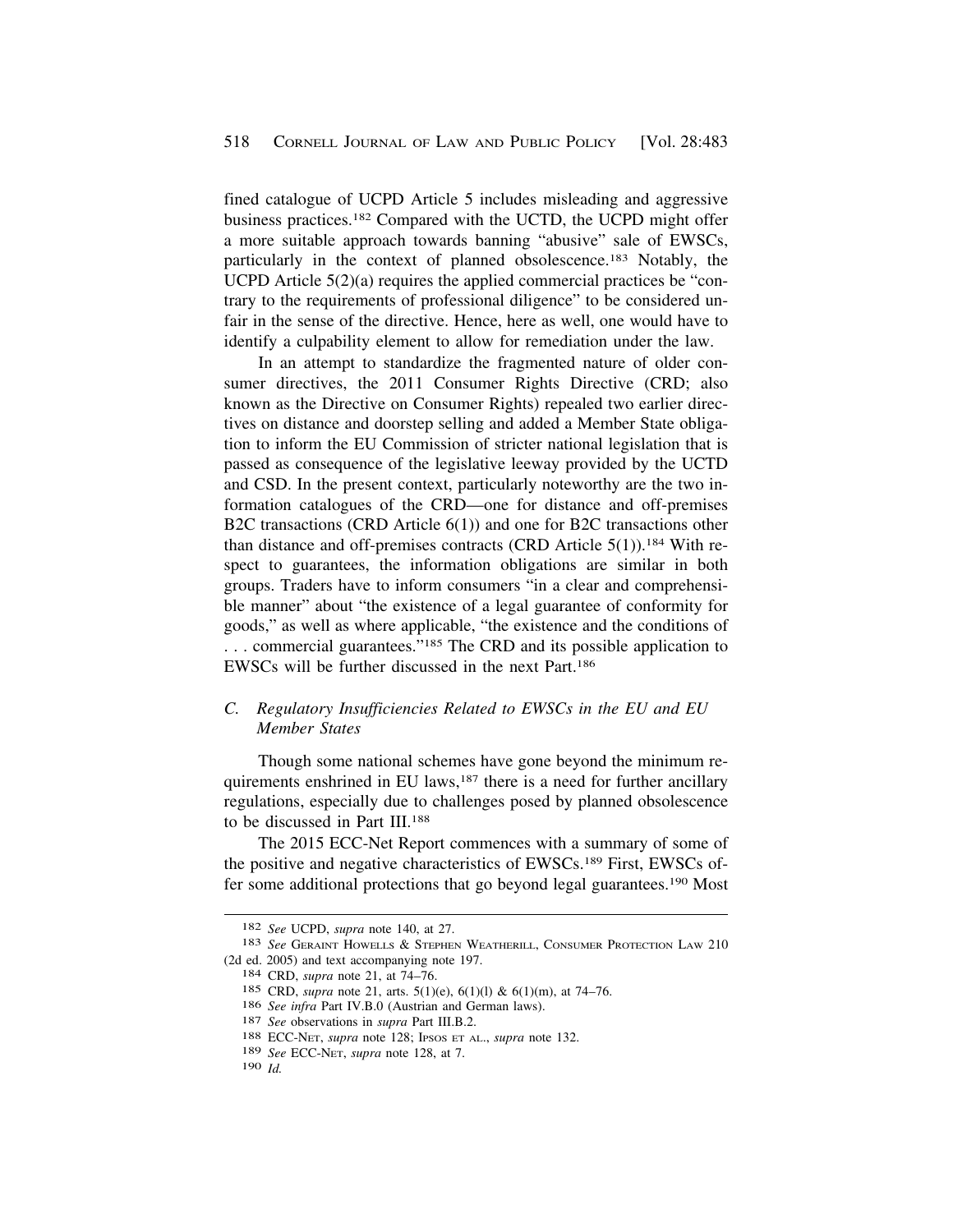notably these include longer guarantee periods, additionally liable parties, or additional coverage, such as repair at home services or compensation for damages due to accident.191

In the context of the present analysis on EWSCs and planned obsolescence, the incremental length of the extended duration provided by EWSCs becomes the key issue. The length of guarantee periods, given engineered product lifetimes, becomes central to the assessment of whether guarantees are really worth the money charged or are cases of overreaching. The findings revealed in the 2015 ECC-Net Report on the average durations of EWSCs (related to the sale of photo cameras, washing machines and televisions) showed that in a significant number of cases, the duration of the advertised EWSCs actually added little, if any, additional benefits to the consumer.192 In 95 of the 173 examined cases (55%) the EWSC offered did not exceed the two-year period of legal guarantees, which is the minimum duration required by CSD Article 5(1).193 The 2015 ECC-Net Report further shows that in cases where extensions were offered, the vast majority did not go beyond a total of five years (i.e. an extension of three years past the two years provided by legal guarantees).194

The 2015 Market Study found a slightly higher percentage where EWSCs offered longer guarantee durations than legally required; nevertheless, that study found that approximately one-third of the examined paid-for EWSCs did not include any extension of duration of coverage.195

Particularly in cases where longer product lifetimes are justifiably expected, the true extra benefits remain questionable.196 Geraint Howells and Stephen Weatherill's review of the 2015 Market Study on the EWSC market concluded that:

> In theory this two tier guarantee level—normal [i.e. legal] and extended [i.e. commercial] guarantee—should be applauded as it allows consumers to select the level of cover desired, but does not force all consumers to pay for long-term guarantees. The danger is that the addi-

<sup>191</sup> *Id.* at 7, 50–51.

<sup>192</sup> *Id*. at 62–63.

<sup>193</sup> *Id.* at 116.

<sup>194</sup> *Id.* 

<sup>195</sup> *Market Study*, *supra* note 1, at 92.

<sup>196</sup> ECC-NET, *supra* note 128, at 116–17. Just see the example of washing machines. Among the tested product categories, washing machines showed the highest percentage of extended warranties. But even here, the offered durations stayed largely behind the standard lifetimes generally expected or examined. *See id*. at 117. A similar, but slightly more critical way is proposed by Petra Kirchhoff, *Garantie-Verträge—Teurer Extraschutz*, FAZ (May 11, 2009), <www.faz.net/aktuell/rhein-main/wirtschaft/garantie-vertraege-teurer-extraschutz>-1799624.html.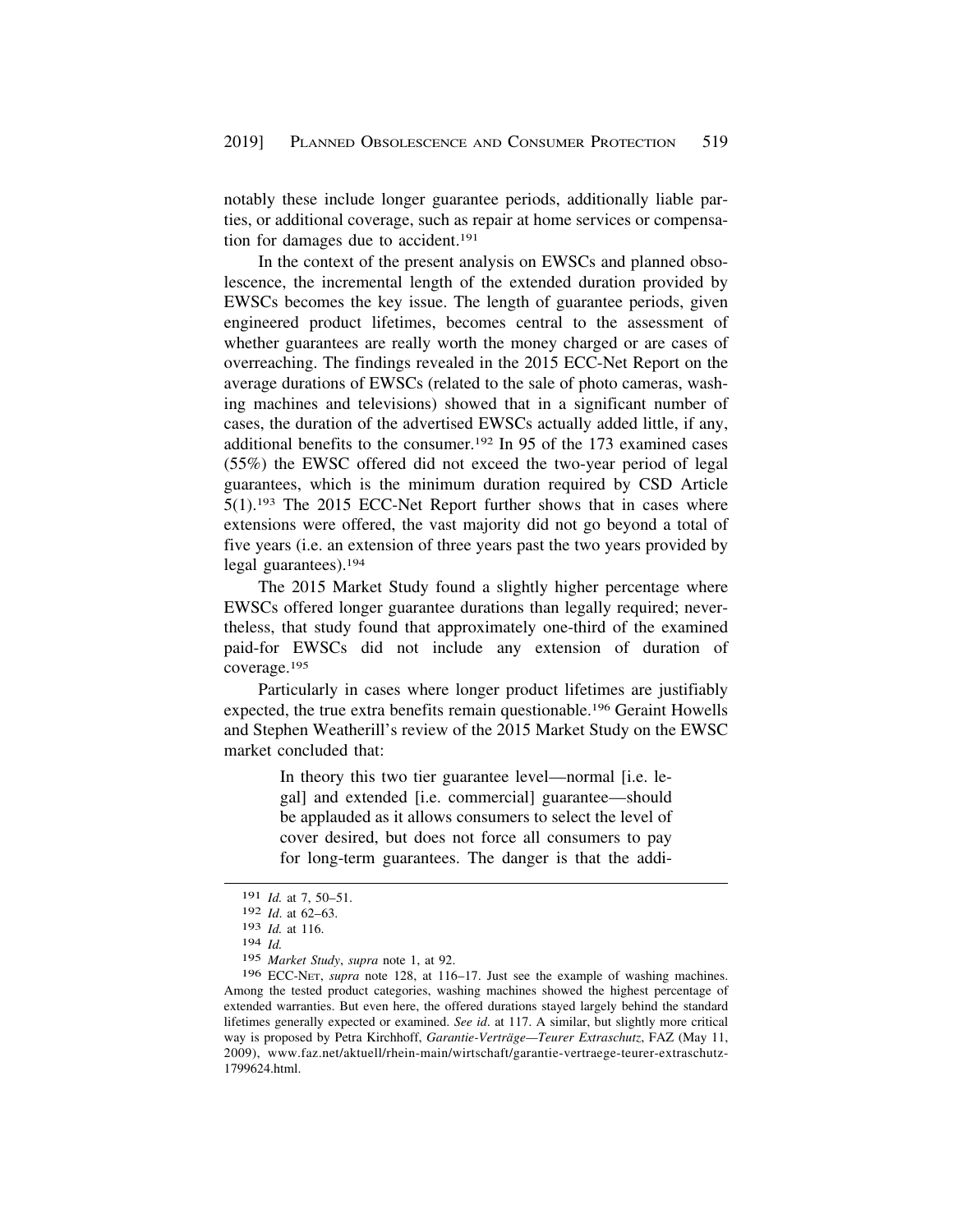tional cover is both overpriced and provides only what consumers had come to expect under the normal guarantee.197

It should be noted that in a considerable number of jurisdictions, such as Sweden, Iceland, Norway, Ireland, the U.K., the Netherlands and Finland, the legally required duration of legal guarantees exceeds the CSD model of two years from delivery.198 These extended guarantee durations are on the surface pro-consumer, but some of the unintended negative consequences include less coverage derived from paid-for EWSCs and higher prices.

Overall the 2015 ECC-Net Report is inconclusive as to the benefit of EWSCs relative to costs.199 Thus, more study is needed on issues exposed by the Report. First, the European EWSC industry is characterized by a significant degree of non-transparency and often fails to provide appropriate, effective consumer information. This is despite the mandates in the CSD200 and CRD201 that require the disclosure of consumer information. As outlined above, Article CSD 6(2) obliges the offeror of EWSCs to:

> state that the consumer has legal rights under applicable national legislation governing the sale of consumer goods and [to] make clear that those rights are not affected by the guarantee [and to] set out in plain intelligible language the contents of the guarantee and the essential particulars necessary for making claims under the guarantee, notably the duration and territorial scope of the guarantee as well as the name and address of the guarantor.202

Comparable provisions can be found in the CRD, most notably in Article 5(1)(e) (for contracts other than distance or off-premises contracts) and in Article 6(1)(m) (for distance and off-premises contracts). Moreover,

<sup>197</sup> GERAINT HOWELLS & STEPHEN WEATHERILL, CONSUMER PROTECTION LAW 210 (2d ed. 2005).

<sup>198</sup> ECC-NET, *supra* note 128, at 96. The duration of the legal guarantee provided under national legislation is three years in Sweden; five years in Iceland, Norway, and Scotland; and six years in Ireland, England, Wales and Northern Ireland. *Id.* In Finland and the Netherlands, the duration is more flexible and takes the expected lifetime of the product into consideration (with a minimum duration of two years). *Id.* For details and references to domestic legislation on these and other European schemes, see ICF, *supra* note 126, at 13–16.

<sup>199</sup> ECC-Net, *supra* note 128, at 73–83.

<sup>200</sup> *See* CSD, *supra* note 138, art. 6(2).

<sup>201</sup> *See* CRD, *supra* note 21, art. 26.

<sup>202</sup> *See* CSD, *supra* note 138, art. 6(2).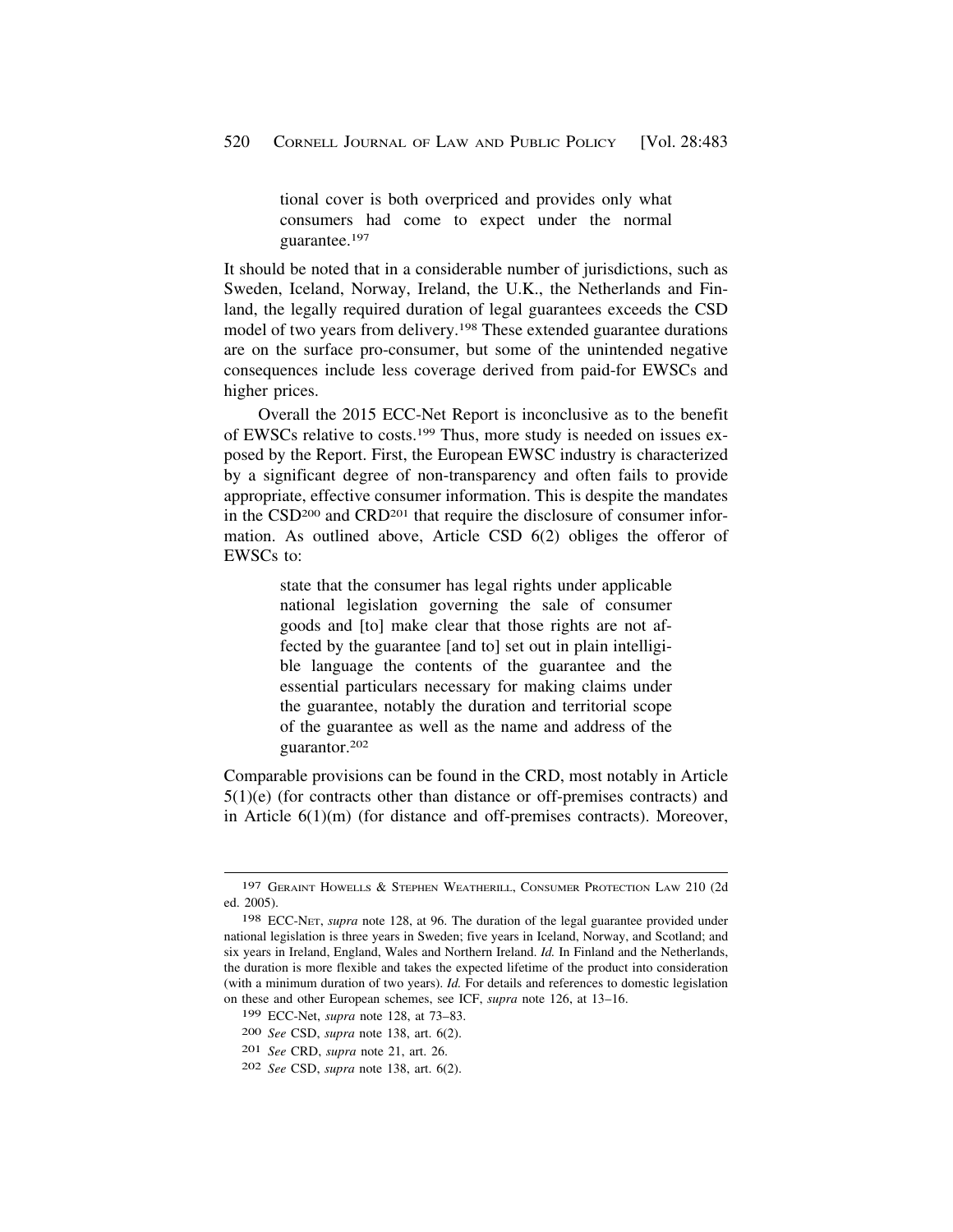many Member States have opted for an even stricter approach that covers scenarios not encompassed by the pan-EU instruments.<sup>203</sup>

Despite these legal requirements, the EWSC industry may either lack knowledge of the regulatory standards or simply fail to fully comply; or, more importantly, regulators may have been lax in enforcing the disclosure requirements. In response to non-enforcement or non-compliance issues, Article 9 of the 2014 Consumer Protection Cooperation Regulation (CPC Regulation) encourages national consumer protection authorities to participate in market surveillance and enforcement activities, commonly referred to as "sweeps."204 The EU has now codified the need for sweeps in Article 29 of a new CPC Regulation, which takes effect on January 17, 2020.205 In the 2014 Sweep on Guarantees in the Electronic Goods Sector (2014 Guarantee Sweep), consumer protection authorities in twenty-six Member States<sup>206</sup> surveyed a substantial number of websites with Iceland and Norway screening more than 400 websites on which EWSCs were offered on electronic goods.<sup>207</sup> The websites were graded on their conformity with the information and disclosure requirements of pertinent EU legislation.208 Irregularities were found in more than half of the cases.<sup>209</sup> The most common issues concerned misleading information with respect to the duration or geographical scope of the advertised EWSCs, the identity (including the name and address) of the guarantor,210 and a lack of reference to mandatory legal guarantees.211 The 2014 Guarantee Sweep confirmed that consumers were not provided sufficient information to make informed decisions. Though, the

<sup>203</sup> *See supra* Part III.B.2.

<sup>204</sup> Regulation (EC) No 2006/2004 of the European Parliament and of the Council of 27 October 2004 on Cooperation Between National Authorities Responsible for the Enforcement of Consumer Protection Laws (the Regulation on Consumer Protection Cooperation), 2004 O.J. (L 364) 1, 6.

<sup>205</sup> Regulation (EU) No 2017/2394 of the European Parliament and of the Council of 12 December 2017 on Cooperation Between National Authorities Responsible for the Enforcement of Consumer Protection Laws and Repealing Regulation (EC) No 2006/2004, 2017 O.J. (L 345) 1, 20.

<sup>206</sup> *See Better Application of EU Guarantees in Online Shopping of Electronics*, EUR. CONSUMER CTR. AUSTRIA (June 1, 2015), <http://europakonsument.at/en/page/better-applica>tion-eu-guarantees-online-shopping-electronics. Austria and Poland did not take part in the sweep. *Id.* 

<sup>207</sup> *See Sweeps*, EUR. COMMISSION, <https://ec.europa.eu/info/live-work-travel-eu/consum> ers/enforcement-consumer-protection/sweeps\_en.

<sup>208</sup> *Id.* 

<sup>209</sup> *Id.* 

<sup>210</sup> *See Commission Staff Working Document, Impact Assessment, Accompanying the Document Proposal for a Regulation of the European Parliament and of the Council on Cooperation Between National Authorities Responsible for the Enforcement of Consumer Protection Laws*, at 5, COM (2016) 283 final (May 25, 2016) (both occurred in 20% of the examined cases) (both occurred in 20% of the examined cases).

<sup>211</sup> *Id.* (both occurred in 40% of the examined cases).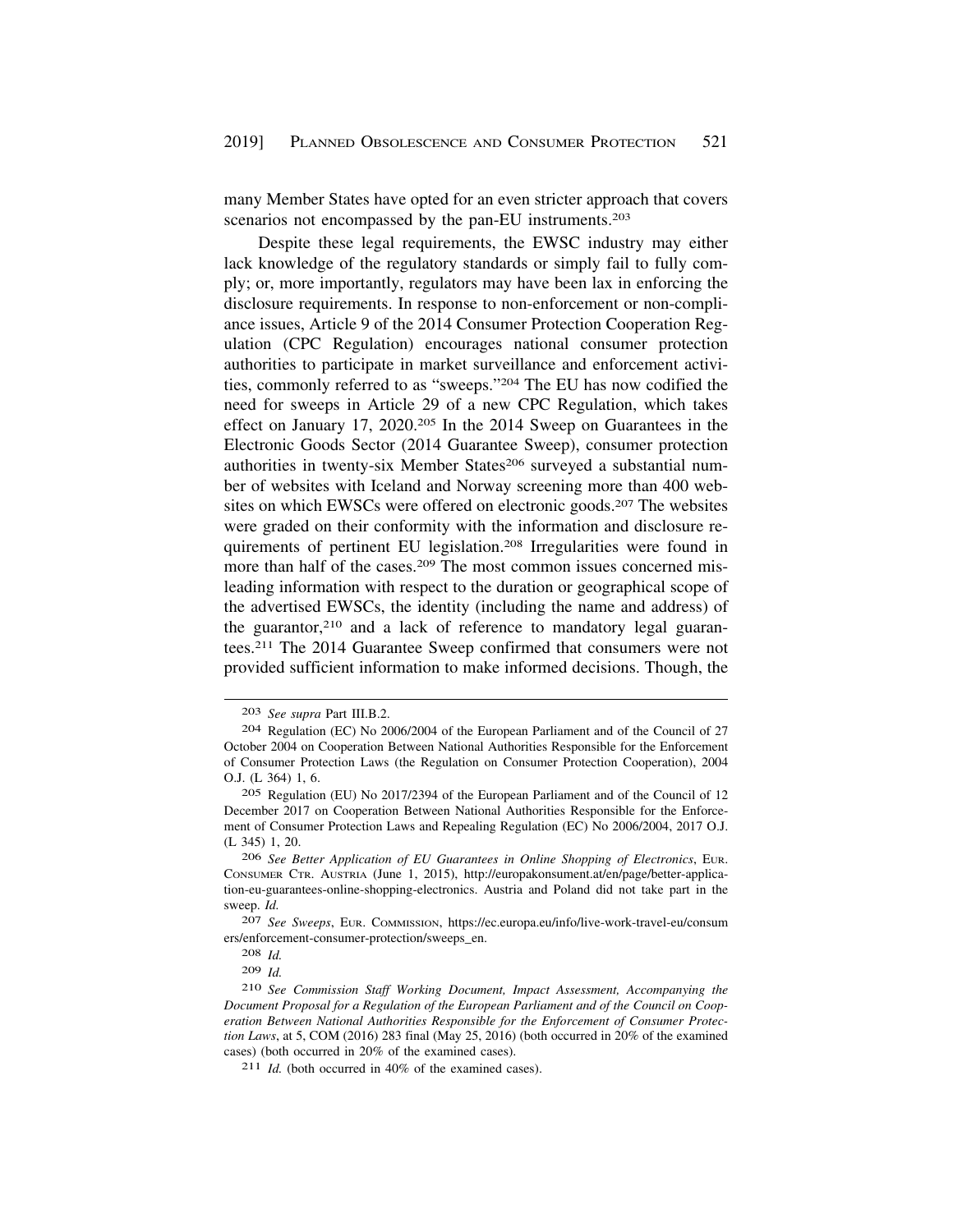sweep did lead to a significant improvement as authorities intervened to increase compliance levels from 46% to 82%.212

Another key finding is the inconsistency of the regulatory schemes between EWSCs sold by manufacturers and retailers versus those sold by third-party insurers. The regulatory situation with respect to sellers and producers appears widely coherent. In both cases the requirements, particularly as introduced by the CSD and CRD and their national implementations, apply equally to EWSCs sold by manufacturer-retailers. In contracts, the regulation relating to EWSCs offered by third-party insurers remains complex and incoherent.213 In this context, the 2015 ECC-Net Report looks at the differences between EWSC-like insurances and genuine insurances given that different legal frameworks apply to them.214 EWSC-like insurances (particularly if provided for by national legislation) might be treated equally to ordinary EWSCs. Genuine insurances, on the other hand, are explicitly exempted from the applicability of the CRD215 and fall within the domain of sectoral legislation, most notably the 2002 Distance Marketing of Consumer Financial Services Directive<sup>216</sup> and the 2009 Solvency II Directive (Solvency II).<sup>217</sup>

The ECC-Net and other studies indicate that the complexity of the regulatory framework has practical relevance. The 2015 ECC-Net Report, for example, notes that at least 13% of the evaluated EWSCs concerned third-party stakeholders that offered either commercial guarantees or genuine insurances.218 The 2015 Market Study found that 30% of the

<sup>212</sup>*See Sweeps*, *supra* note 207. 213 Recall already the narrow definition of EWSCs used by the CRD. CRD Article 2(14) on the definition of EWSCs principally excludes agreements with third parties (other than manufacturers) from the scope of application. *See* CRD, *supra* note 21, at 73. With respect to "genuine" insurances see further the exclusion by Article 3(d) CRD. *Id.* at 73–74. A definition of financial services is found in Article 2(12) CRD: "any service of a banking, credit, *insurance*, personal pension, investment or payment nature." *Id.* at 73 (emphasis added). 214 *See* ECC-NET, *supra* note 128, at 81–82.

<sup>215</sup> See CRD, *supra* note 21, arts. 2(12), 3(3)(d), at 73–74.

<sup>216</sup> Directive 2002/65/EC of the European Parliament and of the Council of 23 September 2002 Concerning the Distance Marketing of Consumer Financial Services and Amending Council Directive 90/619/EEC and Directives 97/7/EC and 98/27/EC, 2002 O.J. (L 271) 16; *see* CRD, *supra* note 21, at 68 ("Member States should . . . draw inspiration from existing Union legislation when legislating in areas not regulated at Union level, in such a way that a level playing field for all consumers and all contracts relating to financial services is ensured.").<br><sup>217</sup> Directive 2009/138/EC of the European Parliament and of the Council of 25 Novem-

ber 2009 on the Taking-up and Pursuit of the Business of Insurance and Reinsurance (Solvency II), 2009 O.J. (L 335) 1 [hereinafter Solvency II]. Solvency II broadly aligns national insurance frameworks in the EU. For the sake of focusing on the key topics EWSCs and planned obsolescence, it shall suffice to highlight that Articles 183–86 of Solvency II because they contain substantive rules on the content of insurance contracts. *Id.* at 74–76. They cover questions relating to, for example, pre-contractual information, withdrawal rights and coolingoff periods and the monitoring of unfair contract terms. *Id.* 218 ECC-NET, *supra* note 128, at 113.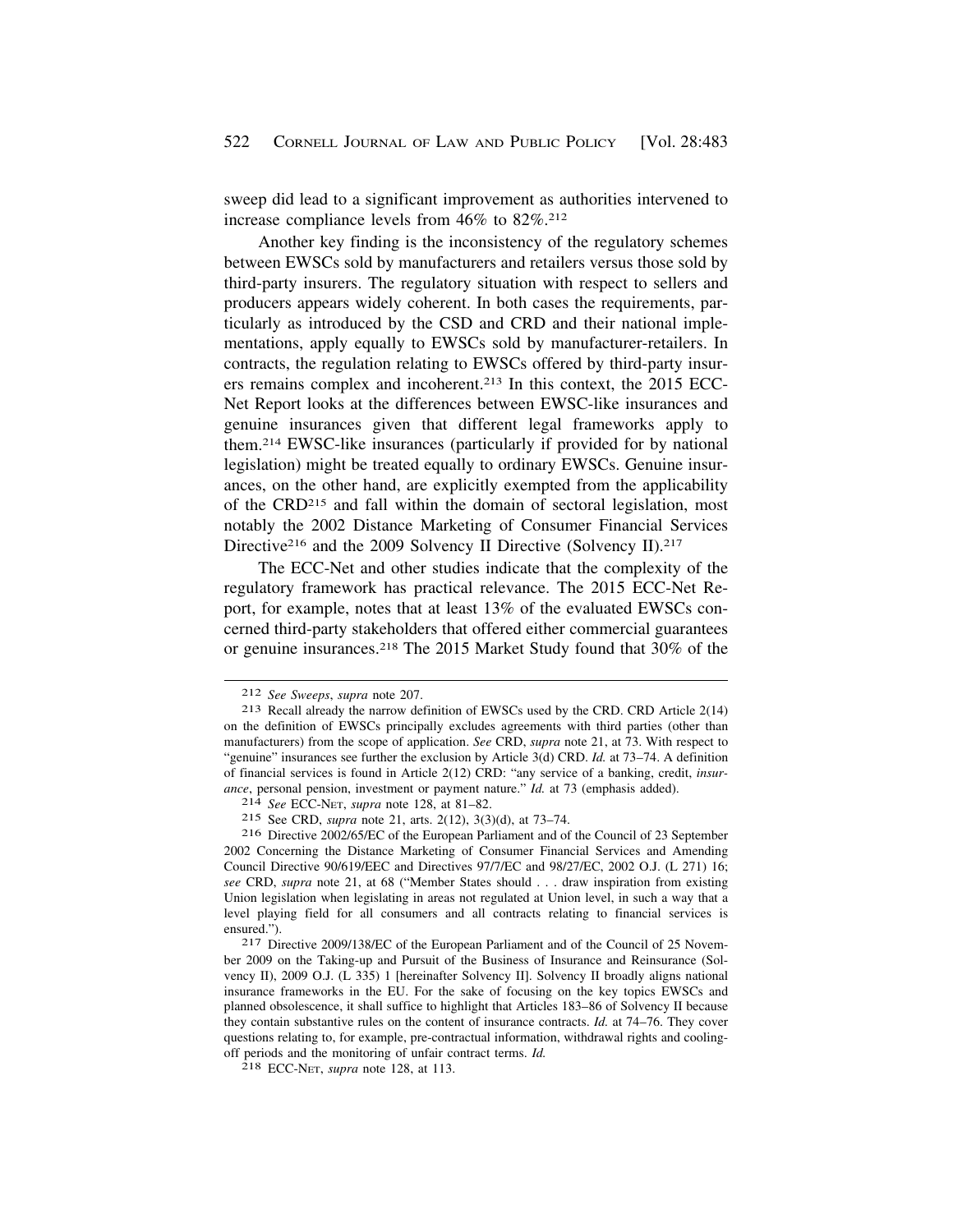<span id="page-40-0"></span>screened guarantee services were insurance-based.<sup>219</sup> A number of important, more generally applicable regulatory frameworks, such as the UCTD and UCPD could apply regardless of the design of the guarantee product. But practical issues might arise when trying to determine whether the concrete package constitutes an EWSC-like insurance that would fall under the regulatory regime for EWSCs or genuine insurance that would have to be treated differently. This difficulty in distinguishing EWSC and genuine insurance is discussed in the 2015 ECC-Net Report: "Given the content of some commercial warranties and the organizations providing them, especially if they are not free, it is tempting to draw a parallel with insurance. It is an open question whether some commercial warranties are not actually insurance policies. Some are even sold as such."220 Taking the complexity of the instruments and the possible lack of legal knowledge of the average buyer and seller, it is imperative that rules on EWSC-like insurances are aligned with those that apply to genuine insurances to avoid unnecessary confusion.221 By aligning or unifying the regulatory frameworks, consumers will be better equipped to make informed decisions in purchasing EWSCs and EWSC-like service packages that include genuine insurances.

#### III. PLANNED OBSOLESCENCE AND EWSCS

The issue in the EWSC industry is not the long-term durability of the product, but the durability of the product during the period of the EWSC. Is the seller of the contract a gambler betting that the premium or

<sup>219</sup>*Market Study*, *supra* note 1, at 92. 220 ECC-NET, *supra* note 128, at 81. For a practical example, see "Amazon Protect" advertised on Amazon Germany for a wide range of electronic goods. *See* Amazon Protect Products, [AMAZON.DE](https://AMAZON.DE), <https://www.amazon.de> (enter "amazon protect" into search bar). Offered and sold by a third-party insurer—at the time of writing this Article: London General Insurance Company Limited—it comes in different package principally distinguishing between time-wise extensions—"extra guarantees" (*Extra-Garantie*)—on the one hand and additional cover—"device protection" (*Geräteschutz*)—on the other. *See id.* Purchasers would have to contact Amazon service centers. The services offered would financially be covered by the third-party insurer, who himself operates pursuant to agreements with Amazon. *See id.* Are these products genuine insurances that fall outside the regulatory scope of the CRD or could they—per analogy—be considered as EWSC like insurances, or as "ancillary contracts" in the

sense of Article 2(15) CRD, *supra* note 21, at 73. Case-law has yet to settle this issue. 221 One should additionally note the likely relevance of Articles 2(15) and 15 CRD on ancillary contracts that could introduce a third category. *See* CRD, *supra* note 21, at 73, 80. Article 2(15) CRD defines ancillary contracts as "contract[s] by which the consumer acquires . . . services related to a distance contract or an off-premises contract and where . . . those services are provided by the trader or by a third party on the basis of an arrangement between that third party and the trader." *Id.* at 73. With respect to this third group (and under the condition that the contract is not excluded by Article 3(d) CRD), alternative regulations come into play, most notably Article 15 CRD on the effect of withdrawals from the main contract and Article 15 of the Consumer credit agreements directive to which Article 15(1) CRD refers. *Id.* at 80.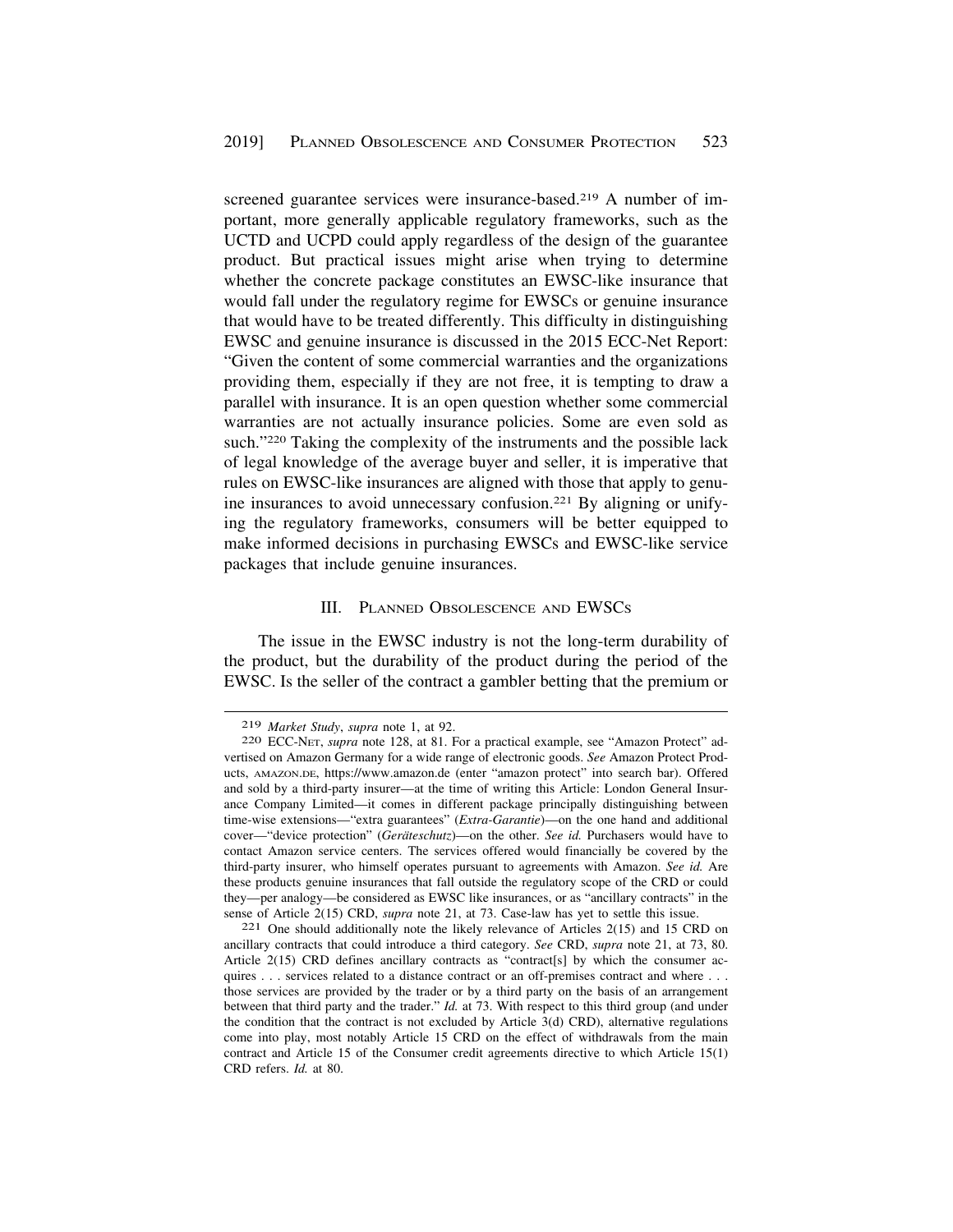<span id="page-41-0"></span>price paid for the EWSC will exceed the cost of any claims? This seeming gamble is a sure win for the seller. In the ad hoc case, the outlay of costs of repair may be larger than the price paid for the EWSC, but over a large quantity of cases, the surplus generated in favor of the seller (price minus costs or repair) is always substantial. The certainty of generating great profits is due to the planned or engineered obsolescence of a product extending beyond the term of the EWSC. Putting it in more sinister terms, the manufacturer plans and produces its products to fail, in order to generate future revenues related to the products' lack of durability, but beyond the time of the EWSC. A side benefit to the manufacturer is any repairs require the purchase of manufacturer-specific replacement parts. This fact lowers the costs in the probability calculation.222 The benefits to the manufacturer from planned obsolescence continue since the sale replacement after the expiration of the EWSC provides an additional source of revenue. The actual level of intentionality or culpability is found in the files of the manufacturers; especially those that sell EWSCs.

The problem with planned obsolescence is that the purchaser is no longer able to use price as a surrogate for quality or, more minimally, for the durability of products. Planned obsolescence, generally an industrywide phenomenon, often results in the reduction of durability (less than is achievable using state of the art design and materials) across product categories and brands within a given category of products. This diminishment of the state of art is motivated by the manufacturers seeking to increase future sales or repairs.223 This industry-wide manipulation of product quality produces a collusion or antitrust effect by lowering competition in the area of durability, as high-end (brand-related) and highpriced products are manufactured with lower-grade or less durable materials.

#### *A. United States*

The regulation of EWSCs can take two forms. First, existing contract law principles can be applied to police abusive practices in the sale of EWSCs. Second, federal and state governments could enactment new

<sup>222</sup> The price of the EWSC is based upon the seller's probability estimate of the cost of future claims. The probability calculation is the mathematical side of what has been called planned obsolescence. From the manufacturer-provider perspective of EWSC: Price (-) probability of claim X average costs of claim = profits. The part of the calculation that states: "probability of claim X average costs of claim" is based upon the planned obsolescence determined by the manufacturer.<br><sup>223</sup> State of the art may be related to different characteristics of a product. For example, an

appliance may reflect, or not reflect, various states of art—technological state of the art (the things the appliance can do); quality or durability state of the art, energy efficiency state of the art, and environmental state of the art.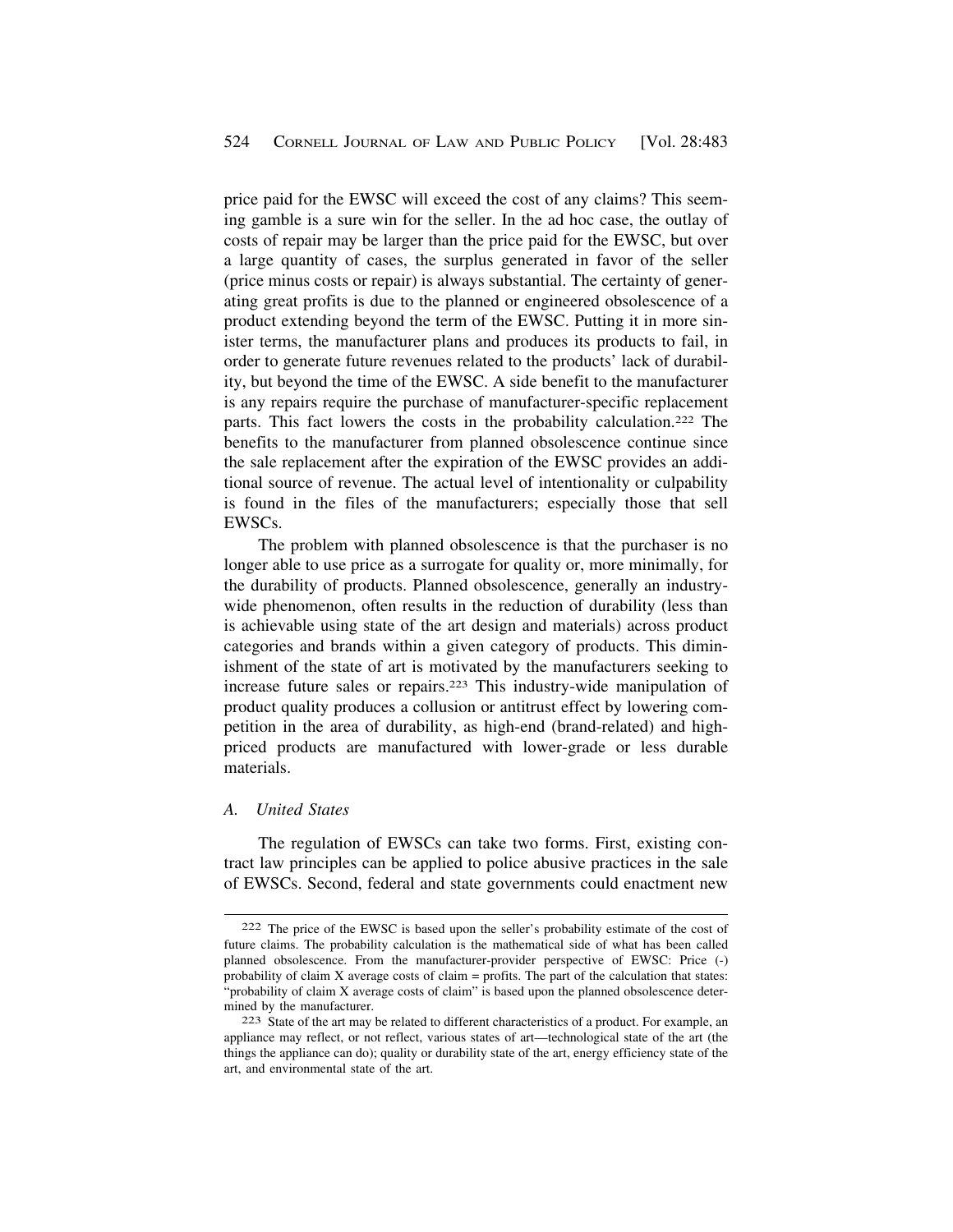<span id="page-42-0"></span>laws or regulations targeted at the EWSC industry. Unfortunately, unlike some of the initiatives taken in Europe, there has been little interest in such oversight in the U.S.

#### 1. Contract Law's Response to Planned Obsolescence

The U.S. does not have a separate, holistic consumer sales or contract law regime. Consumers are protected by implied warranties, but they are easily disclaimable.224 A gap in this piecemeal regulatory network has been demonstrated by the evolution of the EWSC industry, which remains largely unregulated.<sup>225</sup> However, tying of planned obsolescence to the duration of EWSCs could theoretically make the EWSC part and parcel with the sale of goods. This would allow EWSCs to be captured by the general principles of Articles 1 and 2 of the UCC.226 The general principles, whether taken from the UCC or the common law including unconscionability, good faith and fair dealing, misrepresentation, duress, and undue influence—are inherently malleable creatures.

However, that the courts have neither utilized these principles to monitor the EWC industry nor have the developed specialized rules to regulate EWSCs. This is unfortunate for two reasons. First, the principles of unconscionability and good faith could easily be applied to the EWSC scenario. There is both strong evidence of procedural unconscionability (EWSCs are almost always sold to consumers; high pressure sales tactics; contracts of adhesion or standard forms; no representation by a lawyer; severe informational asymmetries) and substantive unconscionability (exorbitant price of product). Second, the courts have developed specialized rules to monitor other troublesome contract clauses.<sup>227</sup> Thus, there are established precedents where the courts have escaped the gravitational pull of freedom of contract to develop rules to protect the weaker party from the stronger party; such rules should be developed for EWSCs. These fairness-based tendencies have always existed in the common law dating back hundreds of years with equitable principles continuing to influence the law and judicial discretion in the name of

<sup>224</sup> U.C.C. § 2-316.

<sup>225</sup> *See Vehicle Service Contract Industry: How Consumers Lost Millions of Dollars*, BET-TER BUS. BUREAU, <http://stlouis.bbb.org/storage/142/documents/vehicleservicecontract>study2011.pdf (last updated Feb. 18, 2019); *see also* David Bakke, *6 Reasons Why You Should Never Purchase an Extended Warranty*, U.S. NEWS & WORLD REP. (Apr. 24, 2012), http:// [money.usnews.com/money/blogs/my-money/2012/04/24/6-reasons-why-you-should-never](https://money.usnews.com/money/blogs/my-money/2012/04/24/6-reasons-why-you-should-never)purchase-an-extended-warranty (explaining that warranties are not cost-effective; necessity of repairs is rare).

<sup>226</sup>*See* Arthur Leff, *Contract as Thing*, 19 AM. U. L. REV. 131, 151 (1970). 227 Examples of such clauses, many created in the common law and later codified by the U.C.C., real estate law, and so forth, include: covenants not-to-compete, liquidated damages or penalty clauses, attorney fee clauses, anti-assignment clauses in commercial leases, and limitation of damages and limitation of remedies clauses. *See, e.g.*, U.C.C. § 2-718.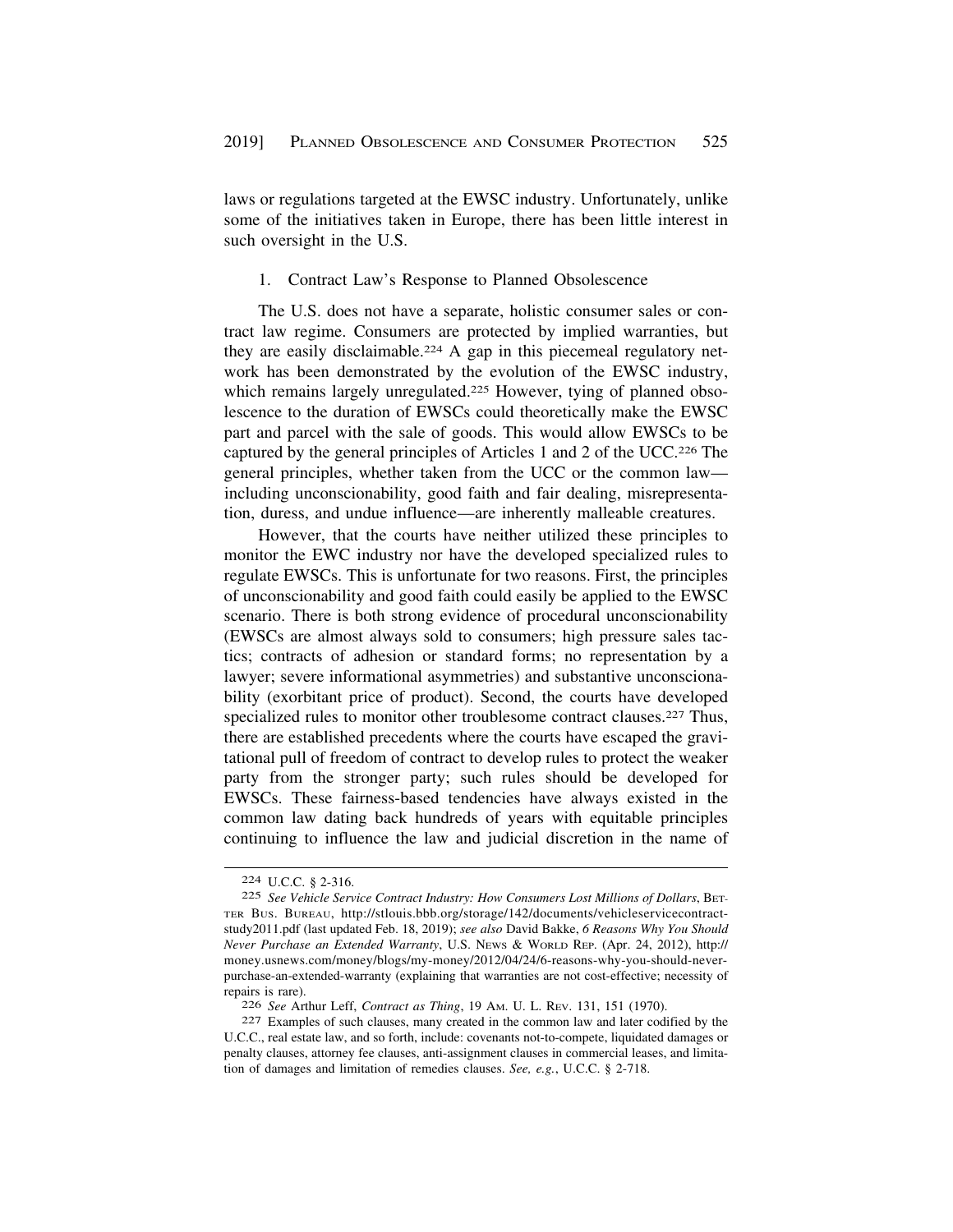<span id="page-43-0"></span>justice.228 But, courts have refused to see the abusive nature of EWSCs and have fully enforced them.

#### 2. Regulatory and Judicial Responses

Even though the steps toward regulation in Europe are tentative or first steps, the regulatory response in the United States has been nonexistent. Information on durability or reliability of automobiles and other products are readily available online, but federal and state governments have not intervened to regulate the sale of overpriced EWSCs. Furthermore, the courts have been reluctant to use existing constructs, such as price gouging statutes<sup>229</sup> or the doctrine of unconscionability<sup>230</sup> to curb excesses in this industry.231

The only significant case involving planned obsolescence is *Tatum v. Chrysler Group*, 232 which involved a class action suit against Chrysler in the sale of the Dodge Journey crossover vehicle. The plaintiff alleges that the brakes on the vehicle required frequent and costly repairs. Chrysler's "advertisements, which touted the Journey as safe, durable and reliable."233 Chrysler claimed that: "the brakes routinely outlasted their sales warranty, and that the advertising was not intended to create a literal representation, but was merely puffery."234 A stronger case of misrepresentation would be available under most European advertising laws, which see such statements as factual in nature. The court rationalizes that

requirements for a claim of unconscionability: procedural unconscionability (high-pressure selling tactics, no legal representation, unsophisticated purchasers, lack of full disclosure of clear information) and substantive unconscionability (highly inflated prices), but courts have not seen as such, preferring to view EWSCs as products of freedom of contract and fair bargaining. *See infra* discussion accompanying notes 231–42.<br><sup>231</sup> A Lexis search of cases using the phrase "planned obsolescence" uncovered only six-

teen federal and state cases and only two were relevant to the sale of durable goods. *See* search results, LEXISNEXIS, <https://advance.lexis.com>(search "planned obsolescence"); *see e.g.*, Tatum v. Chrysler Group LLC, No. 10-4269, 2011 U.S. Dist. LEXIS 32362, at \*1 (D.N.J., Mar. 28, 2011). 232 *Tatum*, 2011 U.S. Dist. LEXIS 32362. Another case in which planned obsolescence

<sup>228</sup> *See* T. LEIGH ANENSON, JUDGING EQUITY: THE FUSION OF UNCLEAN HANDS 1–4 (forthcoming 2019); LARRY A. DIMATTEO, EQUITABLE LAW OF CONTRACTS: STANDARDS AND PRINCIPLES xii (2001).

<sup>229</sup> Price gouging statutes are targeted to the overcharging for services and goods due to natural disasters or emergencies. FLA. STAT. § 501.160 (2005). "Florida's law prohibits the unconscionable pricing of commodities during a state of emergency. It is prima facie evidence that a price is unconscionable." Edward J. Page & Min K. Cho, *Price Gouging 101*: *A Call to Florida Lawmakers to Perfect Florida's Price Gouging Law*, 80 FLA. BAR J. 49, 49 (2006). 230 *See* U.C.C. § 2-302 (unconscionability). The hard selling of EWSCs meets the two

was discussed in dissent is not relevant to the current analysis because it involved the assessment of property; further, this case involved an unpublished opinion and under Michigan Court of Appeals Rules, has no precedential value. *See* Danse Corp. v. City of Madison Heights, No.

<sup>215486, 2001</sup> Mich. App. LEXIS 1058, at \*1 (Ct. App. Mar. 23, 2001). 233 *See Tatum*, 2011 U.S. Dist. LEXIS 32362, at \*2. 234 *Id.*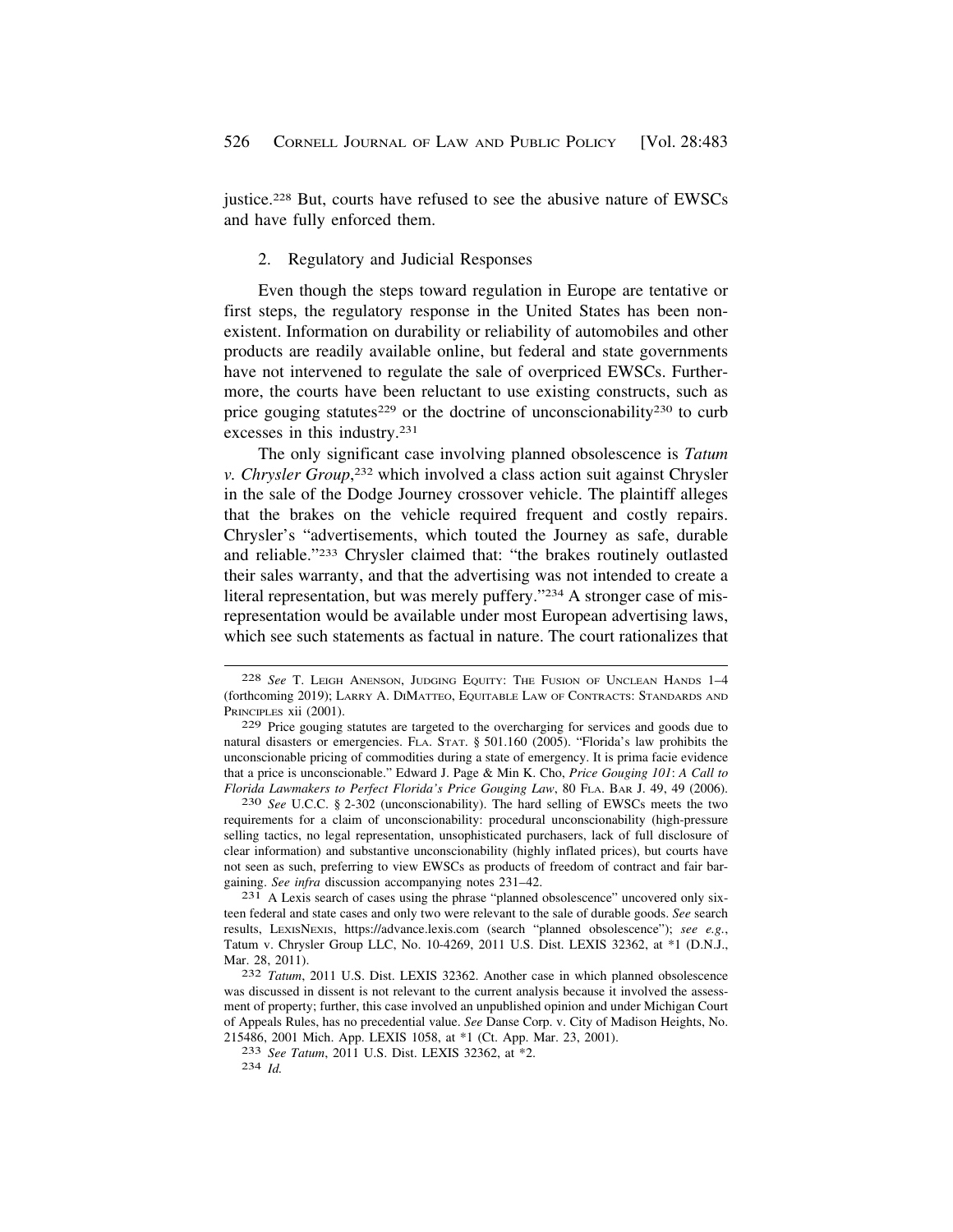the statement of products' durability and reliability is not a misrepresentation by placing the failure of the braking system in the context of the automobile as a whole. Since it is a single component of many in the vehicle, then braking failure does not contradict the claim of durability and reliability.235

Unfortunately, the court granted summary judgement determining that there was not a sufficient factual record to decide the case on its merits. However, in dictum, the court addressed the issue of planned obsolescence as the basis for a claim, but dismissed the idea out of hand: "Planned obsolescence, either deliberately or accidentally engineered, is not actionable, and if the brakes outlasted their sales warranty even by a day or a mile, there would be nothing rising to the level of a design flaw for Defendants to warn of."236 Thus, the court equates planned obsolescence with the express warranty: as long as the product works properly during the period of the warranty, then planned obsolescence that results in failures soon after the expiration of the warranty is not actionable. The court goes further by reasoning that there is no claim in products liability for defects of design since there is no such patent defect if the product lasts through the warranty period. This is an unusually narrow interpretation of products liability.

The court reasoned that two factors weighed against the vehicle owners' claim. First, "that the complaint alleges nothing more than disappointed consumer expectations, which may well turn out to be correct."237 Second, the "Court [wa]s struck, however, by the apparent fact that none of the cars detailed in the complaint save for one, seem to have suffered brake failure until after the one year or 12,000 mile sales warranty had expired."238 The court further "note[d] that if the sales warranty covered the Journey's brakes up to 12,000 miles, and the brakes routinely failed at 12,001 miles, Chrysler would have had no obligation to repair them."239 The court rejected the idea that reasonable expectations of the purchasers could be used to sustain a claim of products liability, misrepresentation, or unconscionability.

<sup>235</sup> As to the claims of misrepresentation durability and reliability in Chrysler's advertisements, the court suggests that "to the extent that any warranty of reliability and durability could be teased from the advertising, durability and reliability may be based on multiple factors, not just one element of the car, albeit a vitally important one. Absent specific claims as to the braking system, Defendant's general advertising was puffery [hyperbole] as that is understood in the law." *Id.* at \*13–14.

<sup>236</sup> *Id.* at \*10.

<sup>237</sup> *Tatum*, 2011 U.S. Dist. LEXIS 32362, at \*8. Again, the court did not rule that this was in fact true, but its phraseology indicates that it is likely to be true once a full factual record is produced during the trial. *Id.* 

<sup>238</sup> *Id.* 

<sup>239</sup> *Id.* at \*9.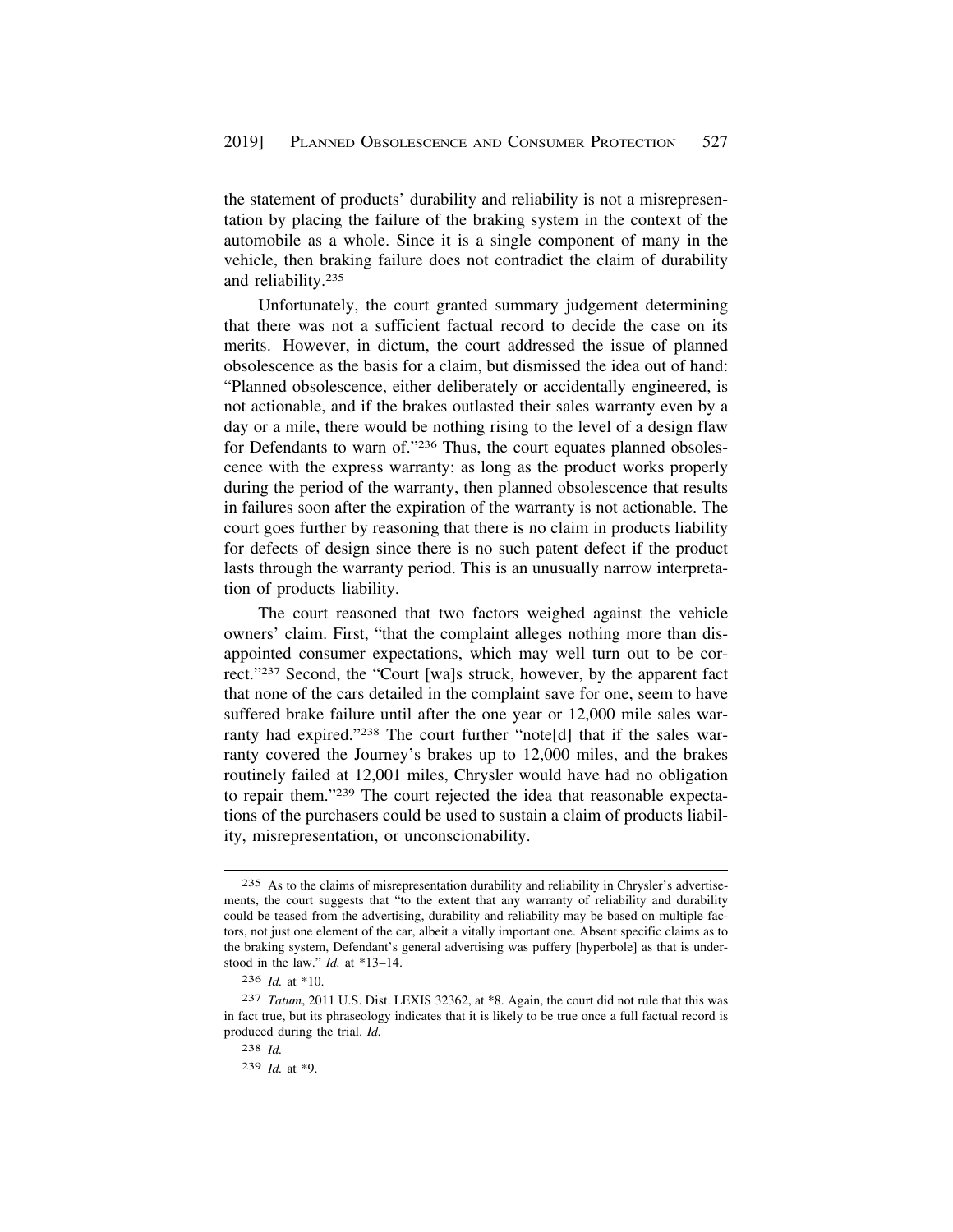<span id="page-45-0"></span>The court then referred to the case of *Abraham v. Volkswagen of America, Inc.*240 decided by the Second Circuit for the following proposition:

> The *Abraham* Court concluded "virtually all product failures discovered in automobiles after expiration of the warranty can be attributed to a 'latent defect' that existed at the time of sale or during the term of the warranty. All parts will wear out sooner or later and thus have a limited effective life. Manufacturers always have knowledge regarding the effective life of particular parts and the likelihood of their failing within a particular period of time. Such knowledge is easily demonstrated by the fact that manufacturers must predict rates of failure of particular parts in order to price warranties and thus can always be said to 'know' that many parts will fail after the warranty period has expired. A rule that would make failure of a part actionable based on such 'knowledge' would render meaningless time/mileage limitations in warranty coverage."241

The *Abraham* Court saw the warranty as the only protection owed to the purchaser. The use of planned obsolescence to ensure failures soon after the expiration of the warranty period was not seen as anything sinister but is viewed simply as a business model. The court rejected the owners' claim of reasonable expectations that the brakes would last beyond the warranty period. The owners claim that "the size of the brakes compared to the weight of the car cause the brake pads and rotors to wear out prematurely "after under 20,000 miles, rather than the 40,000 which would normally be expected" begs the questions who might have had those expectations, and on what were they based? If, as Defendant suggests, they are nothing more than consumer expectations and not based on representations by Chrysler there is nothing actionable."242 Again, this is an affirmation that the use of planned obsolescence to set warranties and escape liability is a perfectly acceptable business practice.

# *B. The EU and Member States*

This section analyzes a number of studies and reports authorized by institutions of the EU. It then outlines selected national initiatives and implementations in Austria, Belgium, Finland, France, Italy, the Netherlands, and Germany.

<sup>240 795</sup> F.2d 238 (2d Cir. 1986). 241 *Tatum*, 2011 U.S. Dist. LEXIS 32362, at \*9–10 (quoting *Abraham*, 795 F.2d at 250 (2d Cir. 1986)). 242 *Id.* at \*11–12.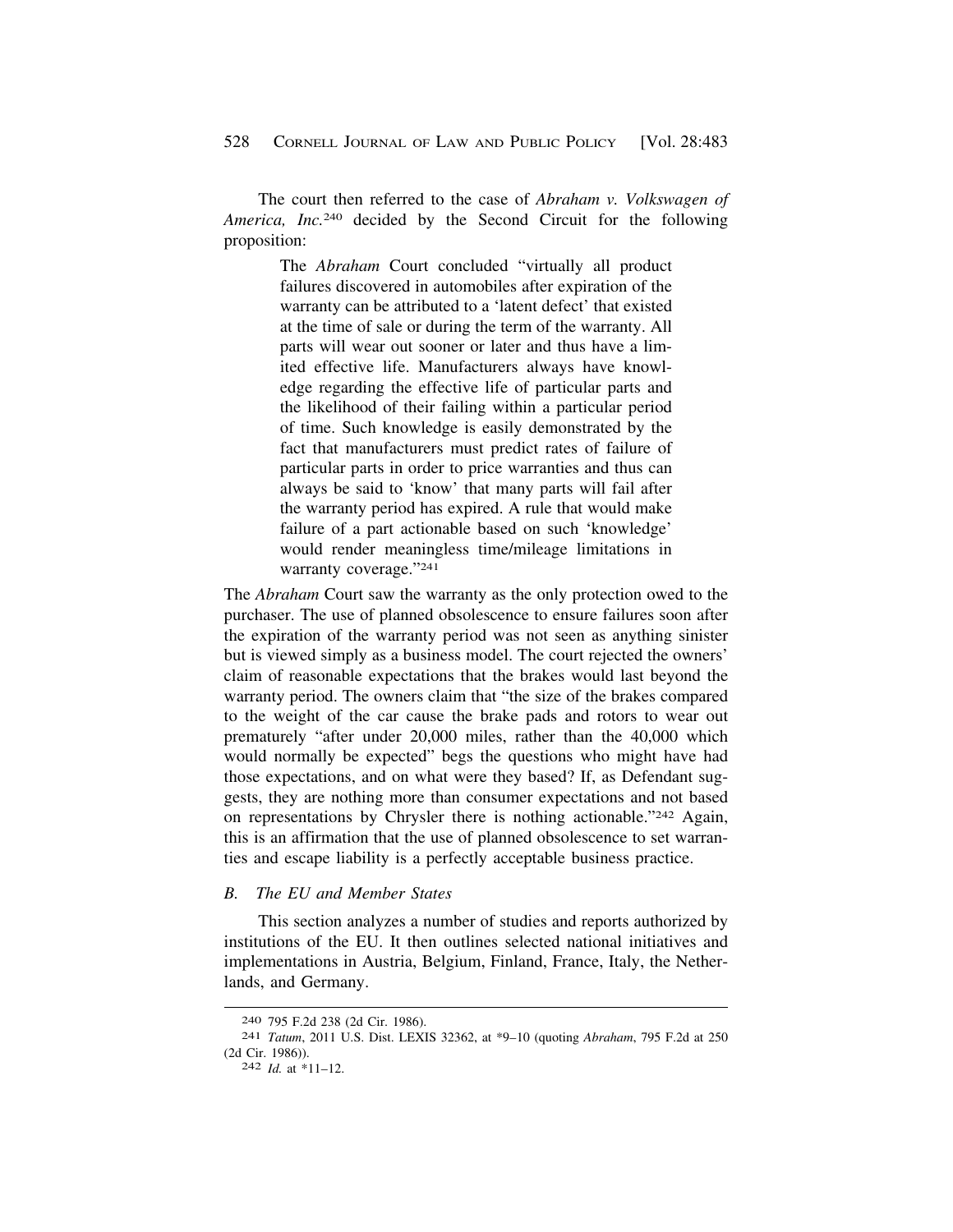#### 1. Legal Development at the EU level

<span id="page-46-0"></span>In the 20th century, the phenomenon of planned obsolescence did not attract significant attention among EU policy-makers. The first, indirect references date back to the start of the new millennium, when environmental directives and regulations addressed the issue of reducing waste in general. Examples include the Waste Electrical and Electronic Equipment Directive<sup>243</sup> and the Waste Framework Directive.<sup>244</sup> Others, such as the Ecodesign Directive<sup>245</sup> and the Energy Labelling Directive<sup>246</sup> aimed to provide consumers with information on ecologically relevant information to allow for an informed decision-making by buyers interested in purchasing eco-friendly products.

Recently, there has been some movement by a number of stakeholders to recognize a link between obsolescence and legal guarantees, as well as EWSCs. In 2011, the European Parliament held a forum for an exchange of views on the sustainability of products. The European Commission was asked to provide answers to a series of Parliamentary questions concerning planned obsolescence and existing EU law. In this context the Commission expressed the opinion that planned obsolescence had become a substantial problem. To accommodate the quest for more sustainable and resource efficient production, the Commission pointed out three legal instruments that might be used to regulate product duration: competition law,<sup>247</sup> the UCPD,<sup>248</sup> and the CSD.<sup>249</sup>

Subsequently, the European Economic and Social Committee (EESC) adopted an opinion on planned obsolescence.250 The EESC referred to planned obsolescence broadly as "a form of industrial produc-

<sup>243</sup> *See* Directive 2002/96/EC of the European Parliament and of the Council of 27 January 2003 on the Waste Electrical and Electronic Equipment (WEEE), 2003 O.J. (L 37) 24. 244 *See* Directive 2008/98/EC of the European Parliament and of the Council of 19 No-

vember 2008 on Waste and Repealing Certain Directives, 2008 O.J. (L 312) 3.

<sup>245</sup> *See* Directive 2009/125/EC of the European Parliament and of the Council of 21 October 2009 Establishing a Framework for the Setting of Ecodesign Requirements for Energy-Related Products, 2009 O.J. (L 285) 10.

<sup>246</sup> *See* Directive 2010/30/EU of the European Parliament and of the Council of 19 May 2010 on the Indication by Labelling and Standard Product Information of the Consumption of Energy and Other Resources by Energy-related Products, 2010 O.J. (L 153) 1, 2. 247 *See supra* notes 24–25 and accompanying text (describing the Phoebus Cartel); Janez

Potoènik (European Commissioner for the Environment), Written Questions: E-001284/11, E-*002875/11, E-004273/11*, EUROPEAN PARLIAMENT (July 8, 2011), [http://www.europarl.europa.](http://www.europarl.europa) eu/sides/getAllAnswers.do?reference=E-2011-001284&language=EN. The Commission suggests that—under the assumption that culpable behavior is constituted—"the fact that a trader does not inform the consumer when a product has been designed to have a limited lifetime could be considered as an unfair commercial practice." *Id.* 248 *See* UCPD, *supra* note 140.

<sup>249</sup> *See* CSD, *supra* note 138.

<sup>250</sup> *See generally Opinion of the European Economic and Social Committee and the Committee on "Towards More Sustainable Consumption: Industrial Product Lifetimes and Restoring Trust Through Consumer Information*,*"* 2013 O.J. (CCMI 112) 1.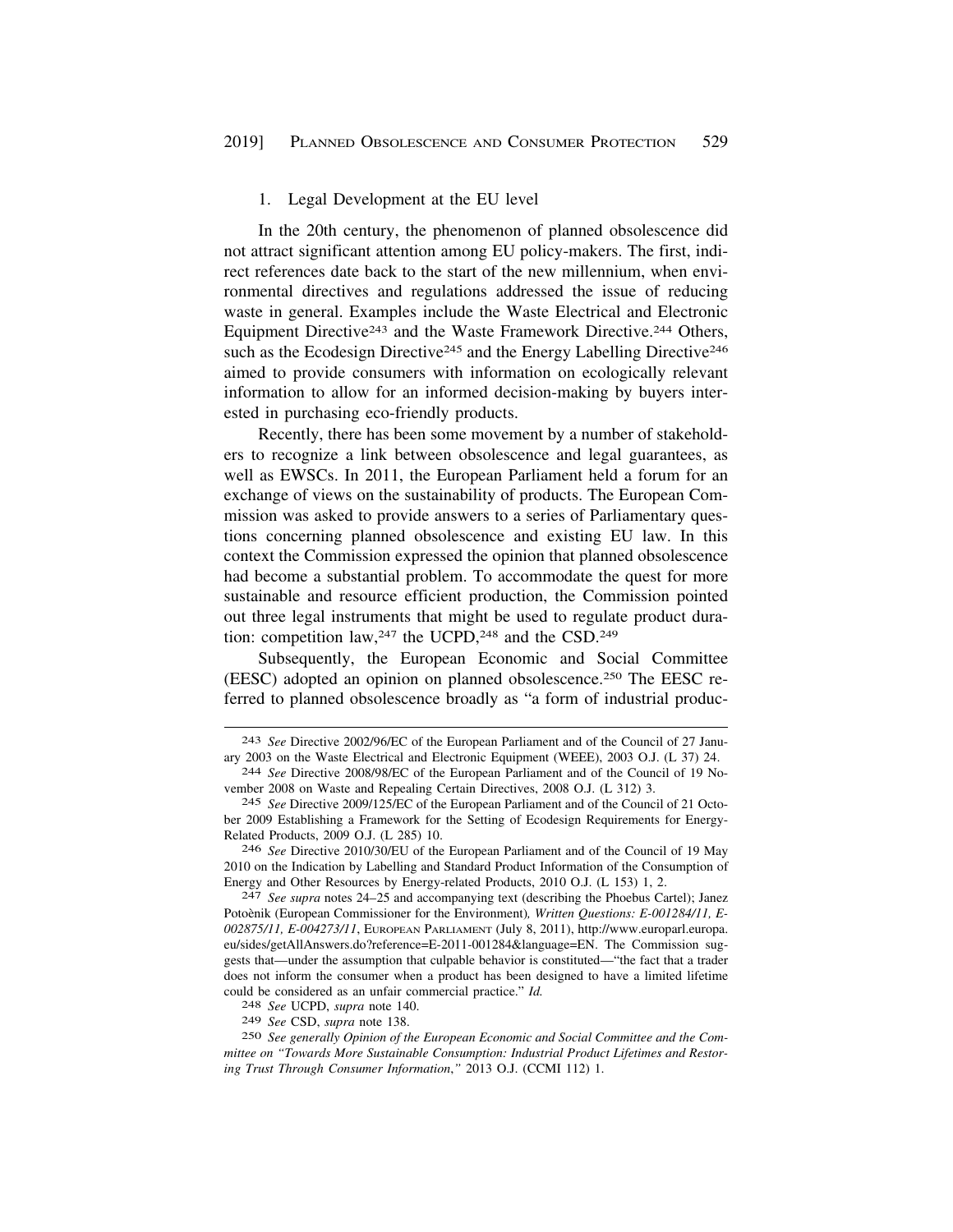tion that relies on a minimum renewal rate for its products," leading to consumer abuse.251 The committee highlighted different advantages of sustainable production, ranging from positive influences on the environment to greater economic innovation.252 With respect to guarantees, the EESC suggested an enhanced system to "curb . . . out the most flagrant cases."253 The Committee suggested that greater sustainability could be achieved by the introduction of "a minimum operating period, during which the cost of any repairs should be borne by the producer."254 This type of regulation would severely reduce the attractiveness of EWSCs.

The initial work by the EU Commission and the EESC was followed by additional investigations by other European institutions and committees aimed at evaluating ways to ensure product durability and to improve the disclosure of information with respect to product lifetimes. The Influence of Lifespan Labelling on Consumers study (2016 EESC Study) concluded that the introduction of lifespan labeling would likely have a positive effect in terms of the purchase of sustainable products.<sup>255</sup> First, a significant number of consumers would have an interest in obtaining information on product lifespans. Second, comprehensible information would increase the sale of sustainable products.256 Also in 2016, European Parliament's Committee on Internal Market and Consumer Protection (IMCO) intermediary report (2016 IMCO Report)<sup>257</sup> concluded that longer product lifetimes (reduction of planned obsolescence) would produce overall benefits for society, the environment, consumers, as well as some industrial sectors that would outweigh possible costs.258 Although extending product lifetimes would reduce the sale of new products, it would create new opportunities in the repair and maintenance sector as well as product service systems.259 The 2016 IMCO Report lists nineteen possible regulatory strategies that range, most notably, from durability labeling to additional consumer support to possible extensions of

256 *Id*. at 2. "The results of the test show that lifespan labelling has an influence on purchasing decisions in favour of products with longer lifespans. On average, sales of products with a label showing a longer lifespan than competing products increased by 13.8%." *Id.* 

257 *See* Carlos Montalvo, Devid Peck & Elmer Rietveld, Directorate-General for Internal Policies, Comm. on the Internal Mkt. & Consumer Protection, *A Longer Lifetime for Products: Benefits for Consumers and Companies* (June 2016), [http://www.europarl.europa.eu/RegData/](http://www.europarl.europa.eu/RegData) etudes/STUD/2016/579000/IPOL\_STU(2016)579000\_EN.pdf.

258 *See id.* at 81, 82–83.

259 *Id*. at 83.

<sup>251</sup> *Id*.

<sup>252</sup> *Id*. at 5–6.

<sup>253</sup> *Id*. at 1.

<sup>254</sup> *Id.* at 3.

<sup>255</sup> *ILLC Study: The Influence of Lifespan Labelling on Consumers*, EUR. ECON. & SOC. COMM. 2, 84 (Mar. 2016), [https://www.eesc.europa.eu/resources/docs/16\\_123\\_duree-dutilisa](https://www.eesc.europa.eu/resources/docs/16_123_duree-dutilisa)  tion-des-produits\_complet\_en.pdf.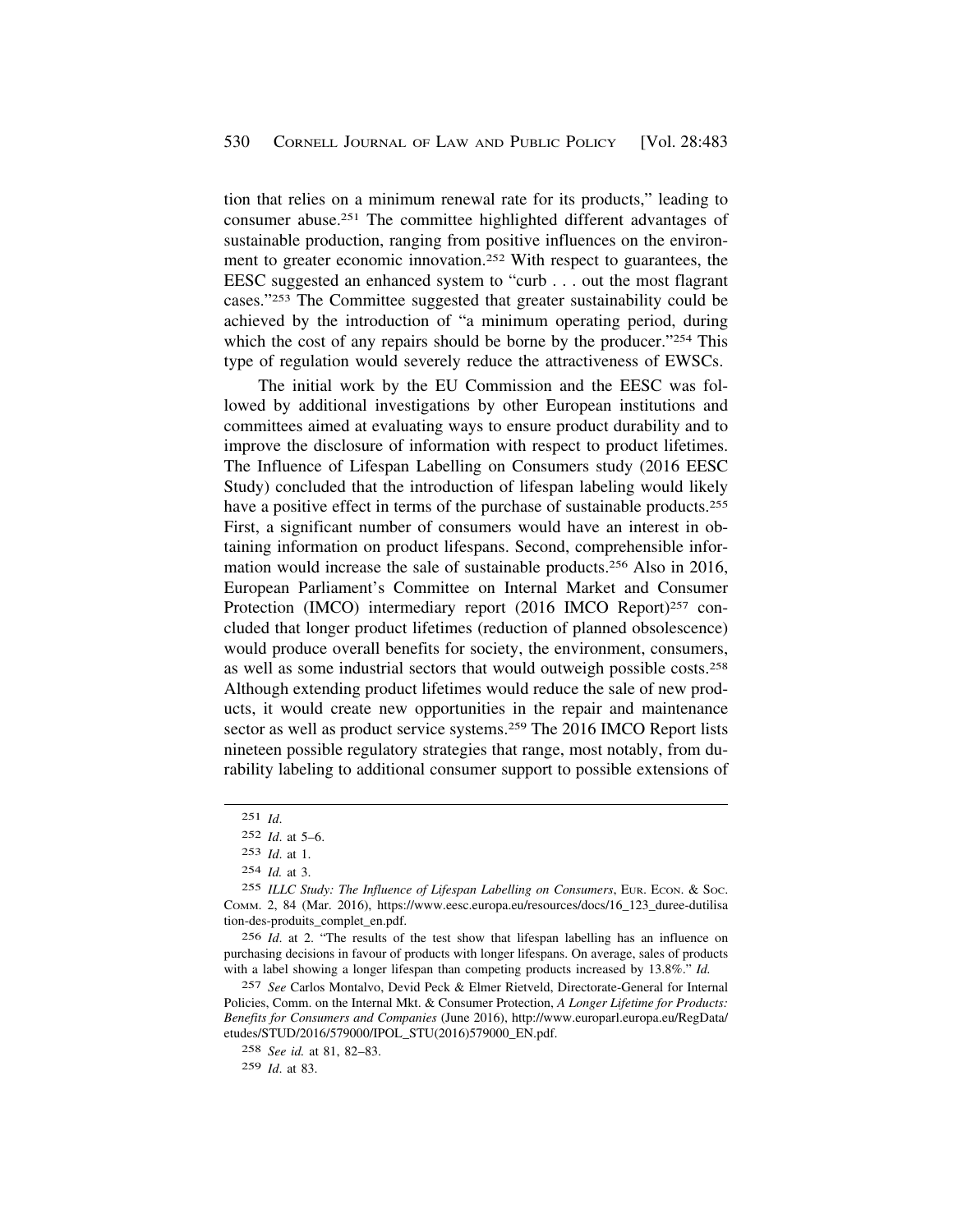<span id="page-48-0"></span>guarantee periods, as well as mechanisms to monitor planned obsolescence cases.260

In June 2017, the IMCO released its final report touting the benefits from prolonging the lifetime of products for benefits for consumers and companies (2017 IMCO Report).261 The 2017 IMCO Report was mostly a restatement of the findings of the 2016 EESC study, the 2016 IMCO Report, and some earlier studies.262 The 2017 IMCO Report emphasizes the expected advantages of longer product lifetimes and explicitly links the debate to planned obsolescence and the role of guarantees. The Committee suggested a mix of measures ranging from a closer examination of alleged obsolescence cases and deterrent strategies (such as whistle blower protection and undefined "dissuasive measures for producers") to encouraging Member States to intensify domestic initiatives.263 Focusing predominantly on legal guarantees, the 2017 IMCO Report arrives at a twofold strategy. First, buyers should receive enhanced, conspicuously displayed information on their statutory rights.264 Second, the 2017 IMCO Report suggests that in cases where "the reasonably expected period of use [of products] is longer" than the statutorily enshrined guarantee period, refined mechanisms could be introduced.265 Unfortunately, it does not define what refined measures would entail, but a tailor-made approach to setting guarantee periods based upon the expected duration of given products might arguably be one such measure.

#### 2. Situation in Selected Member States

Parallel to the debates in the EU Parliament and Commission, several Member States began to intensify discussions of possible mechanisms to counteract the manipulation of product duration. The first concrete result was presented in France in 2015, when the legislature crafted an explicit prohibition of planned obsolescence. The key provision is found in Article L213-4-1 (I) and (II) of the French Consumer Code: "Planned obsolescence is defined as any measure with the intent to conceptually reduce the operating life of a good for economic considerations" and "[i]t is punishable with two years of imprisonment and a fine

<sup>260</sup> *See id*. at 86–88.

<sup>261</sup> *See* Comm. on the Internal Mkt. & Consumer Protection, *Report on a Longer Lifetime for Products: Benefits for Consumers and Companies* (June 9, 2017), http:// [www.europarl.europa.eu/sides/getDoc.do?pubRef=//EP//TEXT+REPORT+A8-2017-0214+0+](www.europarl.europa.eu/sides/getDoc.do?pubRef=//EP//TEXT+REPORT+A8-2017-0214+0) DOC+XML+V0//EN [hereinafter 2017 IMCO Report].

<sup>262</sup> *Id.*; *see, e.g.*, TNS Political & Soc., Directorate-General for the Env't, *Attitudes of Europeans Towards Waste Management and Resource Efficiency* (June 2014), [ec.europa.eu/](https://ec.europa.eu) commfrontoffice/publicopinion/flash/fl\_388\_en.pdf.

<sup>263</sup> *See* 2017 IMCO Report, *supra* note 261, at 11–12.

<sup>264</sup> *Id.* at 12.

<sup>265</sup> *Id.*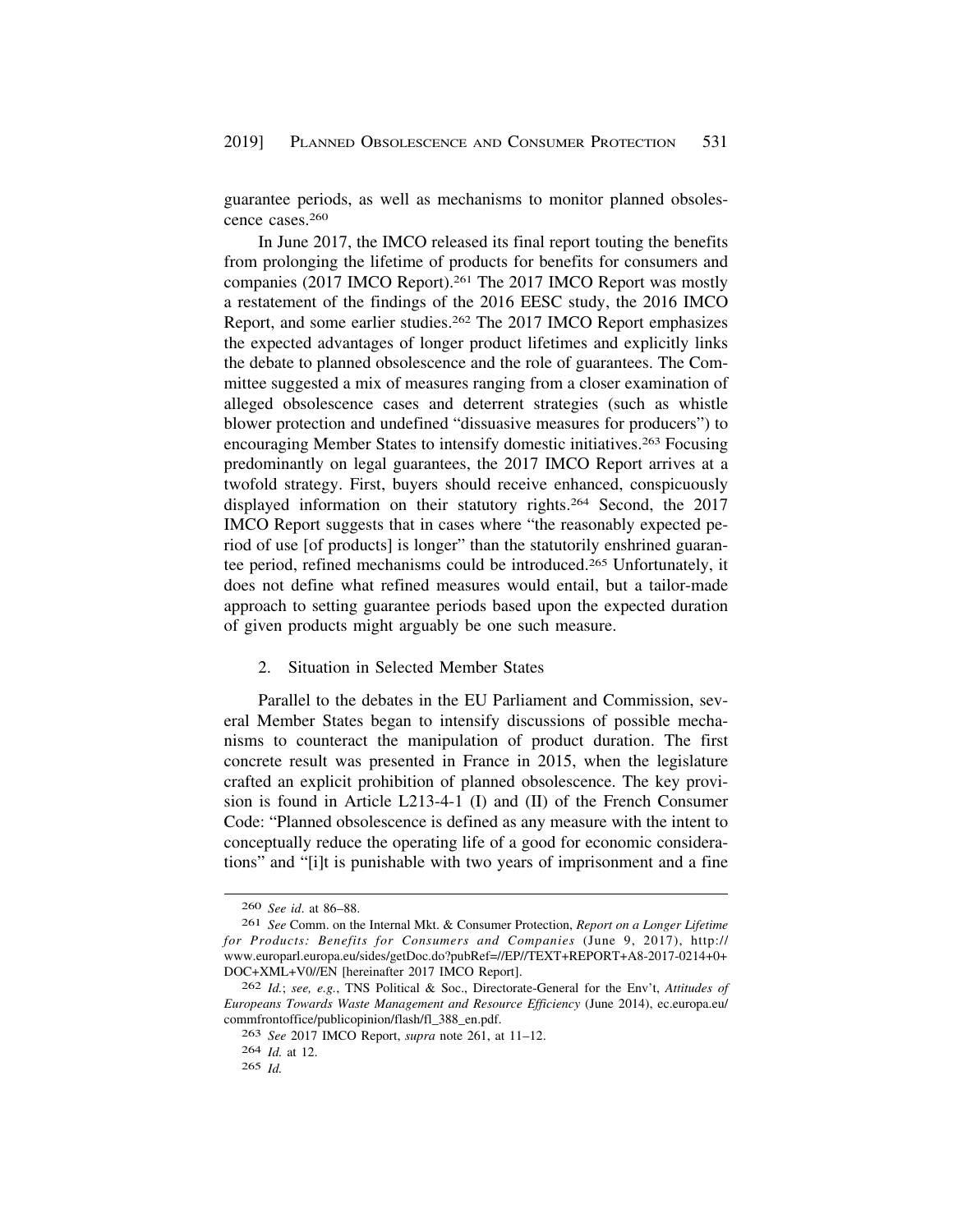of EUR 300,000."266 Thus, French lawmakers felt that the shortening of product lifespans merely for economic reasons (e.g., manufacturer-seller profits) was serious enough to impose a criminal penalty. A more recent French strategy includes the possible introduction of a tailor-made lifetime labelling scheme.<sup>267</sup>

In 2015, the Italian Parliament considered draft bills on regulating planned obsolescence. At the time of writing this Article, both initiatives were still being discussed in the Chamber of Duties.268 One of the proposed key provisions aims to guarantee the sustainable use of products by obliging manufacturers to offer spare parts for a minimum period of five years.269 Manufacturers and sellers would be required to inform consumers of their right to repair parts during the statutory period.270

In 2012, the Belgian Senate passed a resolution on limiting planned obsolescence requesting the government to develop strategies to combat planned obsolescence.271 This project has led to a number of draft bills, which are currently pending. The proposed approaches range from new contract law rules to sanctions under criminal law.272 Other ideas being discussed, likely influenced by the above studies at the EU level, include recognizing planned obsolescence as an unfair commercial practice, lifespan labeling for energy-related goods, and the expansion of legal guarantees. In the area of guarantee law, potential reforms include the extension of warranty-legal guarantee periods and adopting a more flexi-

268 *See Proposta di Legge* 4 november 2015, n.3404, *Disposizioni per il Contrasto del'Obsolescenza Programmata dei Beni di Consume* [Draft Provisions on Fighting Planned Obsolescence of Consumer Goods] (It.), [https://parlamento17.openpolis.it/atto/documento/id/](https://parlamento17.openpolis.it/atto/documento/id) 163692 (Known as Camera dei deputati).

<sup>266</sup> Loi 2015-992 du 17 août 2015 relative à la transition énergétique pour la croissance verte [Law 2015-992 of August 17, 2015 on the Energy Transition for Green Growth], JOUR-NAL OFFICIEL DE LA RÉPUBLIQUE FRANÇAISE] [J.O.] [OFFICIAL GAZETTE OF FRANCE], Aug. 18, 2015, art. L.213-4-1, p. 14263, <https://www.legifrance.gouv.fr/affichCodeArticle.do?cid> Texte=LEGITEXT000006069565&idArticle=LEGIARTI000031053376 (translated by an author of this Article, Stefan Wrbka) [hereinafter French Consumer Code].

<sup>267</sup> *See* Marion Candau, *France Pushes for Product 'Lifetime' Labeling*, EURACTIV (Nov. 21, 2018, 12:07 AM), <https://www.euractiv.com/section/circular-economy/news/france>pushes-for-product-lifetime-labelling.

<sup>269</sup> *Id*. art. 4(1), at 10.

<sup>270</sup> *Id*. art. 4(4).

<sup>&</sup>lt;sup>271</sup> For its basis, see *Senat de Belgique, Session de 2010-2011*, *Proposition de résolution* en vue de lutter contre l'obsolescence programmée des produits liés à l'énergie [Proposal for *a Resolution to Combat the Planned Obsolescence of Energy-related Products*], (Oct. 7, 2011), <www.senate.be/www/?MIval=/publications/viewPub.html&COLL=S&LEG=5&NR>= 1251&VOLGNR=1&LANG=fr (Belg.) [hereinafter Belgian resolution] (*S´enat de Belgique*).

<sup>&</sup>lt;sup>272</sup> See Anaïs Michel, *Product Lifetimes through the Various Legal Approaches within the EU Context: Recent Initiatives Against Planned Obsolescence*, PLATE 266, 269 (Conny Bakker & Ruth Mugge eds., 2017) (pointing out that the plans comprise contractual nullity and reimbursement measures (under the Belgian Civil Code) as well as comparatively strong criminal punishments—with up to five years of imprisonment).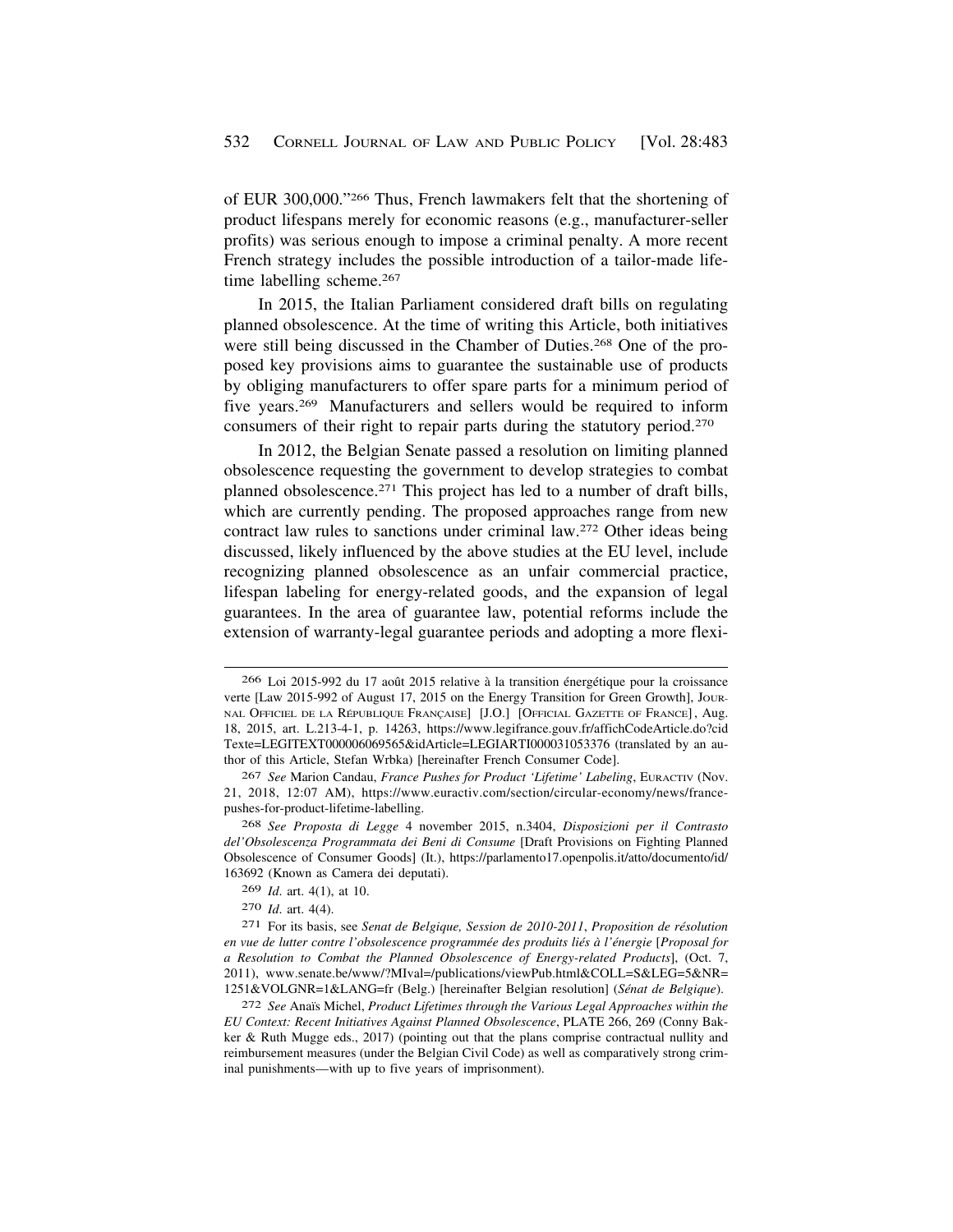ble system that takes account of the respective product or product category.273

In Germany, there have been a number of political initiatives discussing strategies for regulating planned obsolescence. Most notably the German Federal Environment Agency and the German Green Party commissioned reports suggesting a proactive regulatory approach towards ensuring the production of sustainable goods.274 In 2013, two draft bills emanating from these studies were introduced.275 Although neither bill was passed into law, the initiatives increased the level of visibility of the problem of planned obsolescence. A more recent 2017 position paper issued by the German Federal Environment Agency<sup>276</sup> suggests, unlike the Belgian approach of revising the existing guarantee framework that would affect all sellers,<sup>277</sup> the implementation of additional guarantees that would only apply to *manufacturers*. 278 Under this approach, manufacturers would be obligated to guarantee a minimum period of usability.279

Austrian legal academics have recently intensified debates on planned obsolescence in response to greater awareness by public stakeholders.<sup>280</sup> One of the most active institutions has been the Vienna Chamber of Labour, which has hosted a number of events on planned obsolescence and its regulation.281 It commissioned an expert opinion to

281 See, e.g., RENATE HÜBNER, GEKAUFT UND SCHON KAPUTT. LEBEN IN EINER WEGWERFGESELLSCHAFT? (2013).

<sup>273</sup> *Id*.

<sup>274</sup> *See* Umweltbundesamt, *Einfluss der Nutzungsdauer von Produkten auf ihre Umweltwirkung: Schaffung einer Informationsgrundlage und Entwicklung von Strategien gegen 'Obsoleszenz'* [*Strategies Against Obsolescence: Ensuring a Minimum Product Life and Improving Product Life and Consumer Information*] (Nov. 2016), <http://www.umwelt> bundesamt.de/sites/default/files/medien/378/publikationen/texte\_11\_2016\_einfluss\_der\_nut zungsdauer\_von\_produkten\_obsoleszenz.pdf; Arge Regio, *Stadt-und Regionalentwicklung GmbH*, Geplante Obsoleszenz [Planned Obsolescence] (2013), <https://www.gruene>bundestag.de/fileadmin/media/gruenebundestag\_de/themen\_az/umwelt/PDF/Studie-Obsoleszenz-aktuell.pdf (The German Federal Environment Agency is Umweltbundesamt*,* and the German Green Party is Bündnis 90/Die Grünen).

<sup>275</sup> DEUTSCHER BUNDESTAG: DRUCKSACHEN [BT] 17/13096 [Printed Matter 17/13096], 17/04/2013, on "Ressourcenschutz durch Vorgabe einer Mindestnutzungsdauer für technische Produkte" (Ger.); DEUTSCHER BUNDESTAG: DRUCKSACHEN [BT] 17/13917 [Printed Matter 17/ 13917], 12/06/2013, on "Geplanten Verschleib stoppen und die Langlebigkeit von Produkten sichern" (Ger.).

<sup>276</sup> Umweltbundesamt, *Strategien gegen Obsoleszenz: Sicherung einer Produktmindestle bensdauer sowie Verbesserung der Produktnutzungsdauer und der Verbraucherinformation*  [*Strategies Against Obsolescence*] (Nov. 2017).

<sup>277</sup> Belgian resolution, *supra* note 271 and accompanying text.

<sup>278</sup> Umweltbundesamt, *supra* note 274, at 13.

<sup>279</sup> *Id*.

<sup>280</sup> See, e.g., HELMUT KOZIOL, OBSOLESZENZEN IM ÖSTERREICHISCHEN RECHT: GELTENDES RECHT, SCHUTZLÜCKEN UND REFORMBEDARF (Wein, Jan Sramek Verlag ed., 2016).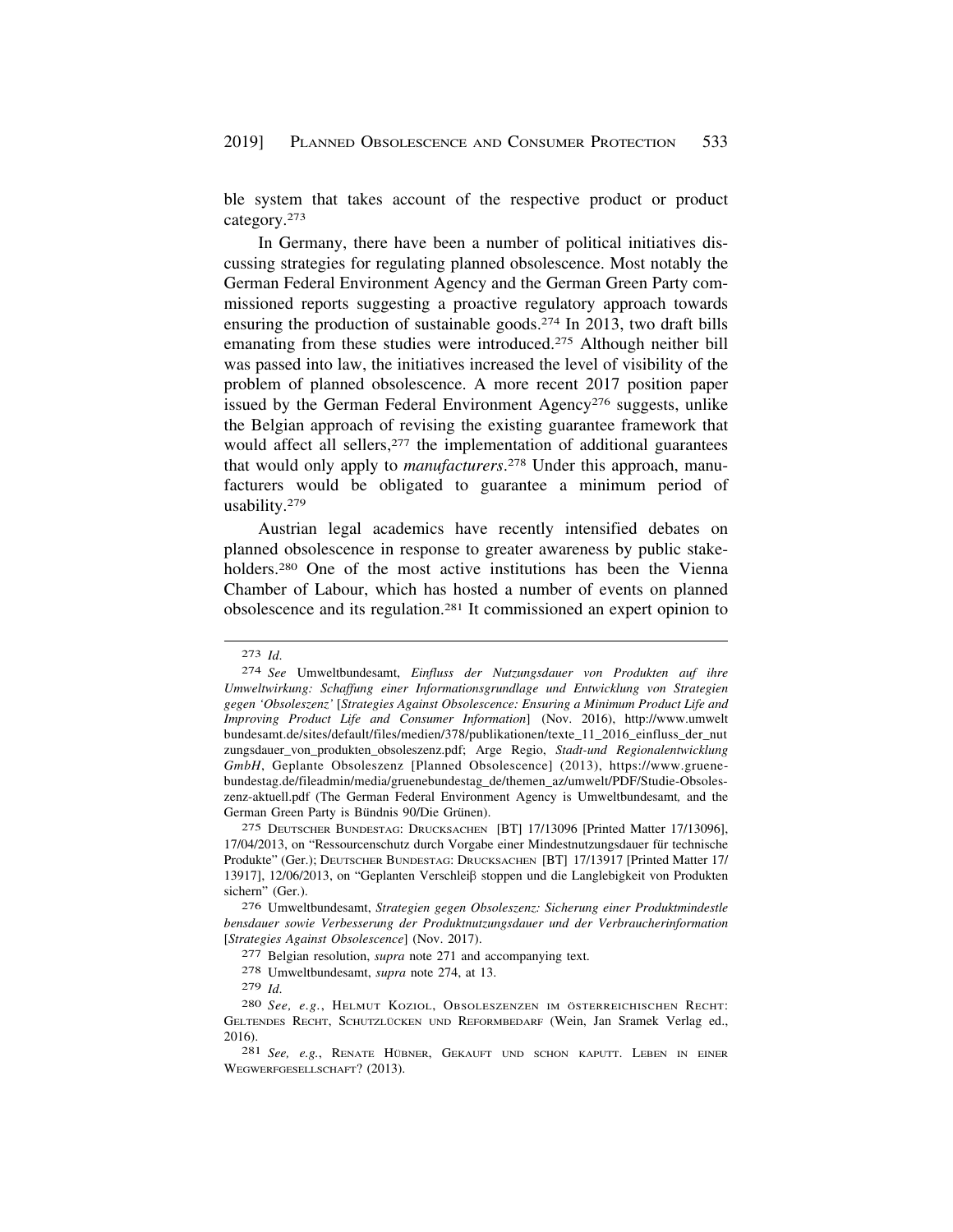<span id="page-51-0"></span>evaluate the use of legal guarantees in obsolescence cases.282 In 2014, the Austrian Standards Institute took a pioneering role in the lifespan labelling movement by issuing the non-binding "Label of Excellence" for durable, repair-friendly designed electrical and electronic appliances.283 It recommends the use of specific labels to indicate compliance with a minimum period of usability—five years in the case of brown goods (home entertainment equipment) and ten years with respect to white goods (household appliances).<sup>284</sup> This trend relating to the issue of planned obsolescence or minimum levels of durability is likely to continue in Austria.

Finally, it should be pointed out that a number of Member States have extended or, alternatively, have diversified or created tailored legal guarantee periods to cover as many obsolescence cases as possible. Particularly noteworthy in this respect are the flexible regimes found in the Netherlands and Finland. In both jurisdictions the regulatory schemes now take account of different product types and link the guarantee duration to the expected average lifetimes of the products.285

#### IV. RECOMMENDATIONS FOR REGULATORY REFORM

There are various conceivable approaches to dealing with the manipulation of product life by manufacturers and the related issue of the sales of EWSCs tailored to expire within those lifespans. The simplest approach would simply be to refine the law to require longer warranties. This would require the recognition of planned obsolescence as a hidden or latent defect. As such, the fixed manufacturer warranty period would be tolled until the discovery of the product's lack of durability. In sum, the law would recognize a connection between warranty and planned obsolescence.

A more preferable approach would be to enact a new regulatory scheme based upon the disclosure of information and more free market friendly forms of self-regulation. Such an approach would incentivize

<sup>282</sup> STEFAN WRBKA, GEPLANTE OBSOLESZENZ AUS SICHT DES GEWÄHRLEISTUNGSRECHTS (2015). 283 Austrian Standards Institute, *ONR 192102:2014, Gütezeichen für langlebige,* 

*reparaturfreundlich konstruierte elektrische und elektronische Ger¨ate* [*Label of Excellence for Durable, Repair-Friendly Designed Electrical and Electronic Appliances*] (2014). 284 *Id*. criteria 10, 40.

<sup>285</sup> In Finland, this task falls on an ombudsman, who has the competence to define the expectable product lifetimes. *See Statutory Liability for Lack of Conformity and Guarantee in the Sale of Consumer Goods*, FINNISH COMPETITION & CONSUMER AUTH. (Aug. 8, 2018), <https://www.kkv.fi/en/decisions-and-publications/publications/consumer-ombudsmans-guide> lines/by-subject/statutory-liability-for-lack-of-conformity-and-guarantee-in-the-sale-of-consu mer-goods/; *see also* 2017 IMCO Report, *supra* note 261 (referencing specific measures introduced in additional Member States); *supra* discussion in note 262–64 & *infra* discussion in note 305.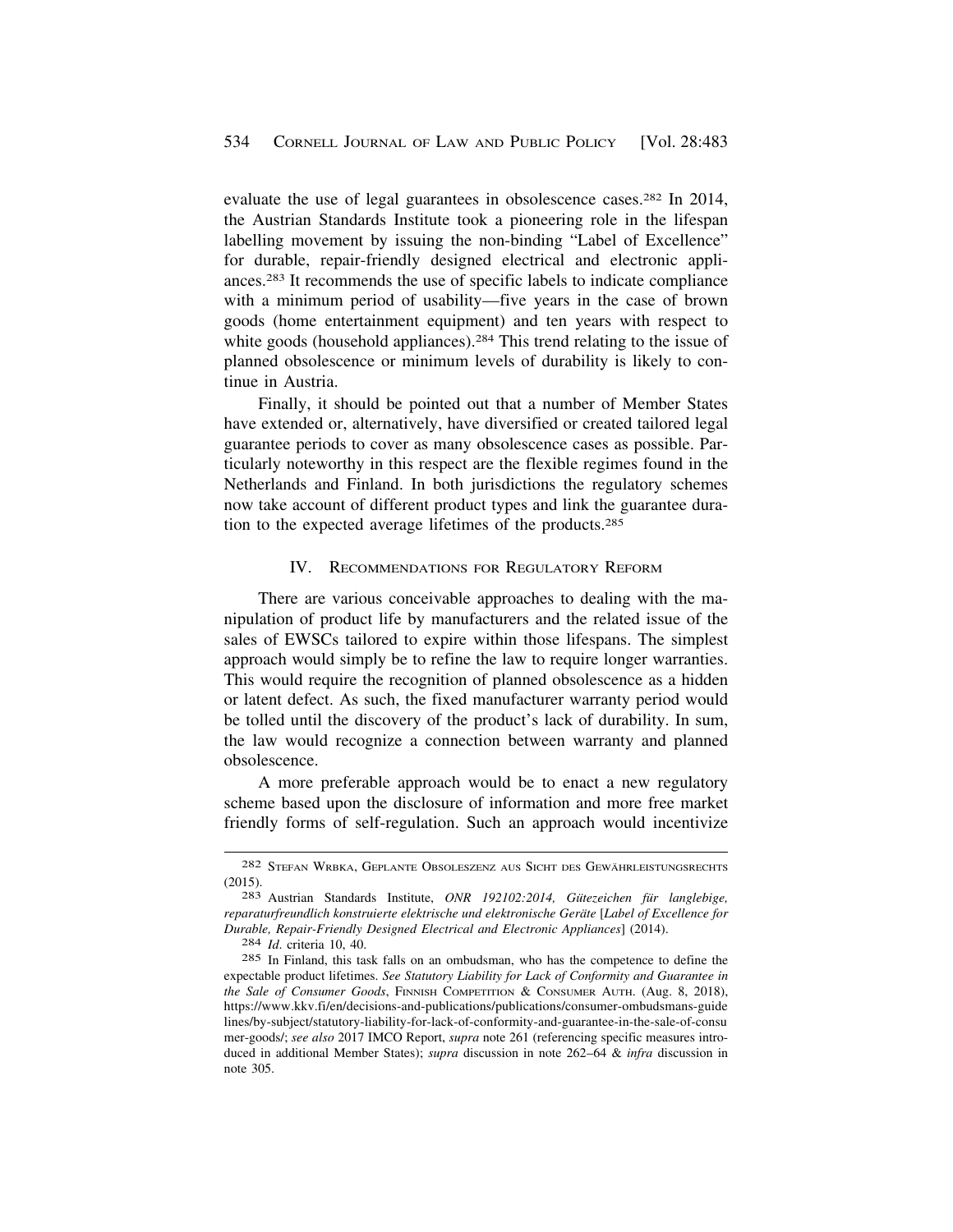<span id="page-52-0"></span>manufacturers to brand the durability of their products, thus allowing manufacturers to differentiate their products, while at the same time improving consumer protection.

There are numerous existing templates relating to safety, quality, health, and environmental standards and regulations, such as energy efficiency standards. Also in place are customary lifetime ratings and disclosures for items such as automobile tires and batteries, windshield wiper blades, other types of batteries (flashlight, electronic devices), light bulbs, and so forth.286

Thus, there are three currently plausible approaches to the regulation of product durability and EWSCs. First, reforming current warranty law by mandating longer durations to cover the period for planned obsolescence. Second, requiring additional information disclosures similar to energy efficiency disclosures that estimate the lifetime efficiency of a product. Third, combining extended warranty periods with disclosure of expected lifespan information. Existing examples of the third approach are seen in twenty-year-rated tires or twenty-year-rated roof shingles, which allow a pro rata price credit on replacement tires or shingles based upon the actual lifetime of the product. Replacement ratings are subject to manipulation by manufacturers or rating agencies, but such manipulation would be a case of fraud that could be regulated privately through litigation or through statutory regulations. Such required disclosures are likely to incentivize manufacturers to produce more durable products to protect the marketability of their brand. Presently, most consumers use price as a surrogate for quality, denying them the choice of buying a lesser-priced product with an as long or longer life span.287

## *A. Initial Considerations*

This Section highlights the most striking conclusions derived from the current research. Based on these conclusions a number of regulatory approaches will be examined and recommendations will be offered. For the purpose of clarification, before assessing regulatory options it first needs to be determined, from a sustainability perspective, the reasons why consumers consider the purchase of EWSCs. The 2015 Market

<sup>286</sup> There are also numerous private rating services for durable products. For example, Consumer Reports rate refrigerators on a number of criteria including "predicted reliability." *See Refrigerators*, CONSUMER REPORTS, <https://www.consumerreports.org/products/bottom>freezer-refrigerator/ratings-overview. Some national "experiments" have been initiated on a few European countries such the initiative by the Austrian Standards Institute, *supra* note 283 (proposing voluntary lifetime labelling). Such labelling allows manufacturers to brand their products as satisfactorily durable. *See also supra* notes 266–67 (discussing France's legal re-

<sup>287</sup> Although some consumers may choose less durability for high-tech products with shorter lifespans because they are susceptible to defects that have higher repair costs.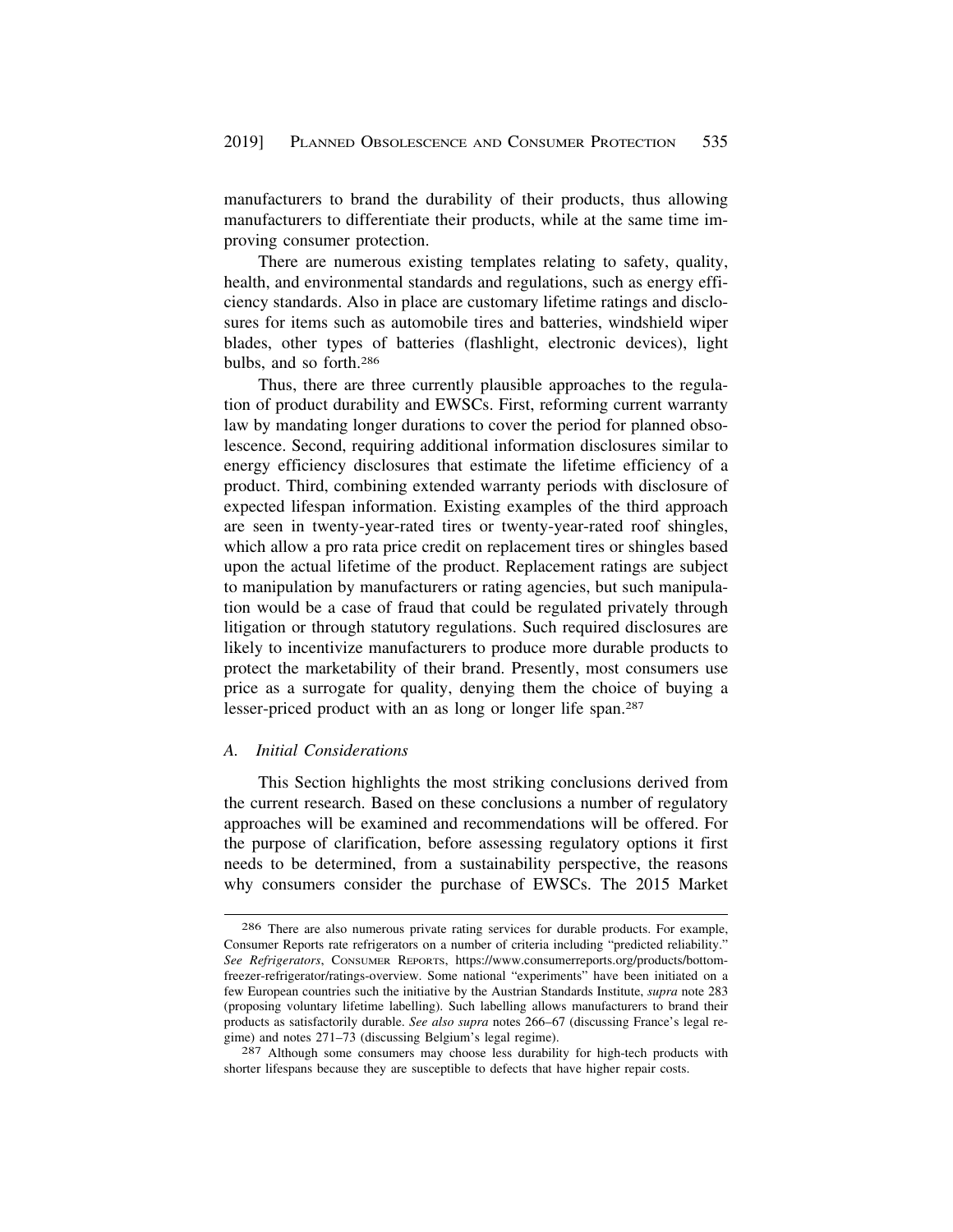Study on guarantees makes a commonsensical conclusion that consumers who pay for EWSCs do so because they want additional protection in fear of obsolescence and the high costs of repair that makes an extended guarantee period appealable.288 This was verified in the Market Study's listing of the most common consumer responses as wanting a "longer guarantee coverage period," "peace of mind," and "cost of repairing the product would be too high."289 In short, most consumers, with the exception of those who purposely purchase disposable items prefer purchasing durable goods; and these consumers are disappointed by or fear relatively short technical product lifetimes, as well as the high costs of repairs, whether real or imagined. It is this irrational fear that makes consumers susceptible to the high-pressure sales tactics discussed at the beginning of this Article, and it is also the reason that sellers of EWSC are able to charge exorbitant prices.

The current state of EWSCs and the profitability of this growing industry works against the durability interests of consumers. The rise in popularity of EWSCs incentivized manufacturers and sellers of EWSCs to capitalize on obsolescence. From an alternative perspective, the EWSC market is a market of the manufacturers' own creation. Planned obsolescence may have been motivated by economic motives to increase future sales and the product repair market. But, it soon became apparent that the period from the expiration of the express warranty and the end of the time of planned obsolescence provided a new avenue for profit. Based on the vulnerability of purchasers of automobiles and durable products, enhanced marketing techniques were developed in the creation of the EWSC marketplace.

The above scenario has resulted in a vicious cycle. Producers have an interest in shortening product lifetimes to force end-users to buy new products more frequently. At the same time, the EWSC and "genuine" insurance markets flourish because consumers are willing, with the encouragement of manufacturer-sellers, to purchase additional coverage. While this is not always necessarily an abuse in the strict sense, it presents a number of moral hazard problems—questionable shortening of product lifecycles and marketing of dubious and non-transparent EWSCs—that should be removed through additional regulations of the EWSCs market.

Before going into detail, regulation for the sake of regulation may have unintended consequences, so what is needed is a refinement of current warranty law or new, targeted regulation of planned obsolescence and EWSCs. The focus should be put on efficiency and effectiveness. The main characteristic of an appropriate EWSC regulatory framework

<sup>288</sup> *See Market Study*, *supra* note 1, at 92–93. 289 *Id*.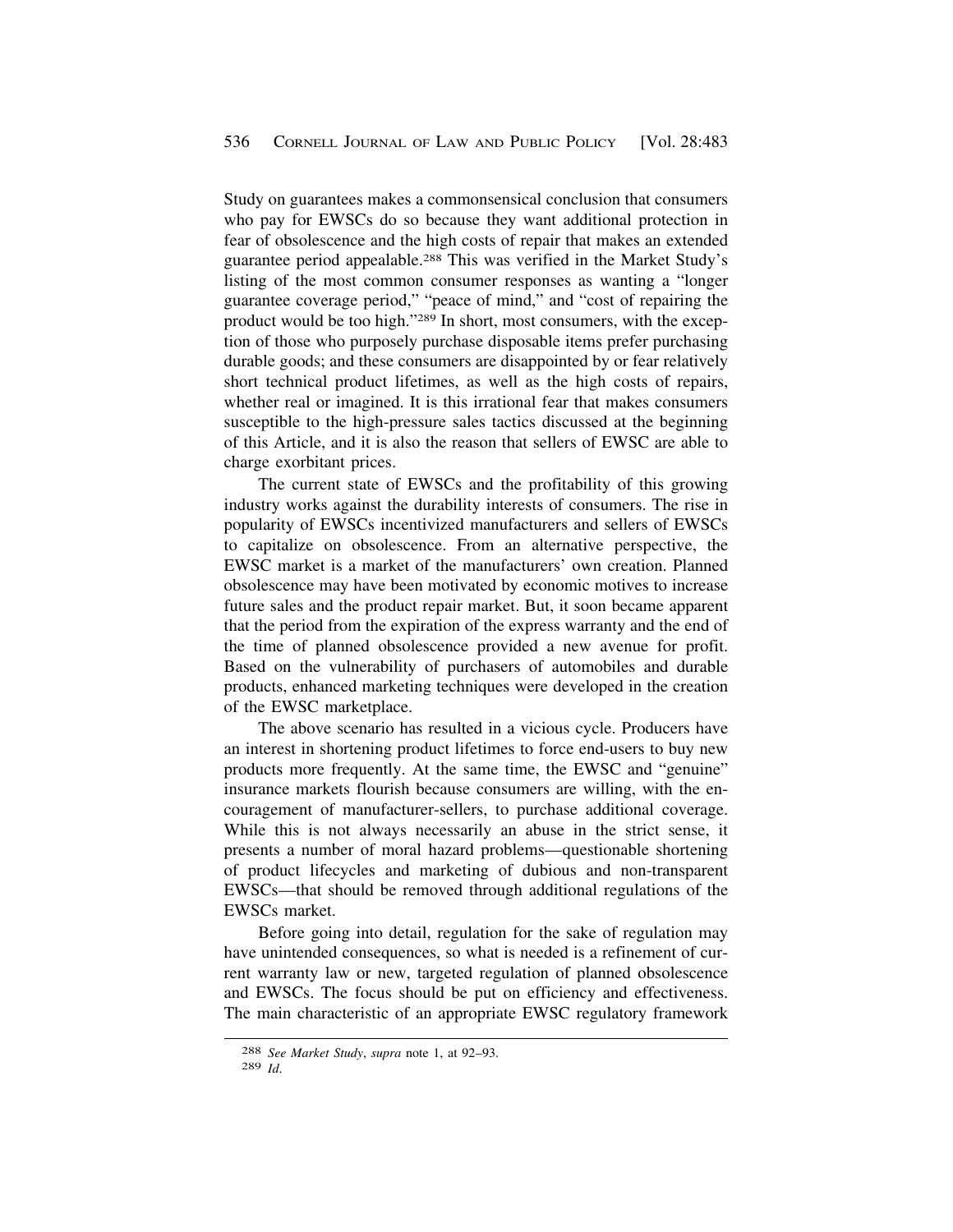<span id="page-54-0"></span>must include ideas on product sustainability within the parameters of fairness, informed-decision making, product durability, proportionality (lowest possible or necessary degree of state interference), and consumer satisfaction. The following suggestions and considerations all address one or more of these concepts.

#### *B. Generalized Versus Specialized Rules*

There has been a long running theoretical debate over the benefits of a general rules regime versus specialized bodies of rules.290 Generalization is the essence of the common law of contracts and civil codes. Contract law's abstractness is needed because its rules and principles must be applied to various, disparate types of contracts. The benefits of generalized rules are that they provide a single place in which contractual obligations are predicated. The twentieth century has witnessed the development of specialized bodies of rules for particular transaction types.291 The most obvious preemption of the common law of contracts in the U.S. was the adoption of the UCC with its specialized rules for sale of goods, leasing of goods, letters of credit, secured transactions, and negotiable instruments. However, American contract law has retained its generality regarding commercial and consumer contracts. The same set of contract rules apply to both. In contrast, EU Directives outlined in this Article have diminished the generality of contract law, so much so that it can be said that there is a separate consumer contract law in the EU.

Before specialized bodies of rules are adopted, the costs of developing and applying such rules need to be balanced against the benefits of retaining a general law of contracts. This balance can be determined by asking: (1) has the general law of contracts become obsolete or an ill fit for a particular type of contract? (2) Does the general law of contracts fail to provide adequate or comprehensive coverage of an evolving contract-type? (3) Does the particular contract or transaction-type<sup>292</sup> require a specialized body of rules to deal with issues not adequately dealt with by the general law of contracts? These questions may be applied to

<sup>290</sup> *See e.g.*, Nathan B. Oman, *Bargaining in the Shadow of God's Law: Islamic* Mahr *Contracts and the Perils of Legal Specialization*, 45 WAKE FOREST L. REV. 579, 582 (2010) (asserting that the common law of contracts was a better fit for Islamic marriage contracts than the specialized rules of divorce law or prenuptial agreements); Nathan B. Oman, *A Pragmatic Defense of Contract Law*, 98 GEO. L.J. 77 (1990) (reviewing the critiques of general contract law).

<sup>291</sup> *See* Christopher T. Wonnell, *The Abstract Character of Contract Law*, 22 CONN. L. REV. 437, 440–42 (1990) (documenting the diminishment of abstraction in contract law).

<sup>292</sup> Karl Llewellyn, a founder of the American Legal Realist Movement and Reporter of the UCC, coined terms such as transaction-types and situation sense, which were core concepts in his view of contract law as specialized areas of contract types, in which the application of contract law is context dependent. *See* KARL LLEWELLYN, THE COMMON LAW TRADITION: DECIDING APPEALS 260, 368 (1960).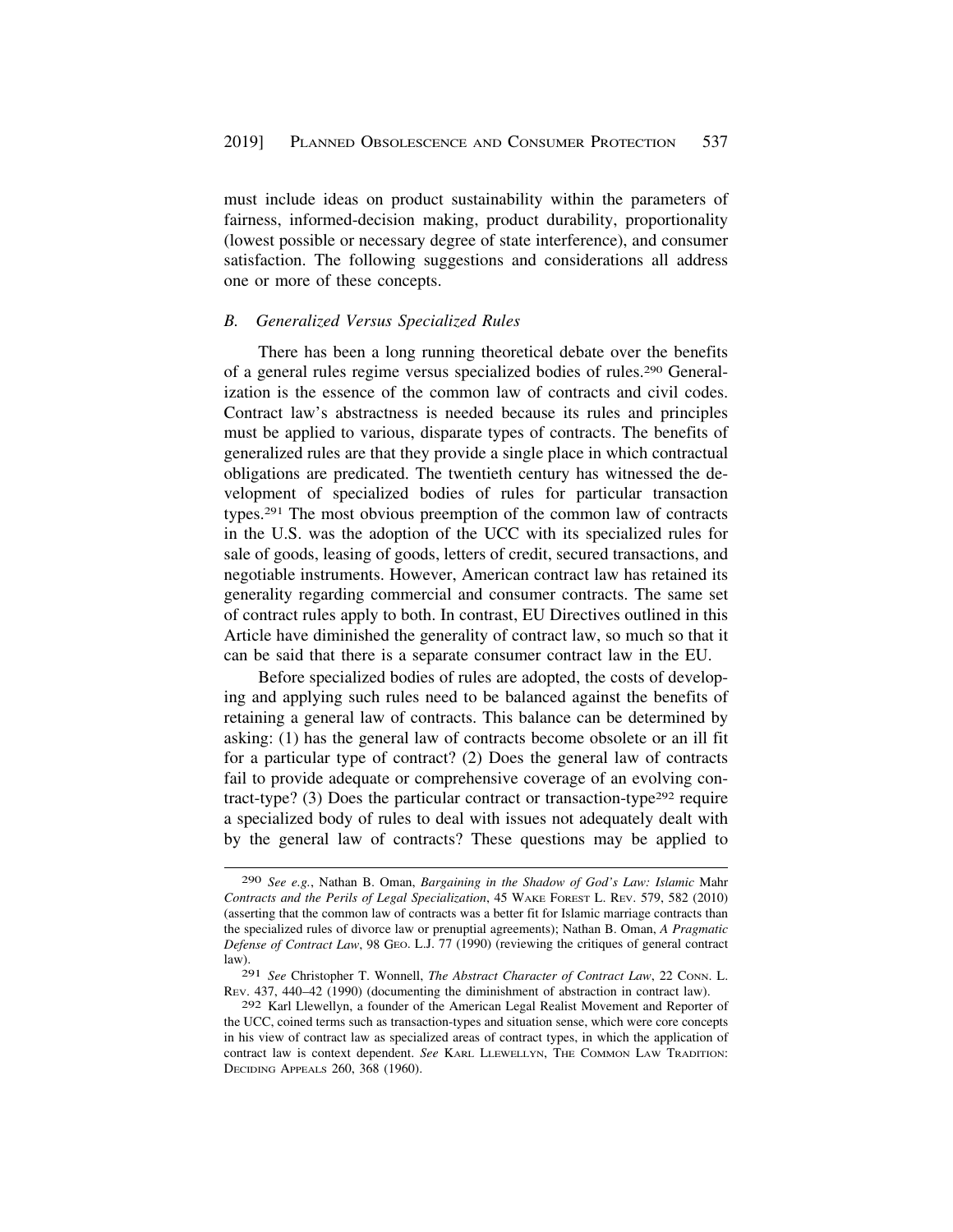<span id="page-55-0"></span>EWSCs as a new type of contract in need of specialized rules to prevent overreaching by the manufacturer-seller.

The common law's continual insistence that consumer contracts are the product of true consent has prevented the creation of a body of specialized rules relating to consumer contract law. The likelihood of the adoption of specialized consumer contract law even in the long-term is slim. One of the questions presented in this Article is whether EWSCs deserve a special body of rules to prevent consumer abuse. The issues raised throughout this Article strongly indicate that, at the very least, a set of *explicit* rules is necessary given the size of the EWSC industry.<sup>293</sup> The new approaches, as discussed in this Article, taken by the EU and some EU Member States support the need for express, specialized rules relating to the sale of EWSCs. Developments in Europe emphasize the "practical relevance"<sup>294</sup> of EWSCs by introducing specific regulatory concepts. However, there has been no recognition as to the best method of regulating the EWSC industry. Most EU countries have no specialized regulations, while some countries, such as Austria and Germany, have taken first steps in regulating EWSCs as a separate product area. The problem of planned obsolescence lags behind the study of EWSCs requiring more investigation and deliberations at the EU and Member State levels. With the exception of the remarkably specific regulation of planned obsolescence in France,<sup>295</sup> no other countries at this time have enacted tailored law on this subject.

## *C. Comprehensive and Specialized Laws are Needed*

The current state of affairs relating to EWSCs presents numerous issues that to a large extent have already been addressed in Europe, but have yet to be met by stronger regulations in the U.S. Some of the issues that should be regulated include: (1) how long can the administrator (repairer) keep an automobile or other product in order to make necessary repairs? (2) What are the consumer's legal rights when the product has to be continuously repaired? (3) Should the seller of an EWSC be required to subtract the product warranty period from the advertised EWSC period?296 (4) Should the seller of a service contract be required to disclose if the product is or is not likely to need repairs or the expected costs of

<sup>293</sup> There are other instances where the American law of contracts has developed specialized rules for troublesome clauses, such as covenants not-to-compete and liquidated-penalty clauses. *See, e.g.*, U.C.C. § 2-718.

<sup>294</sup> Practical relevance signifies that an issue is of substantial importance to the common market to warrant investigation and possible enactment of law.

<sup>295</sup> *See supra* note 266–67 and accompanying text.

<sup>296</sup> For example, instead of representing the period of the EWSC as 8 years, the seller must represent it as a 5-year duration because of duplicate coverage of the 3 years provided under the product warranty.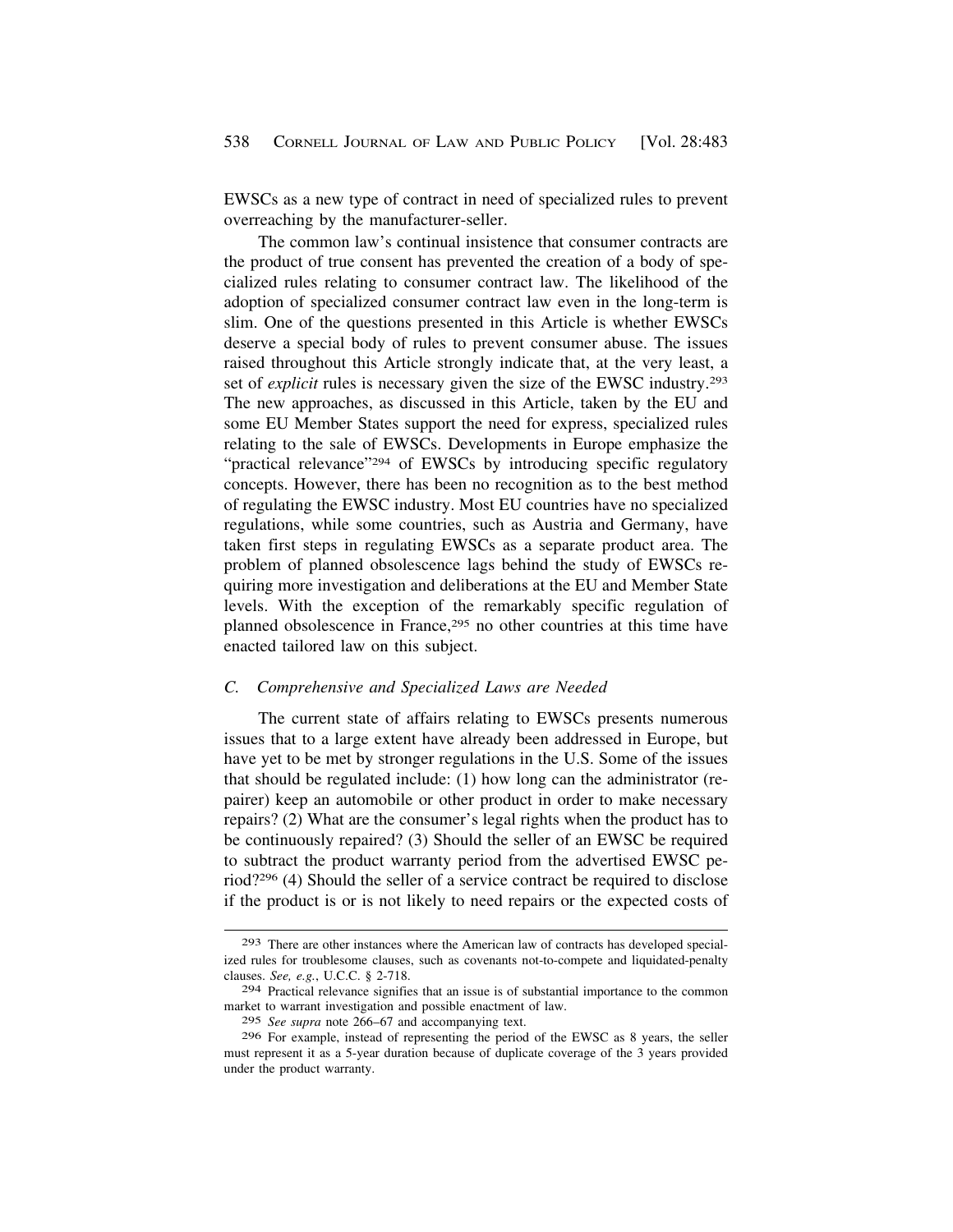<span id="page-56-0"></span>repairs?297 (5) Should the seller be required to alert the consumer to any exemptions from liability in the service contract, such as a clause allowing the company to deny coverage if the consumer fails to follow instructions for routine maintenance? (6) Should the seller be required to alert the consumer of expenses not covered by the service contract?298 (7) Should specific regulations be imposed on after-point-of-sale marketers of EWSCs (cold call or mail solicitations) that use high-pressure sales tactics, often requesting a deposit or financial information before actually providing the terms of the contract? Affirmative answers to these questions seem to be reasonable and rational. The following Sections explore strategies for responding to the above questions.

#### *D. Improving Informed Decision-Making*

Informed decision-making refers to strategies aimed to provide consumers with the information needed to make rational decisions. But since human beings possess "bounded rationality,"<sup>299</sup> too much information is likely to be ignored or not fully processed by the purchaser. How information is delivered is just as important as the actual disclosure or content of the information. Few consumers read overly long and detailed form contracts or long lists of online terms and conditions.300 There are two elements to information dissemination: one from the seller's and the

298 These questions were derived from information provided by the U.S. FTC. *See* Colleen Tressler (Consumer Education Specialist), *Warranties and Service Contracts 101*, CON-SUMER INFO., FED. TRADE COMM'N (Jan. 15, 2015), [https://www.consumer.ftc.gov/blog/2015/](https://www.consumer.ftc.gov/blog/2015) 01/warranties-and-service-contracts-101; *Extended Warranties and Service Contracts*, CON-SUMER INFO., FED. TRADE COMM'N, <https://www.consumer.ftc.gov/articles/0240-extended>warranties-and-service-contracts (last visited May. 2, 2019).

299 Bounded rationality recognizes that humans use heuristics or short cuts in making quasi-rational decisions. Even if full information is provided or is available, humans generally will not take the time or possess the cognitive capacity to process the information. *See* Amos Tversky & Daniel Kahneman, *Judgment Under Uncertainty: Heuristics and Biases*, 185 SCI. 1124, 1124 (1974) (discussing the use of heuristics and related biases to assess and predict uncertainties); Melvin Aron Eisenberg, *The Limits of Cognition and the Limits of Contract*, 47 STAN. L. REV. 211, 212 (1995) (using behavioral biases to justify regulations in contract law); Cass R. Sunstein, *Behavioral Analysis of Law*, 64 U. CHI. L. REV. 1175, 1179–93 (1997) (reviewing a list of heuristics and biases). 300 *See* STEFAN WRBKA, EUROPEAN CONSUMER ACCESS TO JUSTICE REVISITED 292–94

(2015) (discussing American and European studies).

<sup>297</sup> Such information surely exists and can be disclosed. An example by analogy is the current controversy in American law school admissions, where likeliness of passing the bar exam is available. Evidence shows a strong connection between law school admission test scores (LSAT) and the likelihood of passing the bar exam. Some schools have lowered admission standards so low that they are admitting students in the bottom 8% of LSAT test scores, thus resulting in low bar exam passing rates. This and other relevant information are not disclosed to law school applicants, making this a potential case of misrepresentation or fraud. This allows the law schools to continue their revenues flows, while leaving their students with high student loan debt and worthless degrees. *See* Myanna Dellinger, *Desperate Times for Law Schools*, CONTRACTSPROF BLOG (Nov. 21, 2017), <https://lawprofessors.typepad.com/contract>sprof\_blog/2017/11/desperate-times-for-law-schools.html.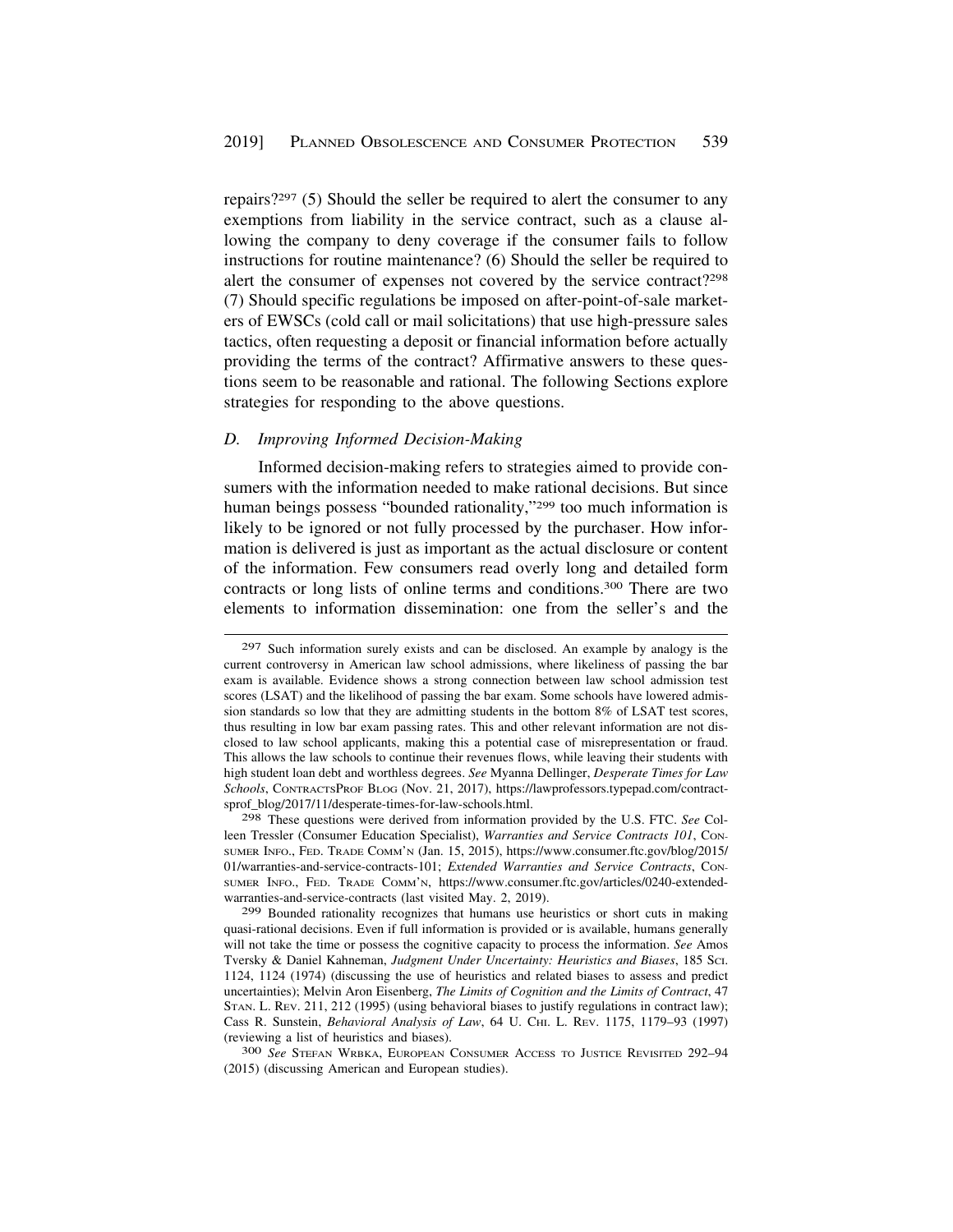other from the buyer's perspective. First, sellers through the manipulation of information, emphasizing only positive features or using highpressure sales tactics, are able to frame the desirability of the EWSC. Second, the reception of the information by the purchaser—characteristics like prior experiences,<sup>301</sup> level of sophistication, and independent research—can counter the manipulative presentations of information. These two elements are intimately interconnected. The binary nature of informational manipulation and bounded rationality is a core reason for regulatory intervention. For example, if key information is required to be presented in a conspicuous and intelligible manner, then the buyer will be better able to process the benefits and costs of the EWSC.

In the present context, effective information disclosure must include posting or marking the expected period of usability of products. In this sense, effective information would allow buyers interested in purchasing durable products to make informed decisions. Arguably the most effective strategy is using "durability labels" that follow the example of EU "eco labels." In 1992, the EU introduced a color-coded energy consumption label with a classification of covered goods, largely household goods, and then was extended to other types of products.302 Under the eco label scheme, products are classified, with a letter grade with the most eco-friendly products given an "A" rating.303 The energy consumption labels contain intelligible information and have become an integral part of the consumer and commercial marketplaces.

To provide buyers with a comparable degree of comprehensibility, tailor-made durability labels could be introduced to signify the expected lifespans of products. This is, for example, highlighted by more recent policy discussions in the EU, where a number of national policy-makers

<sup>301</sup> Behavioral law and economics have shown that biases, such as prior experience, often intervene to prevent the decision-maker from making a less than rational decision. *See* Amos Tversky & Daniel Kahneman, *Availability: A Heuristic for Judging Frequency and Probability*, 5 COGNITIVE PSYCHOL. 207 (1973) (describing a heuristic that predicts that people evaluate risk more seriously when a past incident is readily called to mind).

<sup>302</sup> The color code runs from green to red. One of the most recent examples is the provisional agreement between the EU Parliament, Council, and Commission to identify the energy performance of buildings. *See, e.g. Welcomes Agreement on Energy Performance of Buildings*, EUROPEAN COMMISSION (Dec. 19, 2017), [http://europa.eu/rapid/press-release\\_IP-17](http://europa.eu/rapid/press-release_IP-17)- 5129\_en.htm (proposing new legislative methods for improving the energy performance of buildings).

<sup>303</sup> *See* Council Directive 92/75/EEC of 22 September 1992 on the Indication by Labelling and Standard Product Information of the Consumption of Energy and Other Resources by Household Appliances, 1992 O.J. (L 297) 16, 17, *repealed by* Directive 2010/30/EU of the European Parliament and of the Council of 19 May 2010 on the Indication by Labelling and Standard Product Information of the Consumption of Energy and Other Resources by Energy-Related Products, 2010 O.J. (L 153) 1, 1, *further repealed by* Regulation (EU) 2017/1369 of the European Parliament and of the Council of 4 July 2017 Setting a Framework for Energy Labelling and Repealing Directive 2010/30/EU, 2017 O.J. (L 198) 1.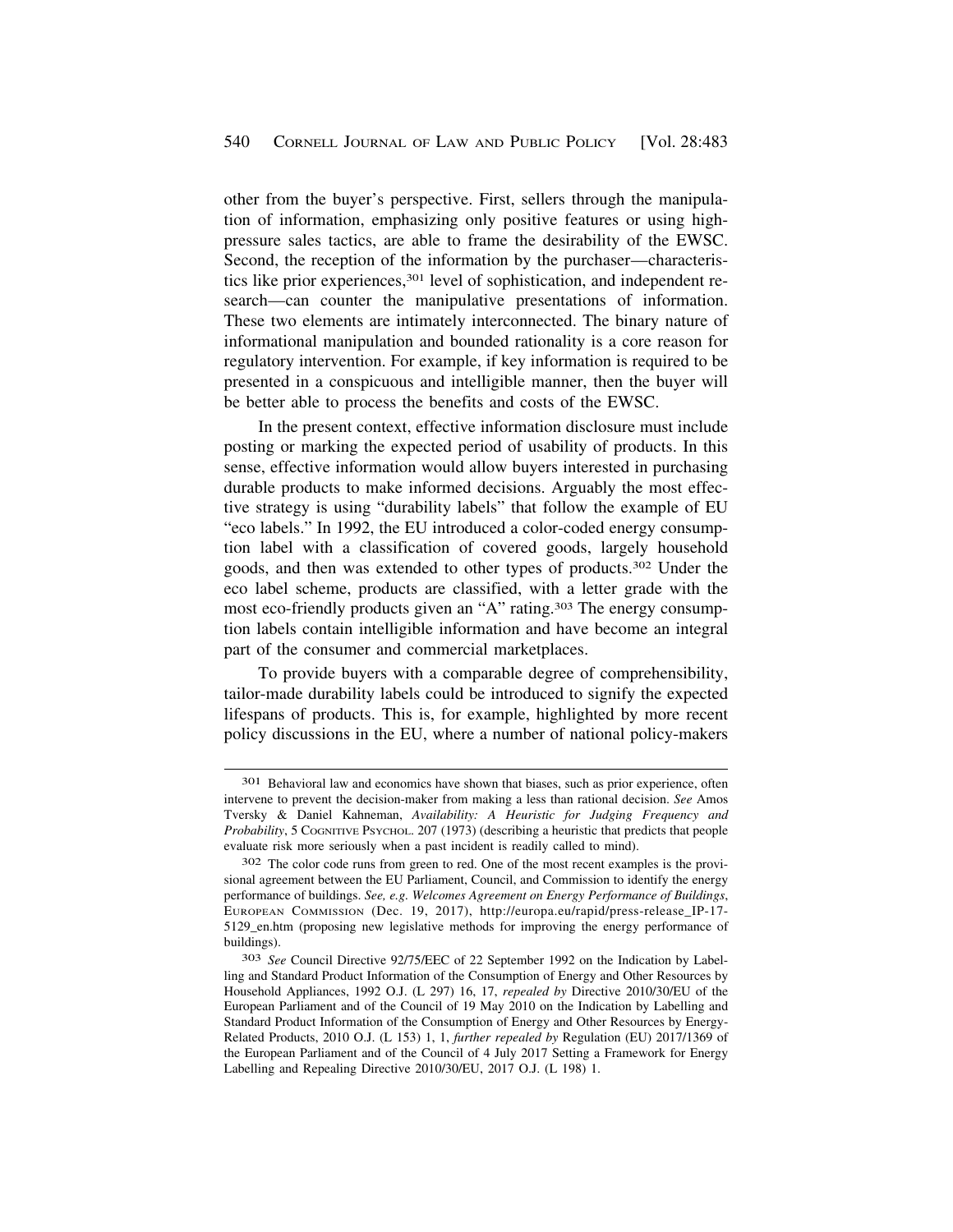<span id="page-58-0"></span>have given this topic serious consideration.<sup>304</sup> A two-level labeling system would signify the expected durability of comparable products, products of the same category and identify the evaluated lifespan of a specific product, Durability Level 1 and Durability Level 2.

One of the parameters to determine the general expected durability would be the overall level of technical development with respect to a product category. Examples of systems utilizing the first level or type of durability include the Finnish ombudsman system's defining of expected usability periods and the labeling initiative of the Austrian Standards Institute, which were previously discussed.305 The Durability Level 1 refers to a durability period that function as a mandatory minimum standard for products that are not explicitly sold as "disposable products." Durability Level 2 adds a more flexible system that gives manufacturers of longerlasting products the chance to label them as more durable in order to attract potential buyers with strong preferences for sustainability. This two-fold durability label scheme would allow a clearer linkage between sustainable products and guarantees.

A durability rating system would enhance an informed decisionmaking process. Added value to such a rating system would include the provision for comprehensive information on the applicable guarantee schemes. To vest potential purchasers with the ability to assess the value of an EWSC, guarantees should be required to provide concise, intelligible, accurate, and appropriately complete information in a visible way. The effectiveness of this disclosure regime would be improved through effective enforcement and stakeholder guidance. The importance of enforcement and guidance will be discussed in a subsequent section.306

In summary, producers should be required to comply with sustainability and guarantee labeling standards. The benefits of such mandatory disclosures would include increased consumer confidence, stimulation of competition in the production of more innovative, durable, and eco-friendly products. The EWSC market would need to be retooled; the new disclosure requirements would incentivize sellers of EWSCs to design more attractive guarantees.

# *E. Refined Warranty Regime*

A three-level guarantee framework would provide an optimal mix of legal, integral (no-cost), and paid-for EWSCs while also maximizing the potential of durability labeling schemes. Following the examples of

<sup>304</sup> See *supra* Part IV.H.

<sup>305</sup> *See supra* note 285 (discussing the Finnish ombudsman scheme); *supra* notes 280–84 (discussing the Austrian Standards Institute's initiative).

<sup>306</sup> *See infra* Part IV.F.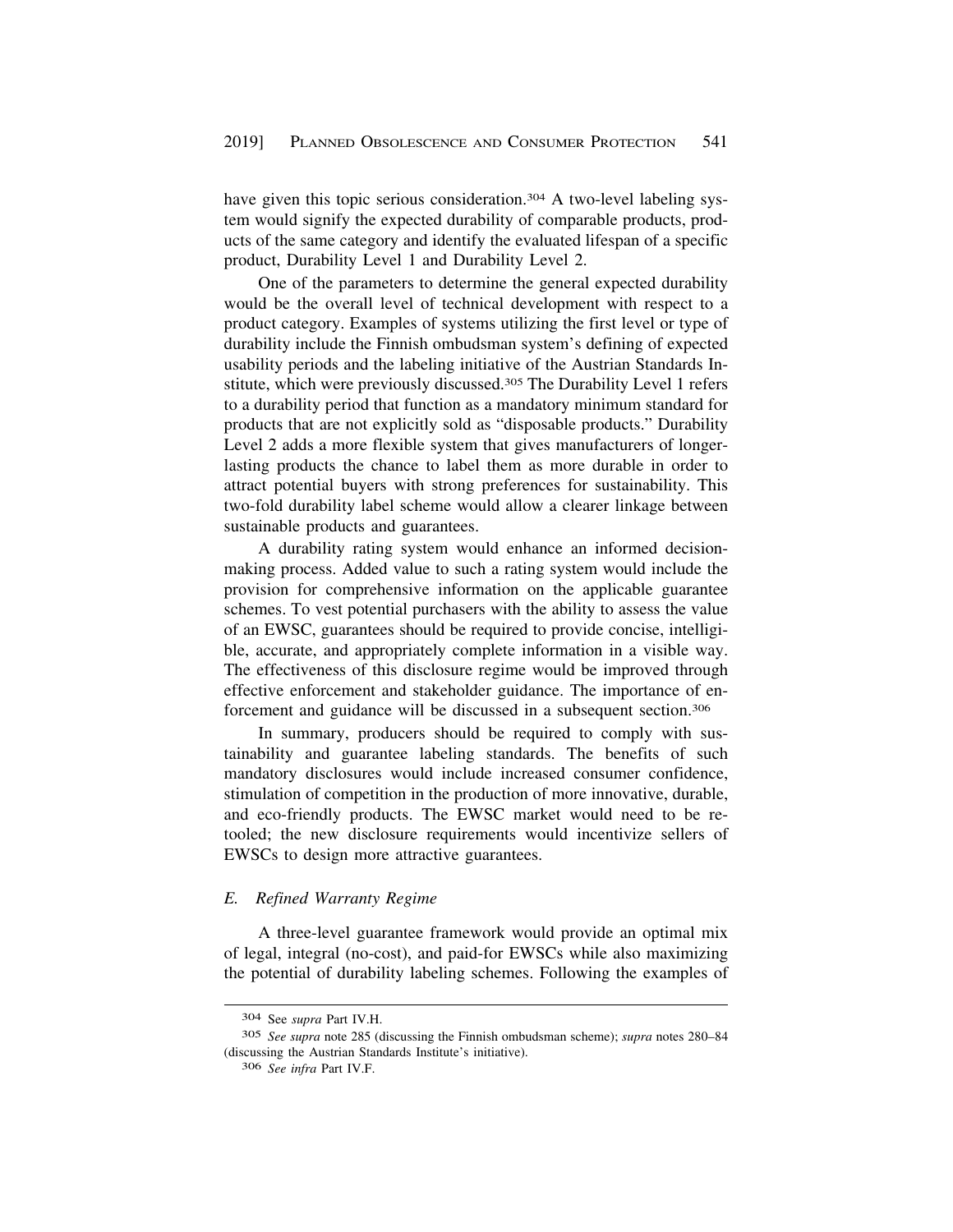the Netherlands and Finland,<sup>307</sup> products would be classified into product-specific durability categories that determine the generally expected minimum period of usability for that respective product category. These periods would further define the length of the respective legal guarantee—the duration of legal guarantees would principally follow the durability period of the respective product category.<sup>308</sup>

Manufactures who want to produce longer-lasting products would be able to attract customers interested in long product lifespans or consumers who are eco-minded. The manufacturer would signal its products durability with a Durability label. To ensure the functionality of the respective product during the longer durability periods and to prevent misleading information, the respective product would have to provide an extended guarantee or integral EWSC at no additional cost, covering the time between the expiration of the legal guarantee and the durability period stated in the Durability label. Optional EWSCs could then be offered to customers wanting protection beyond the legal guarantee and integral EWSCs. Thus, adding a third level of guarantees. Such a scheme would create a level playing field for stakeholders participating in the sale of goods and guarantees EWSC markets through enhanced transparency and comprehensibility.

The three-level scheme proposed above may lead to further diversification of the market and greater consumer choice. First, some manufacturers might want to produce less durable, "disposable" products with expected durations shorter than the generally expected duration of goods in the same product category. This goes hand in hand with the interests of buyers who want to purchase less durable products, in particular if they come at a significantly lower price. To accommodate this market, the above-tiered system of guarantees would need to be fine-tuned with a shorter running time than the generally expected. This exception would be consistent with the goal of informed decision-making if such products were visibly and clearly labeled as "less durable than the standard" of durability of that category of products. This would be consistent with preventing the manipulation of information tied to planned obsolescence and the overpricing of EWSCs. The labeling of goods as less durable aligns planned obsolescence with informed decision-making.

Second, it must be noted that there are a variety of EWSC-like products whose purpose is not to temporarily extend the duration of guarantee periods, but to provide for extra services, such as enhanced repair services or extending liability to other parties. Such variety or diversification, whether in products or in paid for guarantees is a good thing as long

<sup>307</sup>*See supra* note 285 (outlining the Finnish ombudsman scheme). 308 Exceptions and shorter legal guarantee durations apply with respect to disposable products.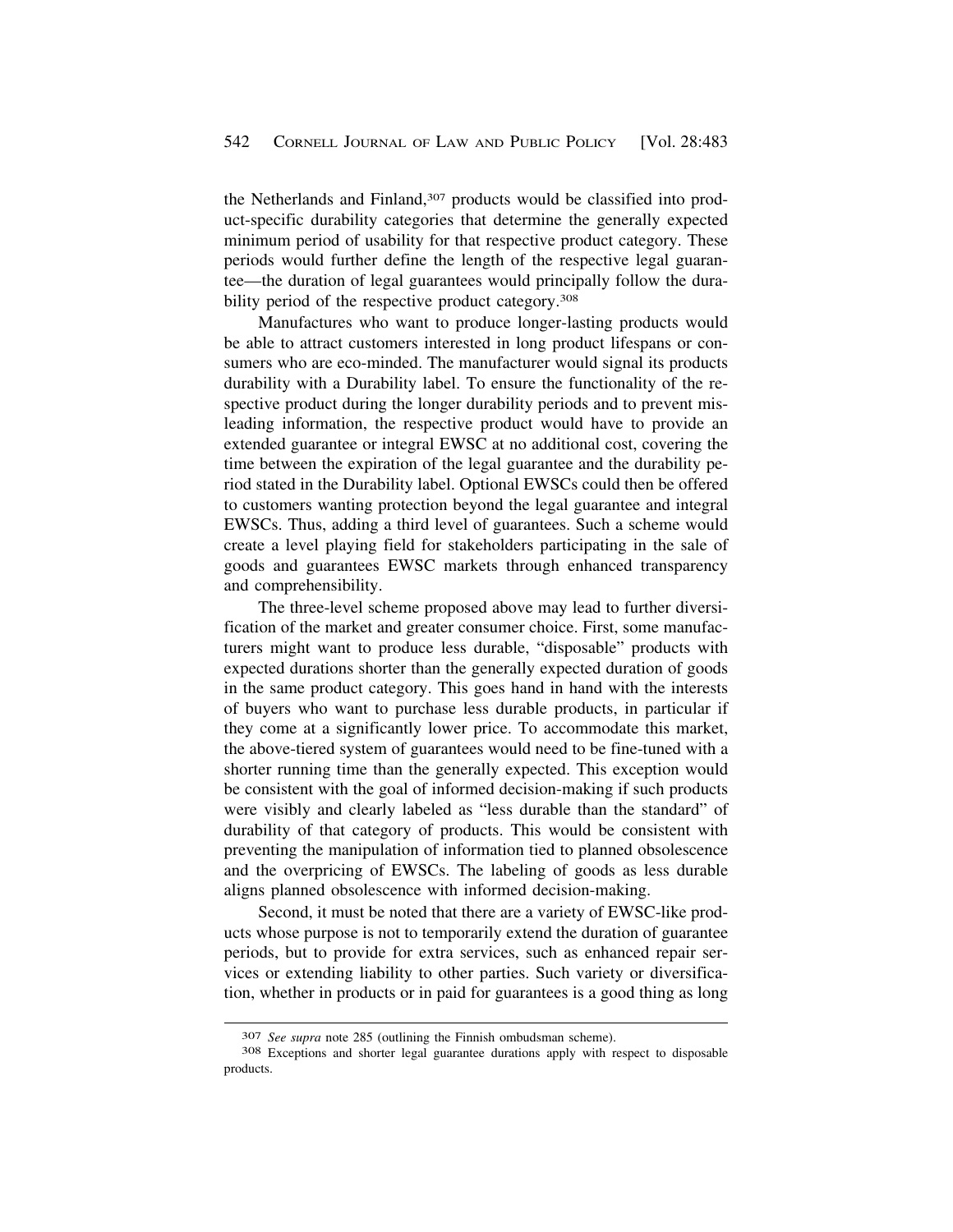<span id="page-60-0"></span>as the strict standards of clarity and comprehensibility proposed above are applied.

#### *F. Enhanced Support and Enforcement*

The studies, reports and initiatives referred to in this Article indicate a lack of transparency on product durability coupled with unintelligible or misleading information and slick selling tactics in the sale of EWSCs. The 2014 Sweep on Guarantees in the Electronic Goods Sector highlighted the practical issues in the sale of such extended guarantees as their failure to reference applicable, mandatory legal guarantees and overlapping coverage. For example, does the EWSC extend the duration of coverage beyond the legal guarantee or does it merely provide some additional services?

New regulatory requirements for the use of clear, intelligible language in EWSCs offers a certain degree of improvement. But in many instances, existing regulatory language remains imperfect for EWSCs. Article 6(2) CSD, for example, seems to be comparatively precise when it states that EWSCs should "set out in plain intelligible language the contents of the guarantee and the essential particulars necessary for making claims under the guarantee, notably the duration and territorial scope of the guarantee as well as the name and address of the guarantor." In practice, however, the lack of concrete guidelines has made application of these requirements problematic. Hence, a more precise substantive regulatory regime would denote clear, specific requirements and criteria.

The 2014 Guarantee Sweep and comparable projects show the EWSC market is characterized by a considerably high degree of noncompliance with existing rules. Thus, a refined regulatory scheme needs to be coupled with enhanced enforcement. In modification of the motto "*ubi non accusator ibi non iudex*" ("where there is no claimant, there is no judge"), one of the most proportionate and adequate ways would be to establish information and monitoring authorities. Such authorities should be imbued with competencies to launch enforcement actions. The market surveillance activities (sweeps) performed under the CPC Regulation have been a highly effective mechanism to identify shortcomings in existing regulations and cases of non-compliance. As repeatedly shown, the actions launched by competent government agencies or private institutions<sup>309</sup> have significantly improved the level of pertinent compliance.<sup>310</sup>

<sup>309</sup> To assist market surveillance institutions, local and nationwide business and consumer information centers could support substantive regulation and help to decrease levels of nontransparency and incomprehensibility, and limit the necessity to involve courts and other dispute resolution bodies.<br><sup>310</sup> For more information on the CPC Regulation sweeps conducted prior to 2015, see,

e.g., STEFAN WRBKA, EUROPEAN CONSUMER ACCESS TO JUSTICE REVISITED 66–67 with further references. For information on more recent sweeps see, e.g. *Sweeps*, *supra* note 207.